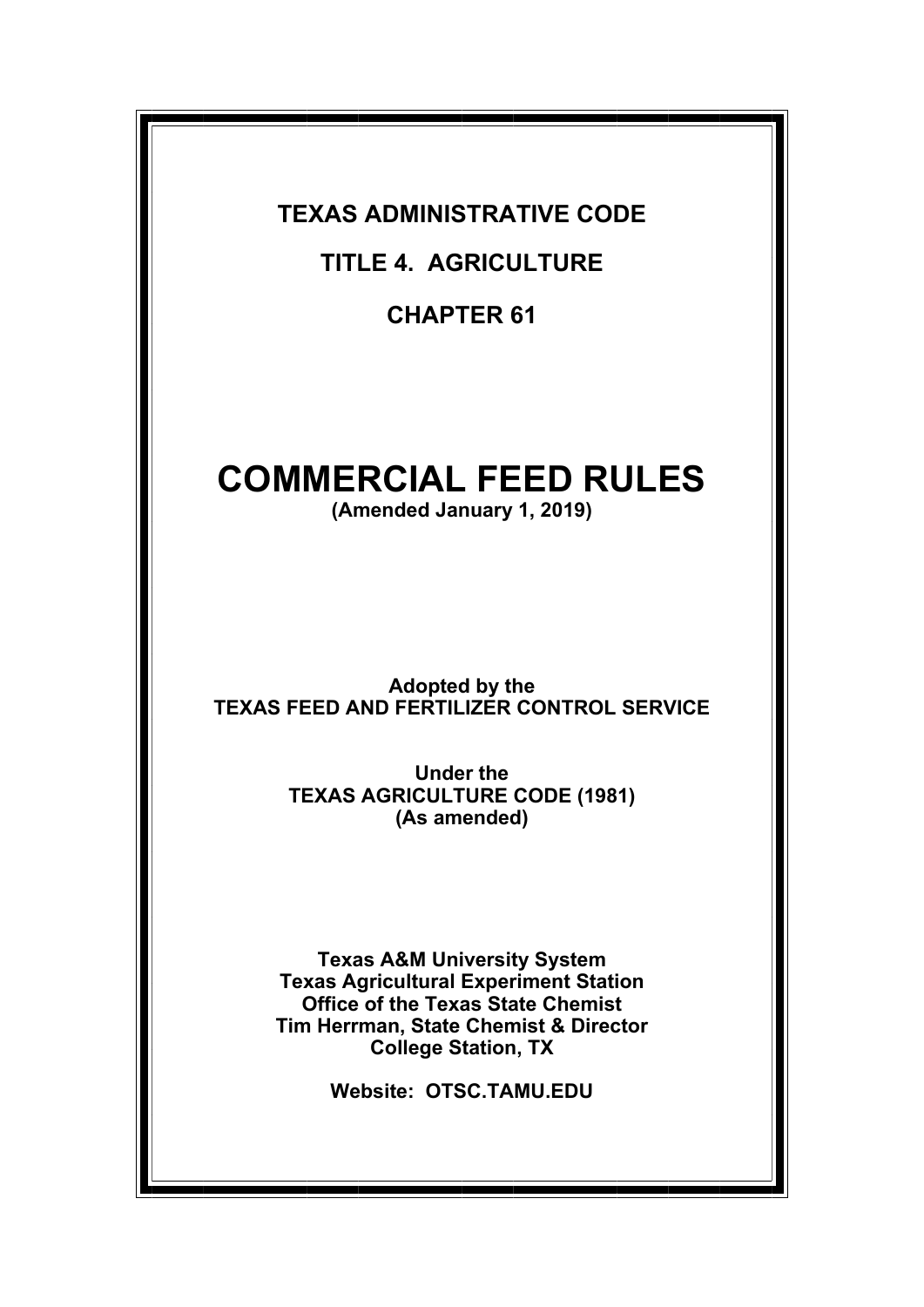# **CONTENTS**

| <b>Section</b>                             |                                                                      | Page |  |  |  |  |
|--------------------------------------------|----------------------------------------------------------------------|------|--|--|--|--|
| <b>SUBCHAPTER A. GENERAL PROVISIONS</b>    |                                                                      |      |  |  |  |  |
|                                            |                                                                      |      |  |  |  |  |
|                                            |                                                                      |      |  |  |  |  |
| <b>SUBCHAPTER B. LICENSING</b>             |                                                                      |      |  |  |  |  |
|                                            |                                                                      |      |  |  |  |  |
|                                            | <b>SUBCHAPTER C. LABELING</b>                                        |      |  |  |  |  |
|                                            |                                                                      |      |  |  |  |  |
| <b>SUBCHAPTER D. CHANGES IN LICENSING</b>  |                                                                      |      |  |  |  |  |
|                                            |                                                                      |      |  |  |  |  |
| <b>SUBCHAPTER E. LABEL REVIEW</b>          |                                                                      |      |  |  |  |  |
|                                            |                                                                      |      |  |  |  |  |
|                                            | <b>SUBCHAPTER F. INSPECTION FEE</b>                                  |      |  |  |  |  |
|                                            |                                                                      |      |  |  |  |  |
|                                            | SUBCHAPTER G. INSPECTION, SAMPLING, AND ANALYSIS                     |      |  |  |  |  |
|                                            |                                                                      |      |  |  |  |  |
|                                            | §61.43 Cottonseed Screenings: Sampling, Analysis, and Labeling35     |      |  |  |  |  |
|                                            |                                                                      |      |  |  |  |  |
| <b>SUBCHAPTER H. ADULTERANTS</b>           |                                                                      |      |  |  |  |  |
|                                            |                                                                      |      |  |  |  |  |
|                                            | §61.65 General Provisions for Ammoniating Aflatoxin-Contaminated     |      |  |  |  |  |
|                                            | §61.66 General Provisions for Blending Aflatoxin-Contaminated        |      |  |  |  |  |
|                                            | §61.67 General Provisions for the Use of Aflatoxin Binding Agents in |      |  |  |  |  |
|                                            |                                                                      |      |  |  |  |  |
| SUBCHAPTER I. GOOD MANUFACTURING PRACTICES |                                                                      |      |  |  |  |  |
|                                            |                                                                      |      |  |  |  |  |
| SUBCHAPTER J. ADMINISTRATIVE HEARINGS      |                                                                      |      |  |  |  |  |
|                                            |                                                                      |      |  |  |  |  |
|                                            |                                                                      |      |  |  |  |  |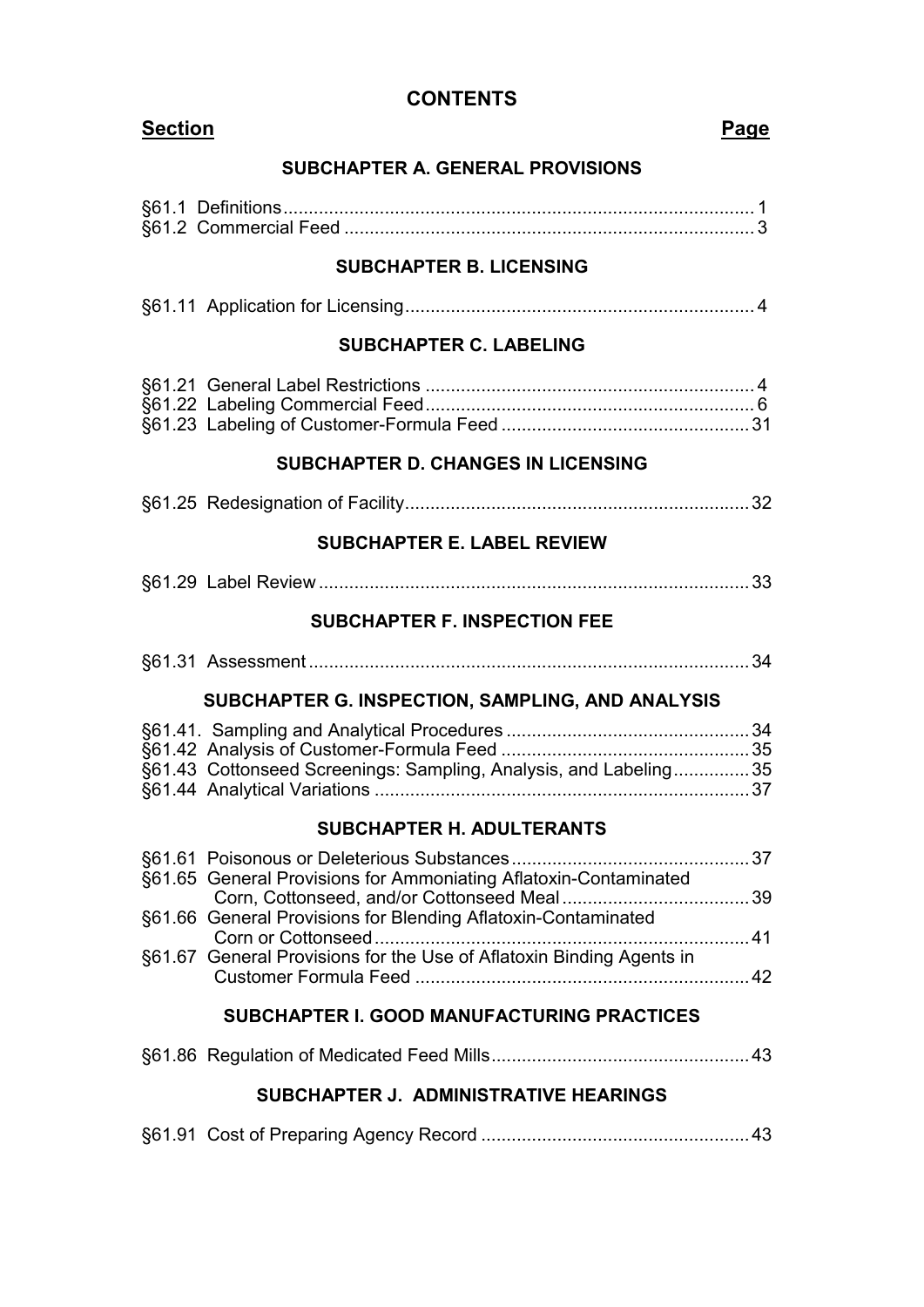# **SUBCHAPTER A. GENERAL PROVISIONS**

#### **§61.1 Definitions**

Except where otherwise provided, the terms and definitions adopted by the Association of American Feed Control Officials in the last published edition of the annual Official Publication are hereby adopted by reference as the terms and definitions to control in this title. The publication is available from the Association of American Feed Control Officials. In addition, the following words and terms, when used in this title, shall have the following meanings, unless the context clearly indicates otherwise:

- (1) Act Texas Commercial Feed Control Act, Texas Agriculture Code, Chapter 141, 1981, as amended.
- (2) Additive An ingredient or combination of ingredients added to the basic feed mix or parts thereof to fulfill a specific need which becomes a component of or affects the characteristics of a feed or food if such substance is not generally recognized as safe under the conditions of its intended use.
- (3) Ammoniated Corn The product obtained by treating whole corn containing no more than 500 parts per billion (ppb) aflatoxin with anhydrous ammonia under specified conditions of temperature and pressure approved by the Service. Ammoniated corn is not to be considered a single ingredient product.
- (4) Ammoniated Cottonseed The product obtained by treating whole cottonseed containing no more than 500 parts per billion (ppb) aflatoxin under specified conditions of temperature and pressure approved by the Service. Ammoniated cottonseed is not to be considered a single ingredient product. I
- (5) Ammoniated Cottonseed Meal The product obtained when cottonseed meal is treated with anhydrous ammonia until a pressure of 50 pounds per square inch gauge is reached. It is to be used in the feed of ruminants in an amount not to exceed 20% of the total ration. Ammoniated cottonseed meal is not to be considered a single ingredient product.
- (6) Annual Products Commercial feed product packaged in individual containers of five pounds or less only.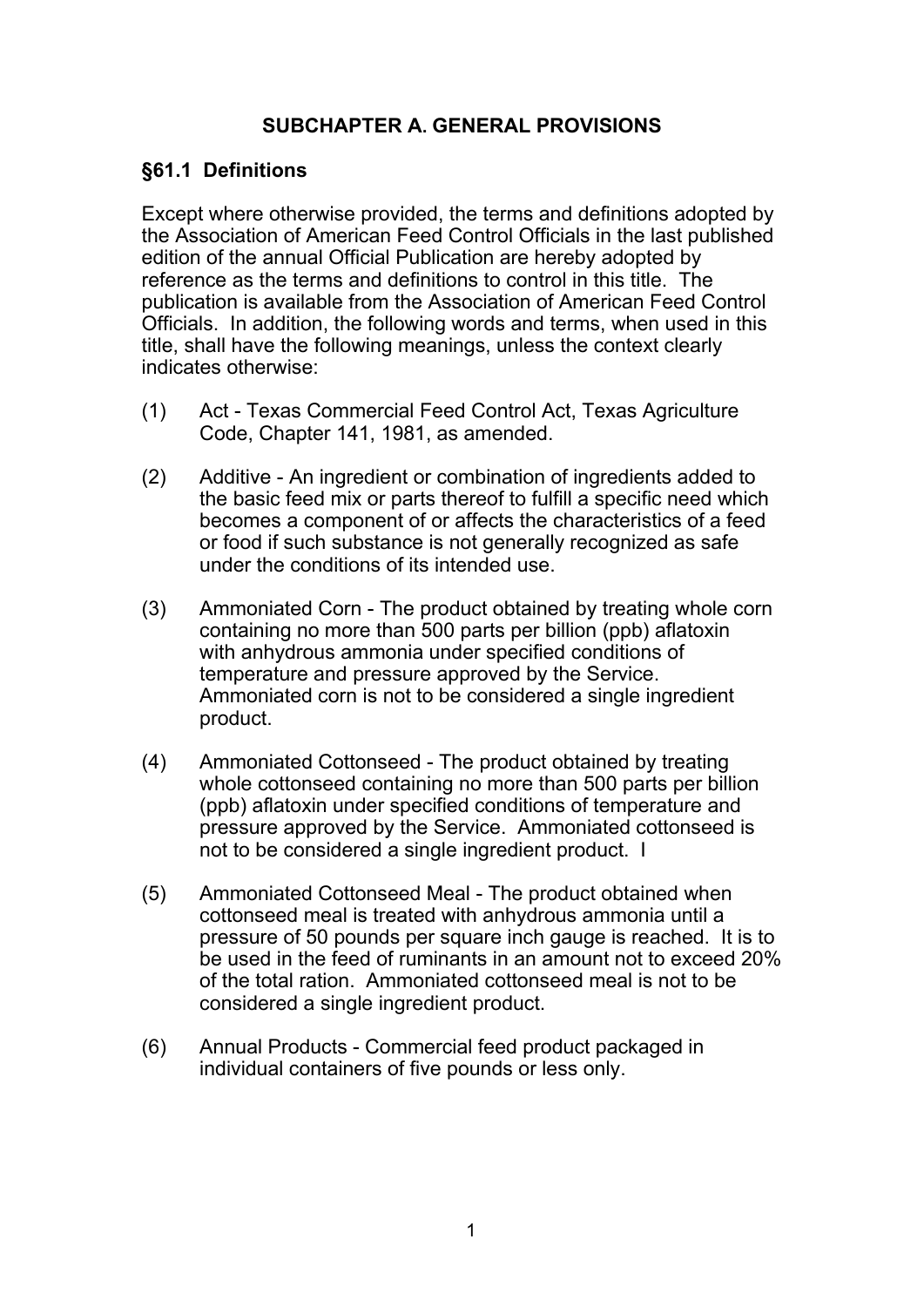- (7) Bagged Enclosure of feed in any container.
- (8) Chemical Adulterant Any compound-natural or synthetic possessing little or no intrinsic nutritional value, avoidably present at levels inconsistent with its generally accepted use in a feed or unavoidably present at levels in a feed above those authorized by the Service.
- (9) Container A bag, box, carton, bottle, object, barrel, package, apparatus, device, appliance, or other item of any capacity into which a feed is packed, poured, stored, or placed for handling, transporting, or distributing.
- (10) Cottonseed, Feed Grade Sound, mature, unhulled seed of the genus *Gossypium* left after ginning. Free fatty acids shall not exceed 12.5%, moisture shall not exceed 20%, and foreign matter shall not exceed 10%.
- (11) Feed Product Produced and Sold by a Farmer Homogeneous, unprocessed and whole grain, whole seed, and unground hay and any hulls not containing toxins or chemical adulterants for which rules or action levels exist are exempt from licensing, lab beling and inspection fees. Exempt feed products offered for sale by a farmer must be grown on land solely under the farmer's cont rol, and be handled and transported under the farmer's control. Green forage crops thus produced, including ensilage produced from an exempt crop, are also exempt.
- (12) Natural Describes a feed or feed ingredient produced solely by or derived solely from plants, animals, or minerals, whether unprocessed or processed according to generally accepted industry standards, which has not been exposed to ionizing radiation and does not contain any man-made materials except in such amounts as might occur unavoidably in good processing practices. The term is understood to include as "natural" flavors and flavorings so designated under 21 CFR 501.22(a)(3).
- (13) Organic When applied to a product, to a compound, to a mixture of compounds or to a specific constituent used as an ingredient means that the claim of the product, compound, mixture of compounds, or constituent to be organic has been allowed or allowed with restriction by the United States Department of Agriculture's National Organic Program or the Texas Department of Agriculture's Organic Certification Program. (Materials described as organic must still conform to the Texas Commercial Feed Control Act if they are used in feeds.)
- (14) Person Any individual, partnership, corporation, association, governmental subdivision, or public or private organization of any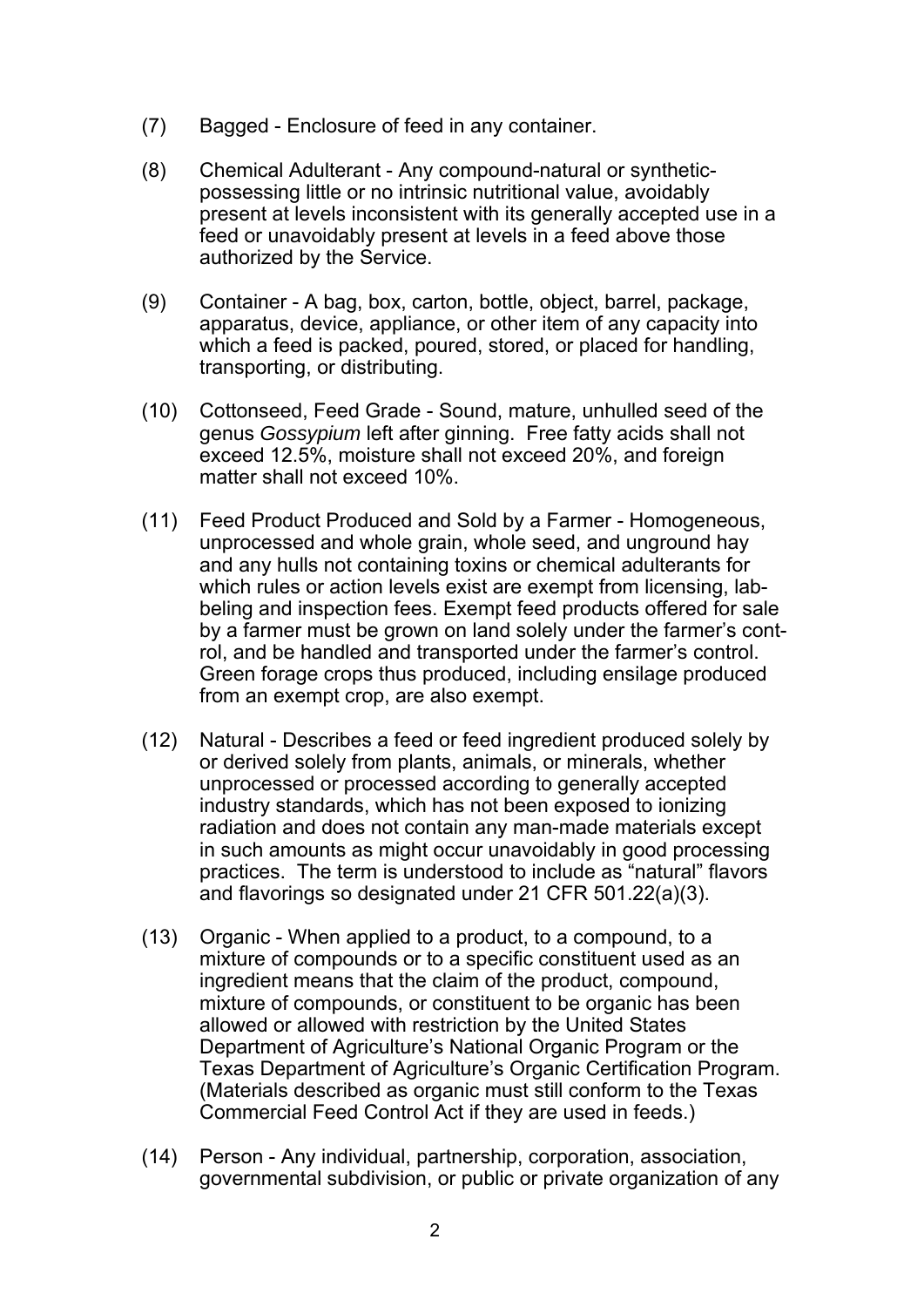character.

- (15) Pet Food Any commercial feed prepared and distributed for consumption by a dog or cat or an animal normally maintained in a cage or tank in or near the household(s) of the owner such as, but not limited to, gerbils, hamsters, birds, fish, snakes, and turtles.
- (16) Salvage When applied to an ingredient or combination of ingre- dients, refers only to those products that have been damaged by natural causes, such as fire, water, hail, or windstorm, or by con veyance mishap. Does not apply to recovered production line products which are suitable for reprocessing.
- (17) Service Texas Feed and Fertilizer Control Service.
- (18) Toxin Any compound causing adverse biological effects including, but not limited to, poisons, carcinogens or mutagens, produced by an organism avoidably present at any level or unavoidably present at levels in a feed above those authorized by the Service.
- (19) Weed Seeds Those seeds declared prohibited or restricted noxious weed seeds by the Texas Agriculture Code, §61.008 (concerning Noxious Weed Seeds).
- (20) Wildlife Any feral animal, any animal not normally considered as domesticated in Texas or any animal living in a state of nature.

# **§61.2 Commercial Feed**

- (a) Whole grain and seeds distributed with labels which suggest by word, by picture or by seller representation - that they may be fed to wildlife are commercial feeds under the Act, §141.002(e).
- (b) All feed materials are considered commercial feeds except:
	- (1) those exempted under the Act, §141.002(c) referring to commercial feed; and
	- (2) salvage feed materials.
- (c) Commercial feeds may not contain:
	- (1) any adulterants as listed in the Act, §141.148 referring to distribution of adulterated feed; or
	- (2) salvage feed materials.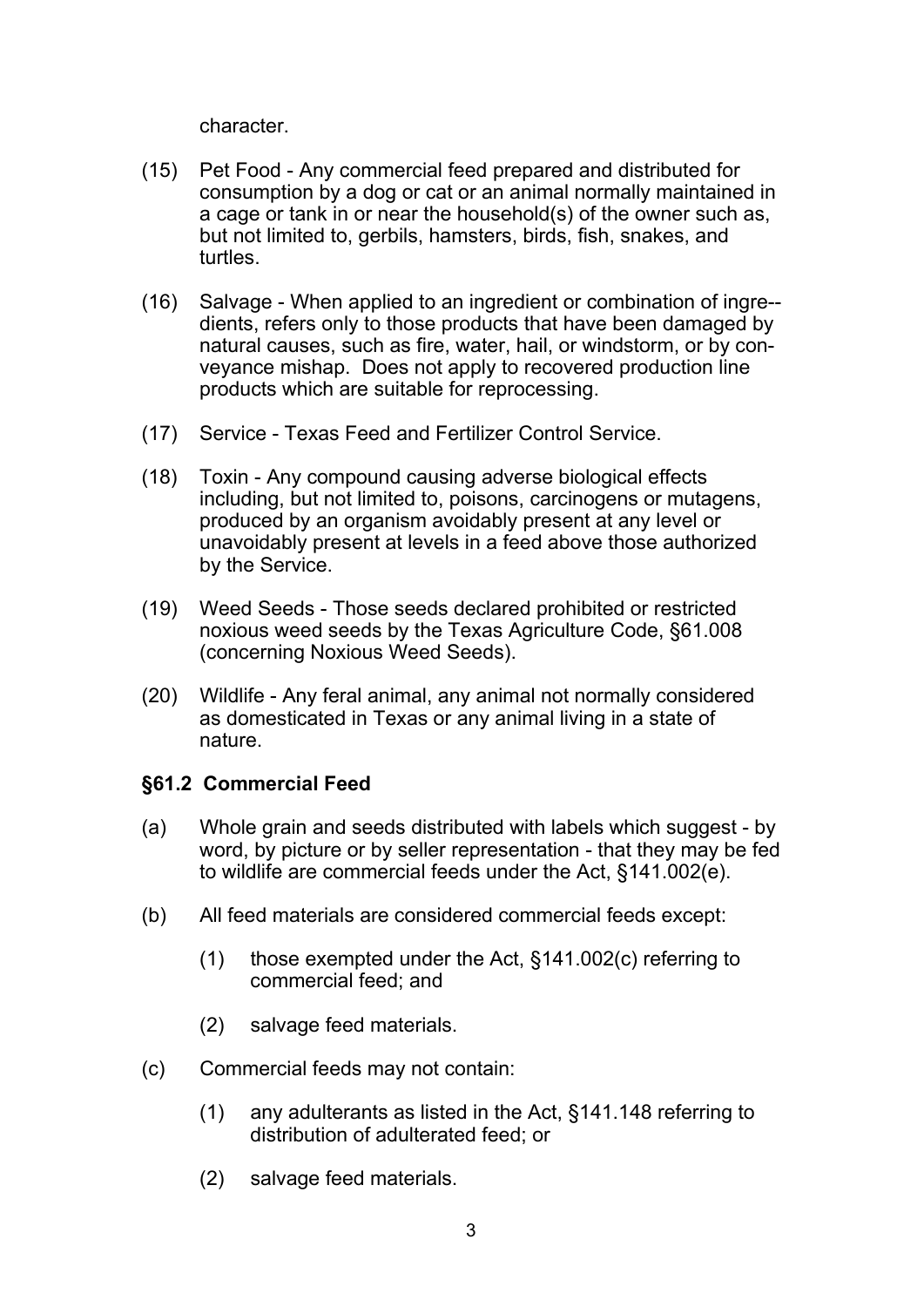### **SUBCHAPTER B. LICENSING**

#### **§61.11 Application for Licensing**

- (a) A facility shall not be granted a license unless and until:
	- (1) it has filed a completed application form and other information necessary for the conduct of the Service's business; and
	- (2) paid the appropriate fees.
- (b) No facility shall distribute commercial feed in Texas until it has received affirmative notification of its licensing either originally or as amended.
- (c) The Service may require the applicant to submit evidence satisfactory to the Service respecting the safety and efficacy of any of its commercial feeds, including, but not limited to, labels and labeling, prior to approval of a license application:
	- (1) if any feed contains an additive (including drugs, special purpose and/or non-nutritive additives) not previously recognized as safe and effective by the United States Food and Drug Administration for its labeled use or does not possess GRAS animal status; or
	- (2) if any feed normally exempt, but adulterated, so special control by the Service is necessary, including, but not limited to, those feeds incorporating mycotoxin contaminated ingredients, ammoniated ingredients or animal litter.

# **SUBCHAPTER C. LABELING**

#### **§61.21 General Label Restrictions**

(a) All labeling information required by Sections §141.051 or §141.052 of the Act or by this title shall appear in its entirety on one side of the label or one side of the feed container, except directions for use or precautionary statements, which shall appear in a prominent place on the label or container, but not necessarily on the same side of such label or container as other required label information. When directions for use or cautionary statements appear on a different side of the label or container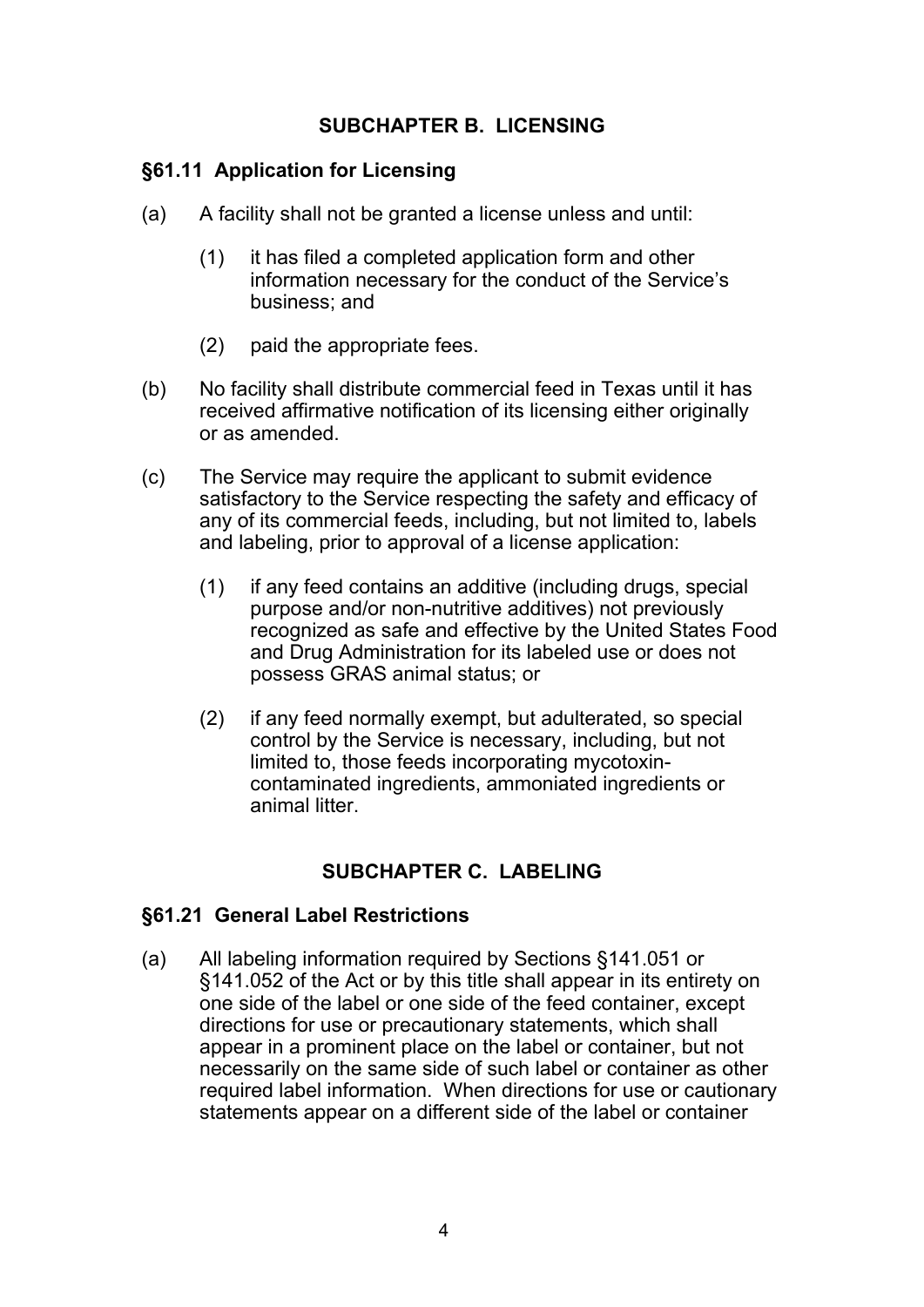than its principal display panel, such principal display panel shall bear a reference to such information (e.g., "See back for directions for use").

- (b) No labeling information required by the Act or this title shall be obscured or subordinated by other statements or designs.
- (c) A trademark or trade name owned by another person may form part of the labeling of a commercial feed provided that:
	- (1) the trademark, in the opinion of the Service, contributes significantly in conveying to the purchaser important information respecting a distinctive characteristic of the product;
	- (2) the display of the trademark or trade name is no more conspicuous than the display of the name of the registrant or guarantor of the product or other required information, i.e., its style, size, and color of print makes it no more likely to be read than the accompanying/surrounding word(s), statement(s) or other required information;
	- (3) the user of the trademark has permission from the "owner" to use the trademark.
- (d) No declaration of content shall appear in the ingredient statement or other part of a proprietary feed unless the declaration is made for each and all ingredients, except:
	- (1) when required by law; or
	- (2) when necessary to conform to good manufacturing or feeding practices.
- (e) When the label of a commercial feed declares the common name of a component or ingredient or a combination of components or ingredients and emphasis is placed on such ingredients or combinations thereof without reference to a percentage value, the Service may require a showing of scientific data that the ingredient or combination of ingredients is present in sufficient quantities to impart a distinctive characteristic to the product. If reference is made to a percentage value for such ingredient or combination of ingredients, the Service, in addition, may require:
	- (1) that the percentage reference be determinable by accepted laboratory methods; and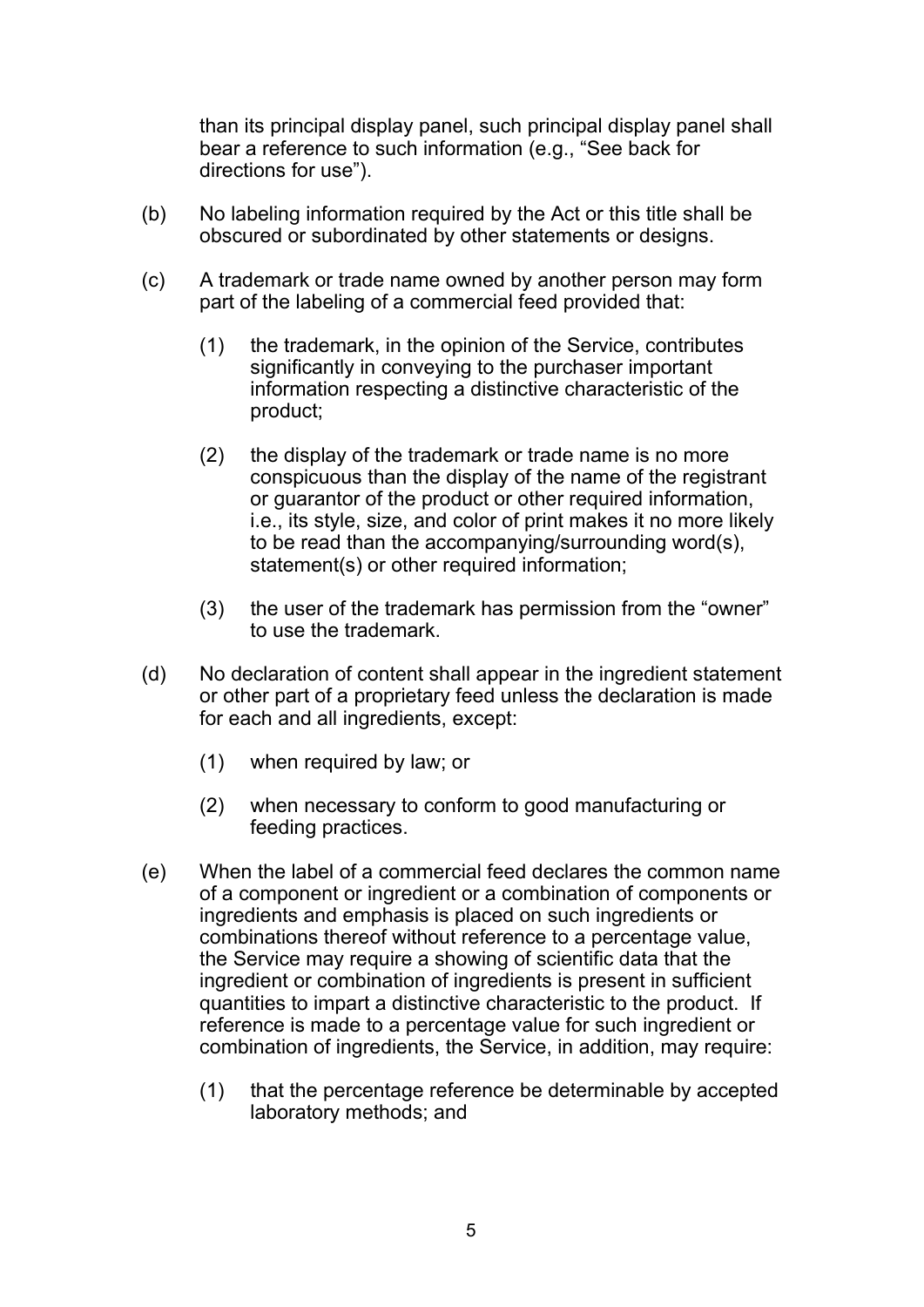- (2) that the applicant provide, upon request, an analysis of the ingredient or combination of ingredients made by a private laboratory.
- (f) The labeling of animal feeds and intended use must be consistent with the intended purpose of the product.
- (g) All guaranteed analyses must be in the same size and style.
- (h) The name of each and every ingredient must be shown in letters or type of the same size and style.
- (i) Any and all words or statements or other label information required by the Act shall appear in a size and style easily read by the average person under ordinary conditions.

#### **§61.22 Labeling of Commercial Feed**

Commercial feed shall be labeled with the information prescribed in the Texas Commercial Feed Control Act (Act) and this chapter on the principal display panel of the product with the following general format, unless otherwise specifically provided.

- (1) Purpose Statement
	- (A) A statement of purpose shall contain the specific species and animal class(es) for which the feed is intended. The purpose statement may be excluded from the label if the product name includes a description of the species and animal class(es) for which the product is intended.
	- (B) The manufacturer shall have flexibility in describing in more specific and common language the defined animal class, specie and purpose while being consistent with the category of animal class defined in this subparagraph which may include, but is not limited to including, the weight range(s), sex or ages of the animal(s) for which the feed is manufactured.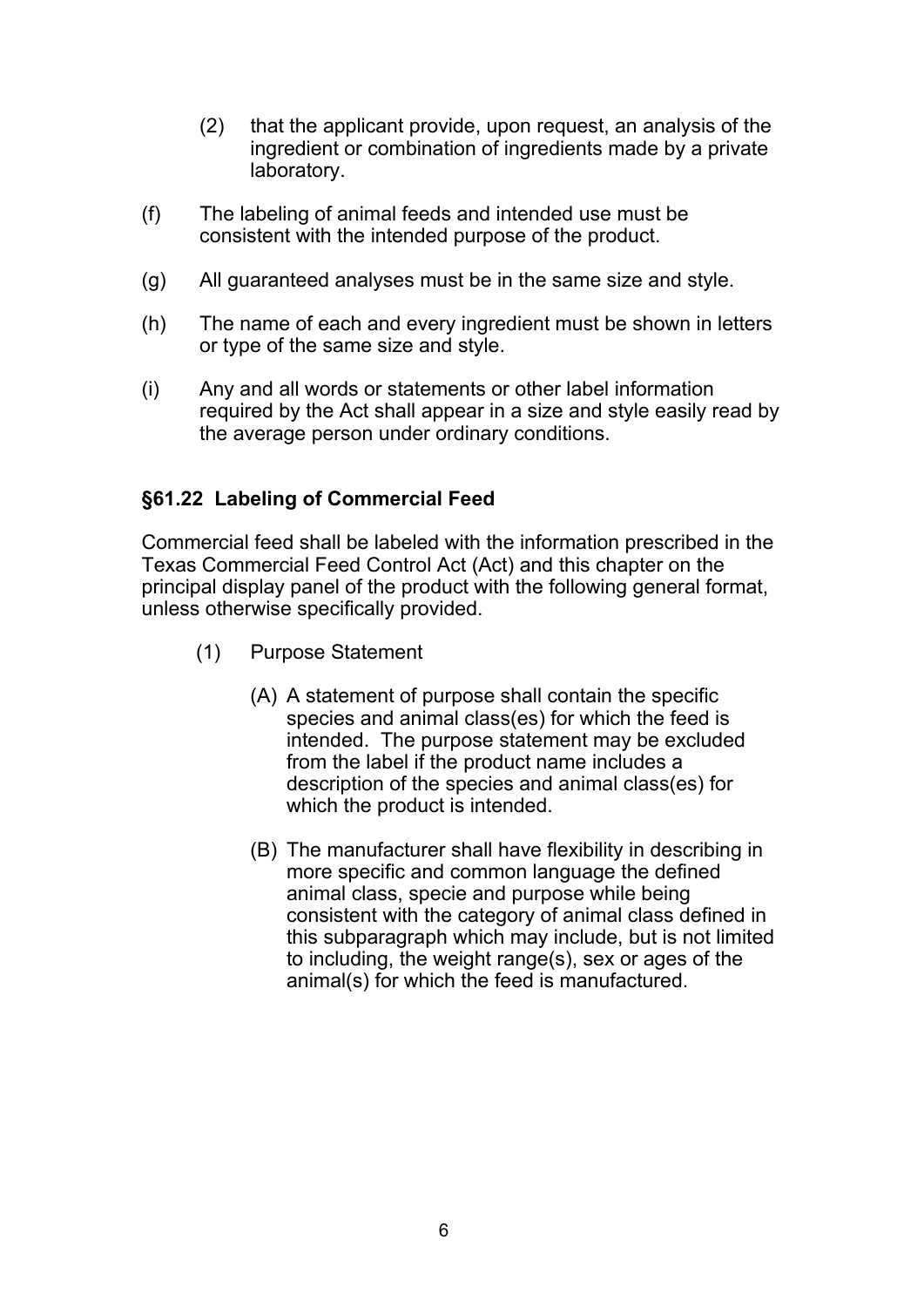- (i) Poultry.
	- (I) Layers chickens that are grown to produce eggs for food, i.e., table eggs:
		- (-a-) Starting/Growing from day of hatch to approximately ten weeks of age;
		- (-b-) Finisher from approximately ten weeks of age to time first egg is produced. (Approximately 20 weeks of age);
		- (-c-) Laying from time first egg is laid throughout the time of egg production;
		- (-d-) Breeders chickens that produce fertile eggs for hatch replacement layers to produce eggs for food, table eggs, from time first egg is laid throughout their productive cycle.
	- (II) Broilers chickens that are grown for human food:
		- (-a-) Starting/Growing from day of hatch to approximately five weeks of age;
		- (-b-) Finisher from approximately five weeks of age to market (42 to 52 days);
		- (-c-) Breeders hybrid strains of chickens whose offspring are grown for human food (broilers), any age and either sex.
	- (III) Broilers, Breeders chickens whose offspring are grown for human food (broilers):
		- (-a-) Starting/Growing from day of hatch until approximately ten weeks of age;
		- (-b-) Finishing from approximately ten weeks of age to time first egg is produced, approximately 20 weeks of age;
		- (-c-) Laying fertile egg producing chickens (broilers/roasters) from day of first egg throughout the time fertile eggs are produced.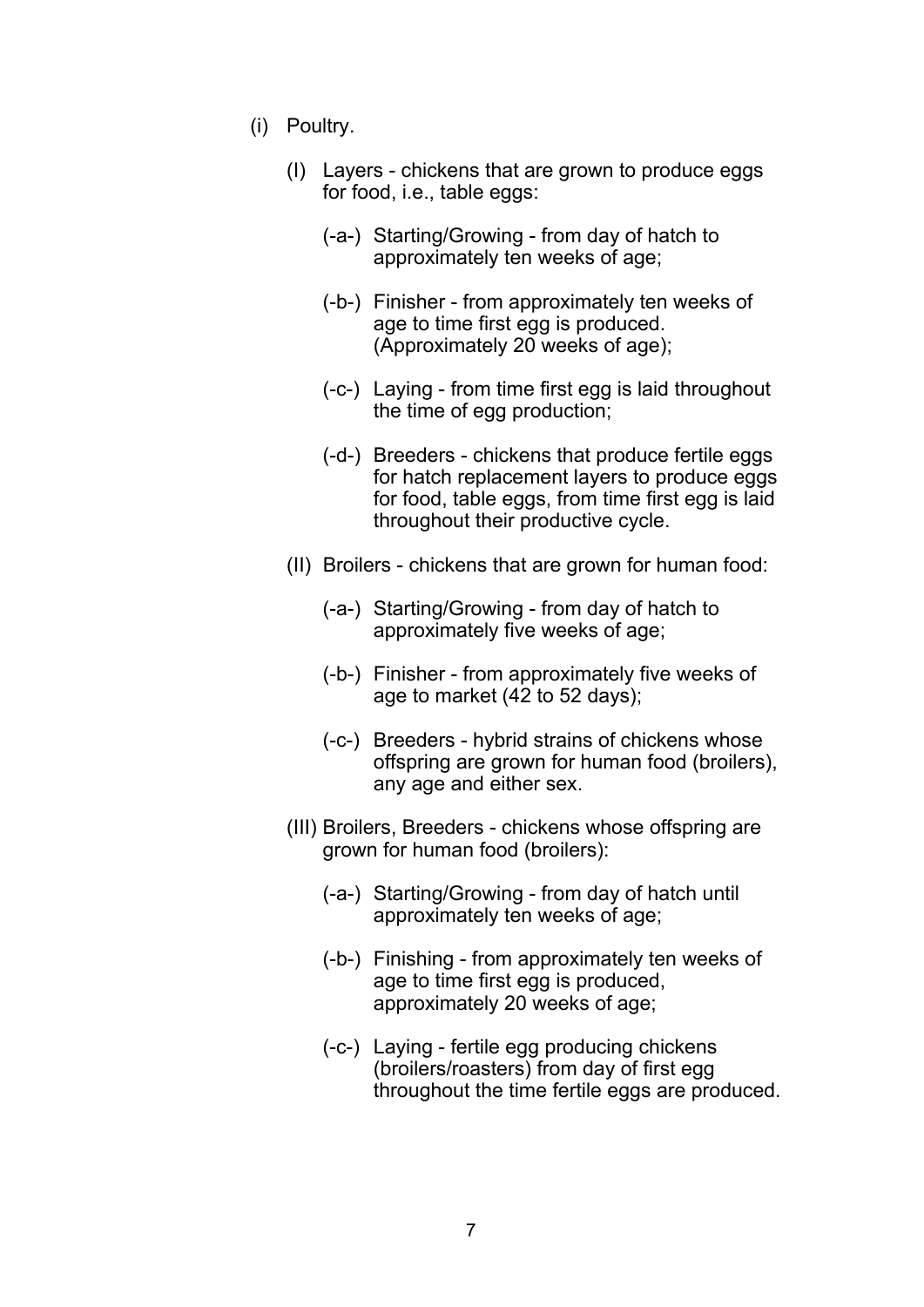(IV) Turkeys:

- (-a-) Starting/Growing turkeys that are grown for human food from day of hatch to approximately 13 weeks of age (males);
- (-b-) Finisher turkeys that are grown for human food, females from approximately 17 weeks of age; males from 16 weeks of age to 20 weeks of age, (or desired market weight);
- (-c-) Laying female turkeys that are producing eggs; from time first egg is produced, throughout the time they are producing eggs;
- (-d-) Breeder turkeys that are grown to produce fertile eggs, from day of hatch to time first egg is produced (approximately 30 weeks of age), both sexes.
- (V) Ducks:
	- (-a-) Starter 0 to 3 weeks of age;
	- (-b-) Grower 3 to 6 weeks of age;
	- (-c-) Finisher 6 weeks to market;
	- (-d-) Breeder Developer 8 to 19 weeks of age;
	- (-e-) Breeder 22 weeks to end of lay.

#### (VI) Geese:

- (-a-) Starter 0 to 4 weeks of age;
- (-b-) Grower 4 to 8 weeks of age;
- (-c-) Finisher 8 weeks to market;
- (-d-) Breeder Developer 10 to 22 weeks of age;
- (-e-) Breeder 22 weeks to end of lay.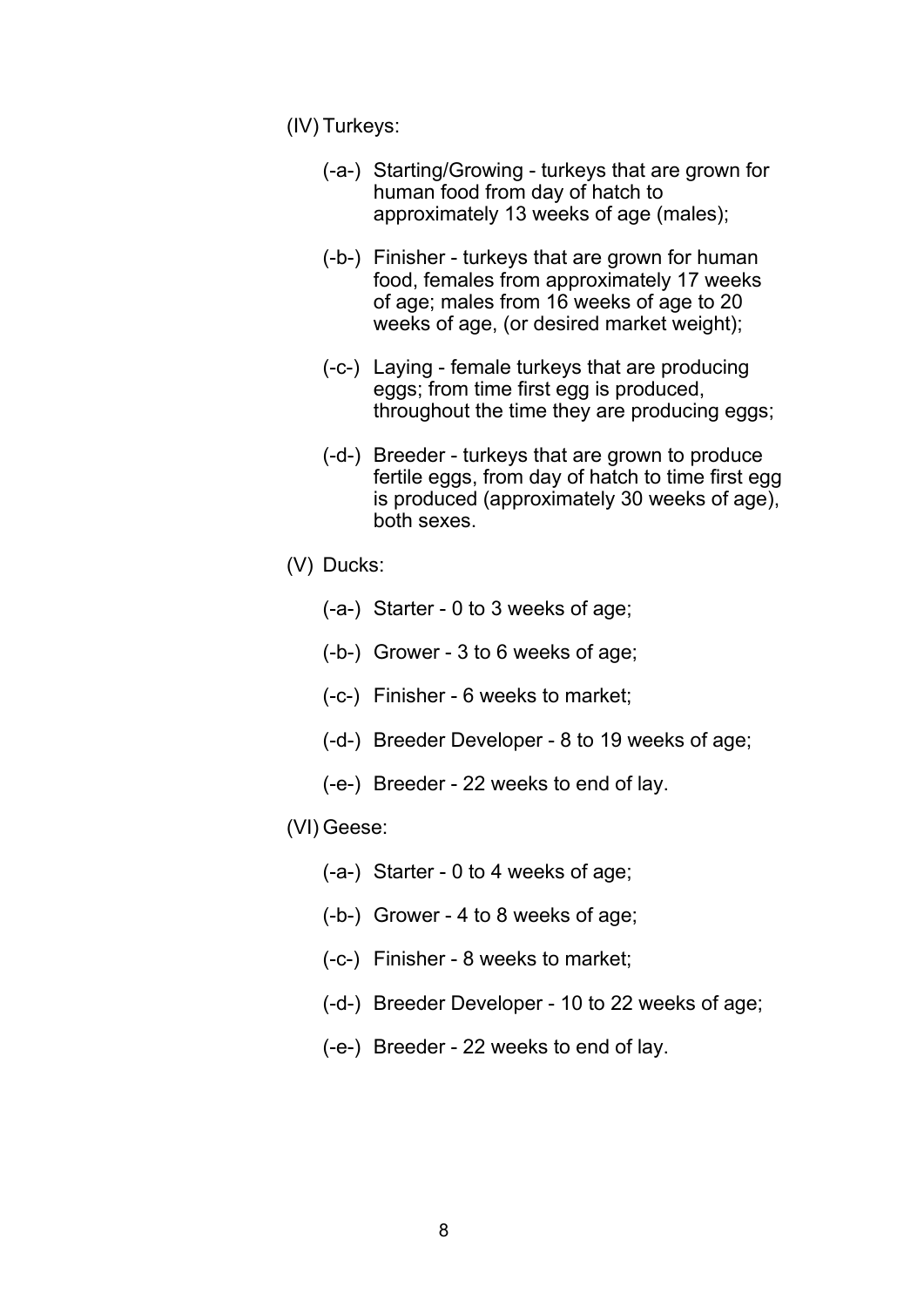- (ii) Swine.
	- (I) Pre-Starter 2 to 11 pounds;
	- (II) Starter 11 to 44 pounds;
	- (III) Grower 44 to 110 pounds;
	- (IV) Finisher 110 to 242 pounds (market);
	- (V) Gilts, Sows and Adult Boars;
	- (VI) Lactating Gilts and Sows.
- (iii) Beef Cattle.
	- (I) Calves (birth to weaning);
	- (II) Cattle on Pasture (may be specific as to production stage, i.e., stocker, feeder, replacement heifers, brood cows, bulls, etc.);
	- (III) Feedlot Cattle.
- (iv) Dairy Cattle.
	- (I) Veal Milk Replacer milk replacer to be fed for veal production;
	- (II) Herd Milk Replacer milk replacer to be fed for herd replacement;
	- (III) Starter approximately 3 days to 3 months;
	- (IV) Growing Heifers, Bulls, and Dairy Beef:
		- (-a-) Grower 1 3 months to 12 months of age;
		- (-b-) Grower 2 more than 12 months of age;
	- (V) Lactating Dairy Cattle;
	- (VI) Non-Lactating Dairy Cattle.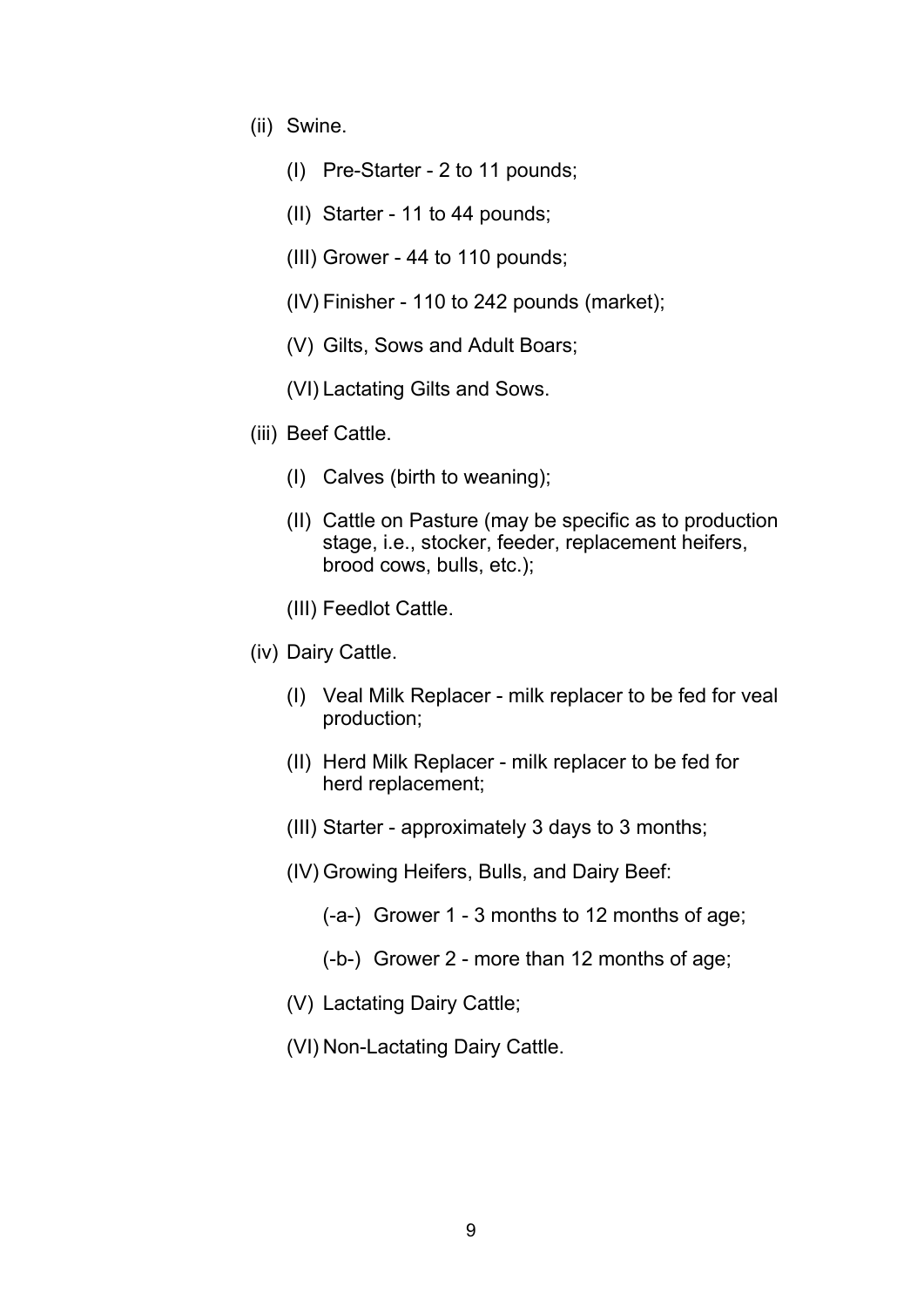- (v) Fish (Species shall be declared in lieu of class).
	- (I) Trout;
	- (II) Catfish;
	- (III) Species other than trout or catfish.
- (vi) Rabbit.
	- (I) Grower 4 to 12 weeks of age;
	- (II) Breeder 12 weeks of age and over.
- (vii) Equine.
	- (I) Foal;
	- (II) Mare;
	- (III) Breeding;
	- (VI) Maintenance.
- (viii) Goat and Sheep.
	- (I) Starter;
	- (II) Grower;
	- (III) Finisher;
	- (IV) Breeder;
	- (V) Lactating.
- (C) The purpose statement may be excluded from the label if the product name includes a description of the specie(s) and animal class(es) for which the product is intended.
- (D) A purpose statement of a premix limited to use in the further manufacture of commercial feed may exclude the animal class and species and state "For the Manufacture of Commercial Feed" if the nutrients contained in the premix are guaranteed and sufficient for formulation into various animal species feeds.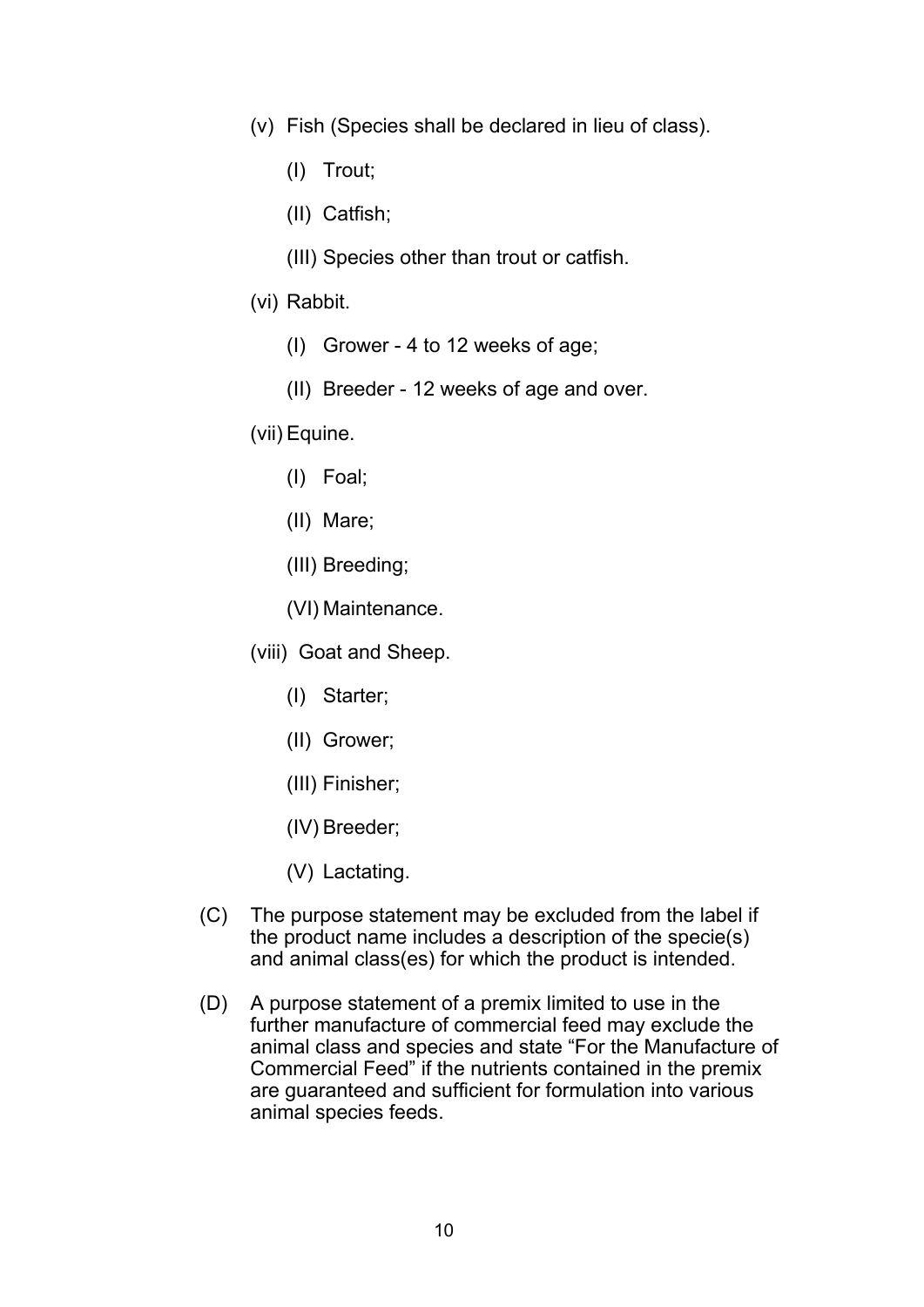- (E) The purpose statement of single purpose ingredient blend limited to use in the further manufacture of commercial feed, such as a blend of animal protein products, milk products, fat products, roughage products or molasses products may exclude the animal class and species and state "For Further Manufacturing of Feed" if the label guar antees of the nutrients contained in the single purpose nu trient blend are sufficient to provide for formulation into vari ous animal species feeds.
- (F) The purpose statement of a product shall include a state ment of enzyme functionality if enzyme activity is represent ed in any manner.
- (G) The statement of purpose for single ingredient feeds shall be stated as "Single Ingredient Feed" or "Feed Ingredient". The manufacturer of a single ingredient feed or feed ingre dient shall have flexibility in describing in omore specific and common language the intended use of the feed ingre dient dependent on species and class.
- (2) Product name and brand name, if any.
	- (A) The brand and product name shall be appropriate for the intended use of the feed and must not be misleading. If the name indicates the feed is made for a specific use, the character of the feed must conform therewith.
	- (B) The word "protein" shall not be permitted in the product name of a feed that contains non-protein nitrogen.
	- (C) The word "vitamin," or a contraction thereof, or any word suggesting vitamin, shall be used only in the name of a feed which is represented to be a vitamin supplement and which is labeled with the minimum content of each vitamin declared, as specified in paragraph (9)(E) of this section.
	- (D) The term "mineralized" shall not be used in the name of a feed, except for when contained in the expression "trace mineralized salt." When this phrase is displayed on the label, the product must contain significant amounts of trace minerals which are recognized as essential for animal nutrition.
	- (E) The term "meat" or "meat by-products" shall be qualified on the label to designate the type of animal from which the meat or meat by-products are derived unless the meat or meat by-products are from cattle, swine, sheep, and goats.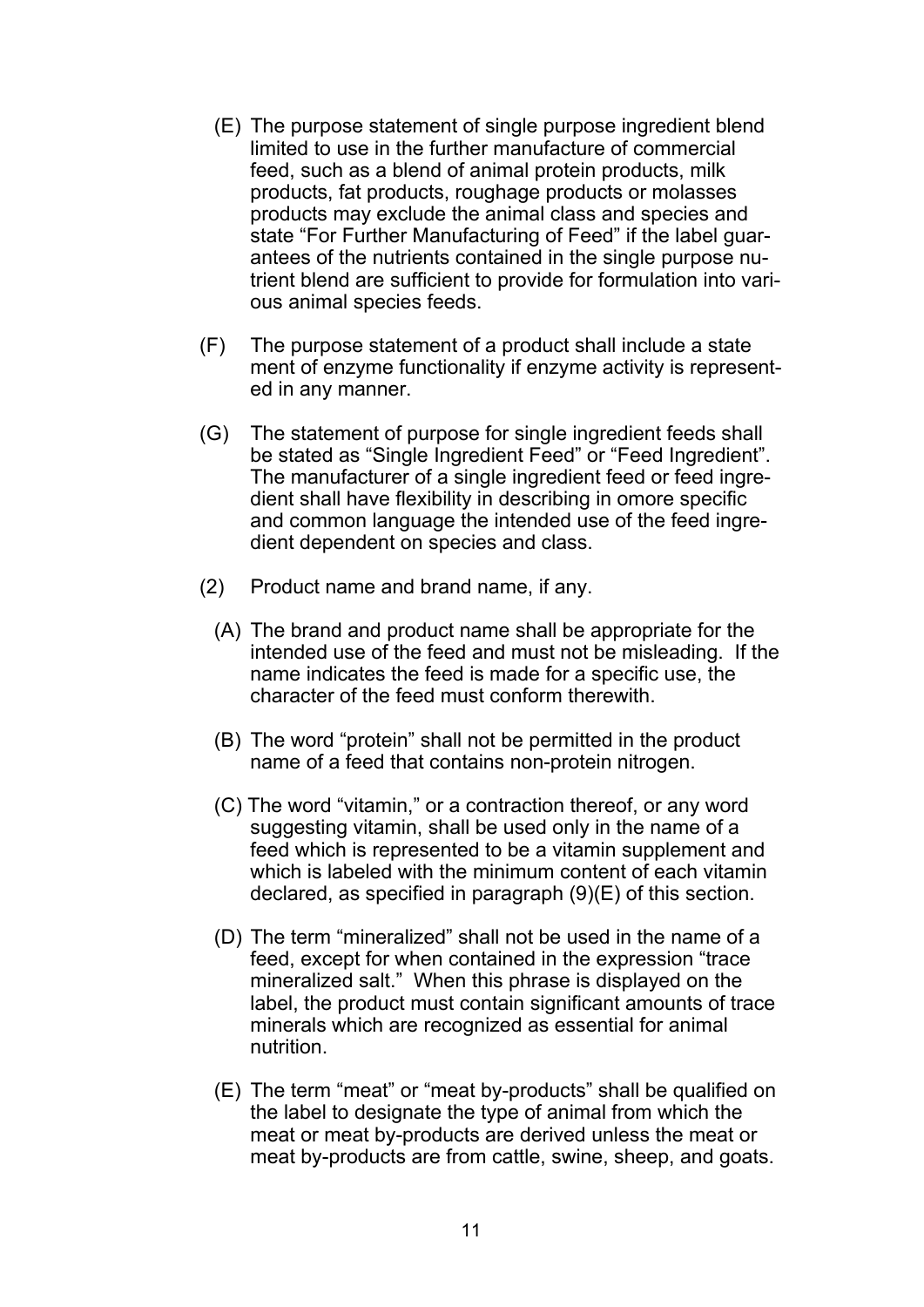- (F) When the product name or brand name of a feed carries a percentage value, it shall be understood to signify the protein and/or equivalent protein of the feed content only, even though such percentage value is not explicitly modified by the word "protein." Other percentage values are permitted in the product name or brand name of a feed if such percentages are followed by a proper description and conform with good labeling practices.
- (G) Digital numbers shall not be used in the product name or brand name of a feed in such a manner as to be misleading or confusing to a consumer.
- (H) Unless otherwise specified, single ingredient feeds shall have a product name which comports with the ingredient name assigned to such product by the Association of American Feed Control Officials in its official publication, adopted by reference in §61.1 of this title (relating to Definitions), and shall meet the standard of identity and, where required, list the guarantees of that standard.
- (3) Drug additives, when present.
	- (A) The word "medicated" shall be placed directly following and below the product name in type size no smaller than one-half the size of the product name.
	- (B) The purpose of the medication (claim statement) shall be stated.
	- (C) The label shall state any warning or cautionary statement relating to such drug additive required by paragraph (6) of this section, or reference to where such warning or cautionary statement may be found.
	- (D) The label shall display active drug ingredient statement listing:
		- (i) each drug ingredient by its common or usual name; and
		- (ii) the amount of each ingredient.
- (4) Guarantees Crude Protein, Non-Protein Nitrogen, Amino Acids, Crude Fat, Crude Fiber, Acid Detergent Fiber, Calcium, Phosphorus, Salt and Sodium shall be the sequence of nutritional guarantees when such guarantee is stated. Other required and voluntary guarantees should follow in a general format such that the units of measure used to express guarantees (percentage, parts per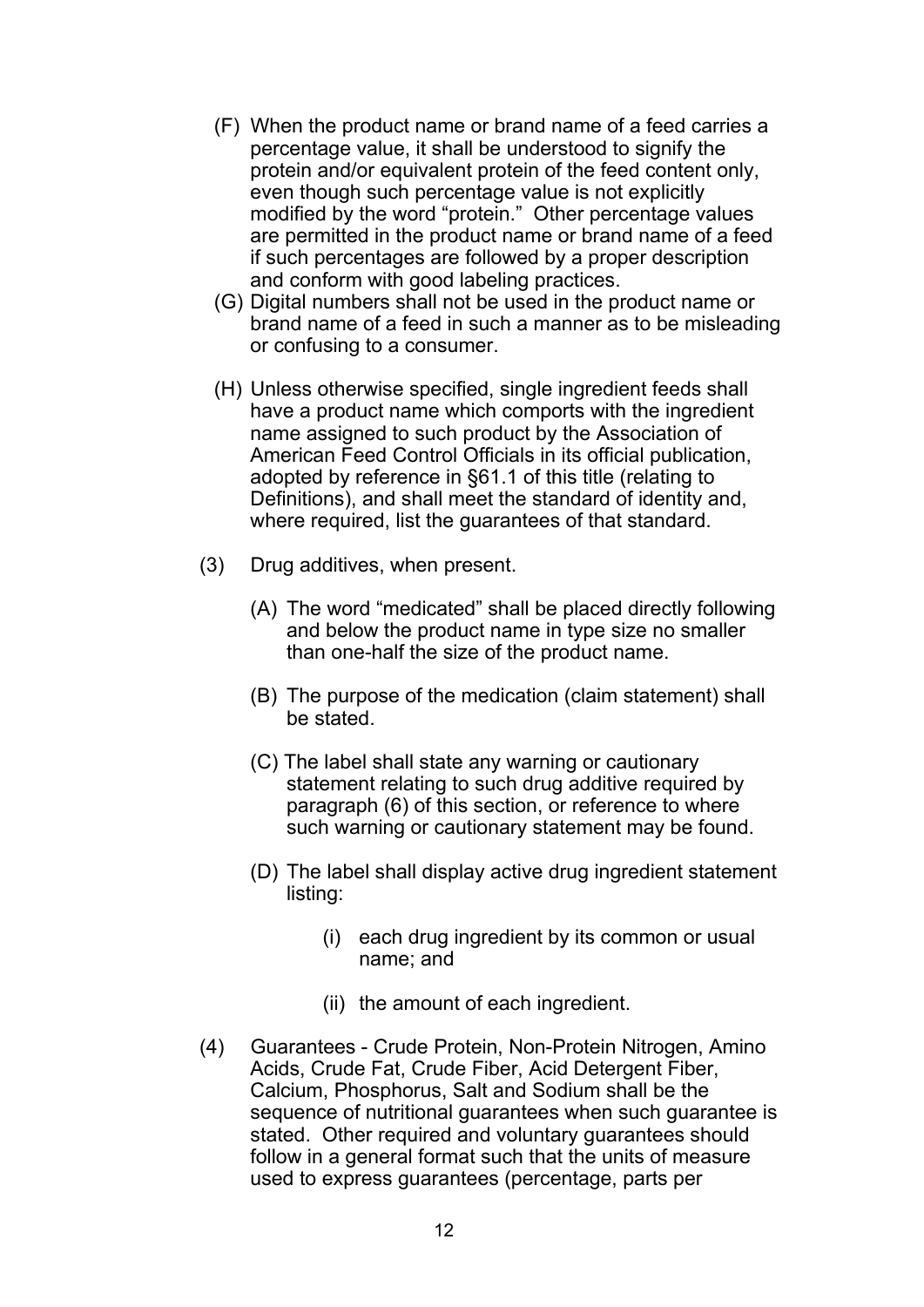million, International Units, etc.) are listed in a sequence that provides a consistent grouping of the units of measure.

- (A) Poultry:
	- (i) Chickens and Turkeys complete feeds and supplements for all animal classes:
		- (I) Minimum percentage of crude protein;
		- (II) Minimum percentage of lysine;
		- (III) Minimum percentage of methionine;
		- (IV) Minimum percentage of crude fat;
		- (V) Maximum percentage of crude fiber;
		- (VI) Minimum and maximum percentage of calcium;
		- (VII) Minimum percentage of phosphorus;
		- (VIII) Minimum and maximum percentage of salt (if added);
		- (IX) Minimum and maximum percentage of total sodium shall be guaranteed only when total sodium exceeds that furnished by the maximum salt guarantee.
	- (ii) Ducks and Geese complete feeds and supplements for all animal classes:
		- (I) Minimum percentage of crude protein;
		- (II) Minimum percentage of crude fat;
		- (III) Maximum percentage of crude fiber;
		- (IV) Minimum and maximum percentage of calcium;
		- (V) Minimum percentage of phosphorus;
		- (VI) Minimum and maximum percentage of salt (if added);
		- (VII) Minimum and maximum percentage of total sodium shall be guaranteed only when total sodium exceeds that furnished by the maximum salt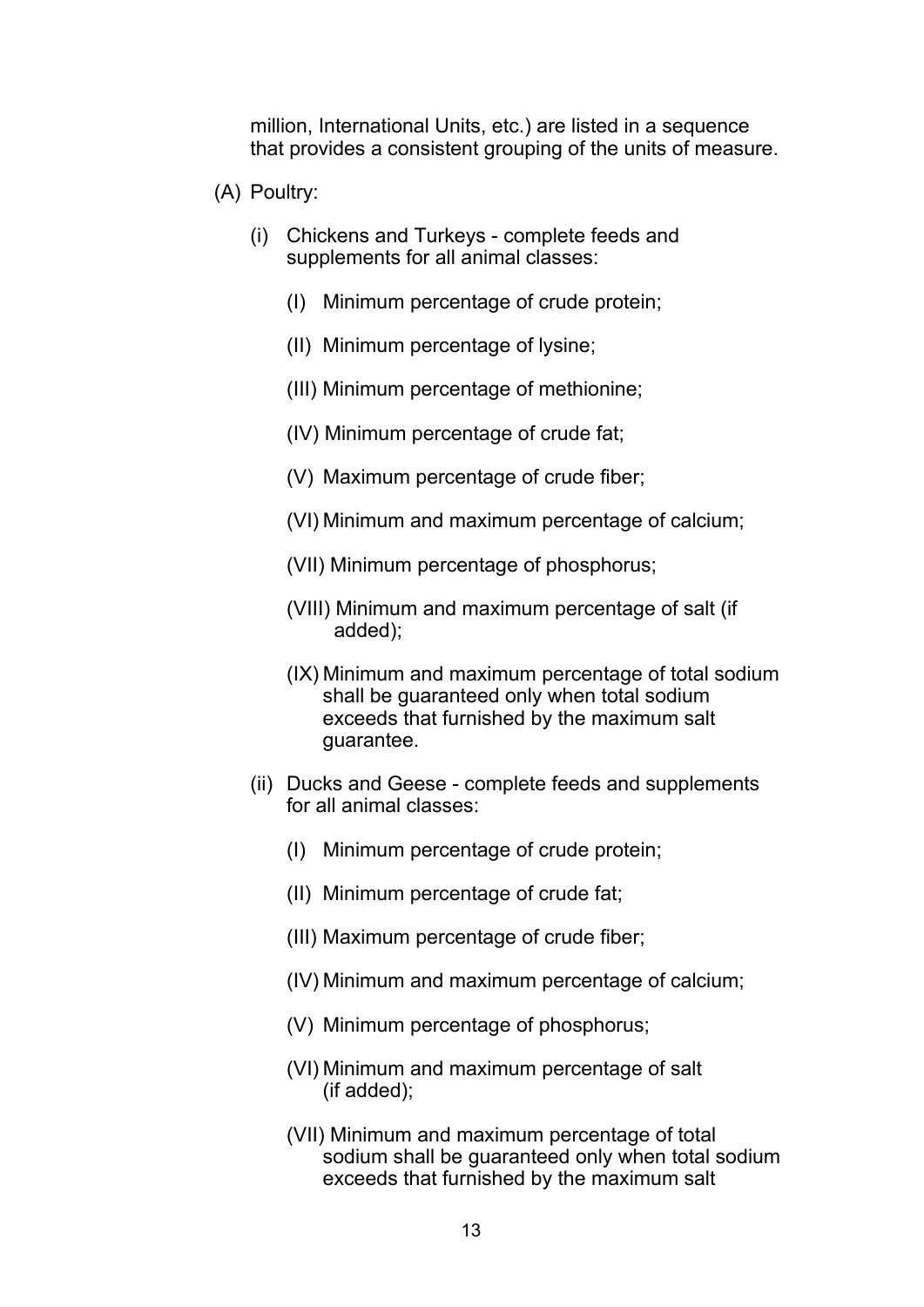guarantee.

- (B) Swine complete feeds and supplements for all animal classes:
	- (i) Minimum percentage of crude protein;
	- (ii) Minimum percentage of lysine;
	- (iii) Minimum percentage of crude fat;
	- (iv) Maximum percentage of crude fiber;
	- (v) Minimum and maximum percentage of calcium;
	- (vi) Minimum percentage of phosphorus;
	- (vii) Minimum and maximum percentage of salt (if added);
	- (viii) Minimum and maximum percentage of total sodium shall be guaranteed only when total sodium exceeds that furnished by the maximum salt guarantee;
	- (ix) Minimum selenium in parts per million (ppm);
	- (x) Minimum zinc in parts per million (ppm).
- (C) Beef Cattle:
	- (i) Complete Feeds and Supplements all animal classes:
		- (I) Minimum percentage of crude protein;
		- (II) Maximum percentage of equivalent crude protein from non-protein nitrogen (NPN) when added;
		- (III) Minimum percentage of crude fat;
		- (IV) Maximum percentage of crude fiber;
		- (V) Minimum and maximum percentage of calcium;
		- (VI) Minimum percentage of phosphorus;
		- (VII) Minimum and maximum percentage of salt (if added);
		- (VIII) Minimum and maximum percentage of total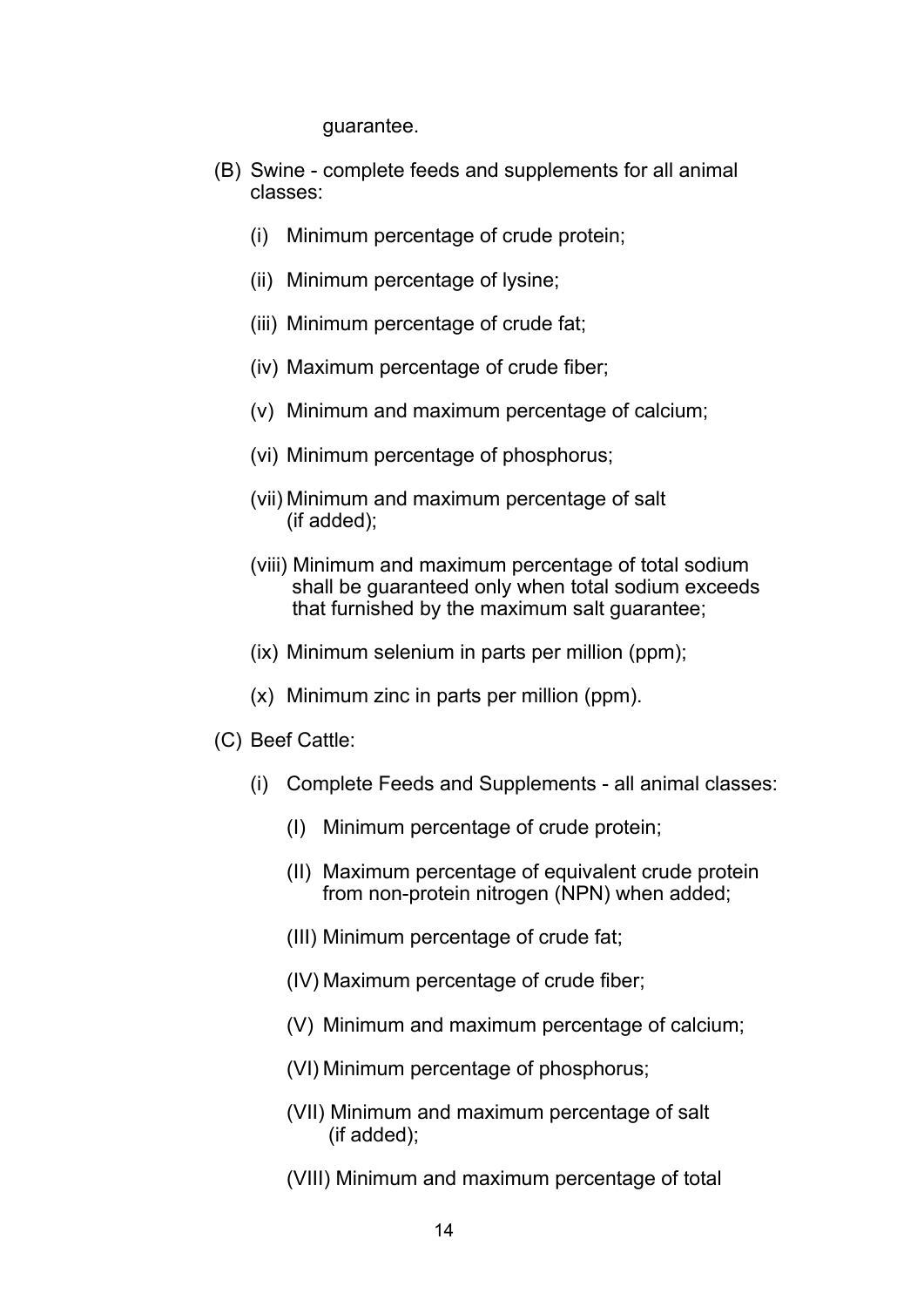sodium shall be guaranteed only when total sodium exceeds that furnished by the maximum salt guarantee:

- (IX) Minimum percentage of potassium;
- (X) Minimum vitamin A, other than precursors of vitamin A, in international units per pound (if added).
- (ii) Mineral Feeds (if added):
	- (I) Minimum and maximum percentage of calcium;
	- (II) Minimum percentage of phosphorus;
	- (III) Minimum and maximum percentage of salt;
	- (IV) Minimum and maximum percentage of total sodium shall be guaranteed only when total sodium exceeds that furnished by the maximum salt guarantee;
	- (V) Minimum percentage of magnesium;
	- (VI) Minimum percentage of potassium;
	- (VII) Minimum copper in parts per million (ppm);
	- (VIII) Minimum selenium in parts per million (ppm);
	- (IX) Minimum zinc in parts per million (ppm);
	- (X) Minimum vitamin A, other than precursors of vitamin A, in international units per pound.
- (D) Dairy Cattle:
	- (i) Complete Feeds and Supplements all animal classes:
		- (I) Minimum percentage of crude protein;
		- (II) Maximum percentage of equivalent crude protein from non-protein nitrogen (NPN) when added;
		- (III) Minimum percentage of crude fat;
		- (IV) Maximum percentage of crude fiber;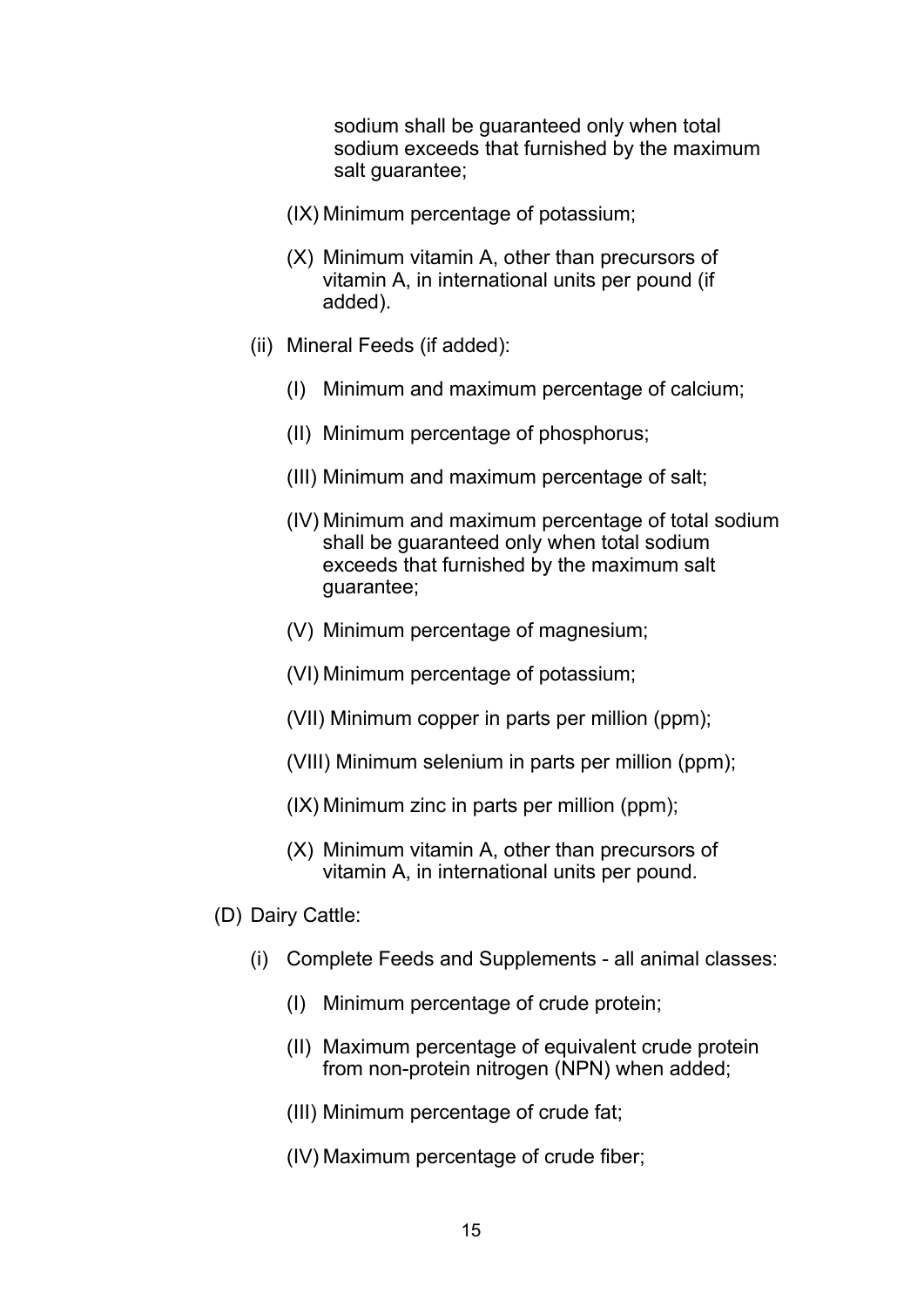- (V) Maximum percentage of acid detergent fiber (ADF);
- (VI) Minimum and maximum percentage of calcium;
- (VII) Minimum percentage of phosphorus;
- (VIII) Minimum selenium in parts per million (ppm);
- (IX) Minimum vitamin A, other than precursors of vitamin A, in international units per pound (if added).
- (ii) Mixing and Pasture Mineral Feeds (if added):
	- (I) Minimum and maximum percentage of calcium;
	- (II) Minimum percentage of phosphorus;
	- (III) Minimum and maximum percentage of salt;
	- (IV) Minimum and maximum percentage of total sodium shall be guaranteed only when total sodium exceeds that furnished by the maximum salt guarantee;
	- (V) Minimum percentage of magnesium;
	- (VI) Minimum percentage of potassium;
	- (VII) Minimum selenium in parts per million (ppm);
	- (VIII) Minimum vitamin A, other than precursors of vitamin A, in international units per pound.
- (E) Veal & Herd Replacement Milk Replacer:
	- (i) Minimum percentage of crude protein;
	- (ii) Minimum percentage of crude fat;
	- (iii) Maximum percentage of crude fiber;
	- (iv) Minimum and maximum percentage of calcium;
	- (v) Minimum percentage of phosphorus;
	- (vi) Minimum vitamin A, other than precursors of vitamin A, in international units per pound (if added).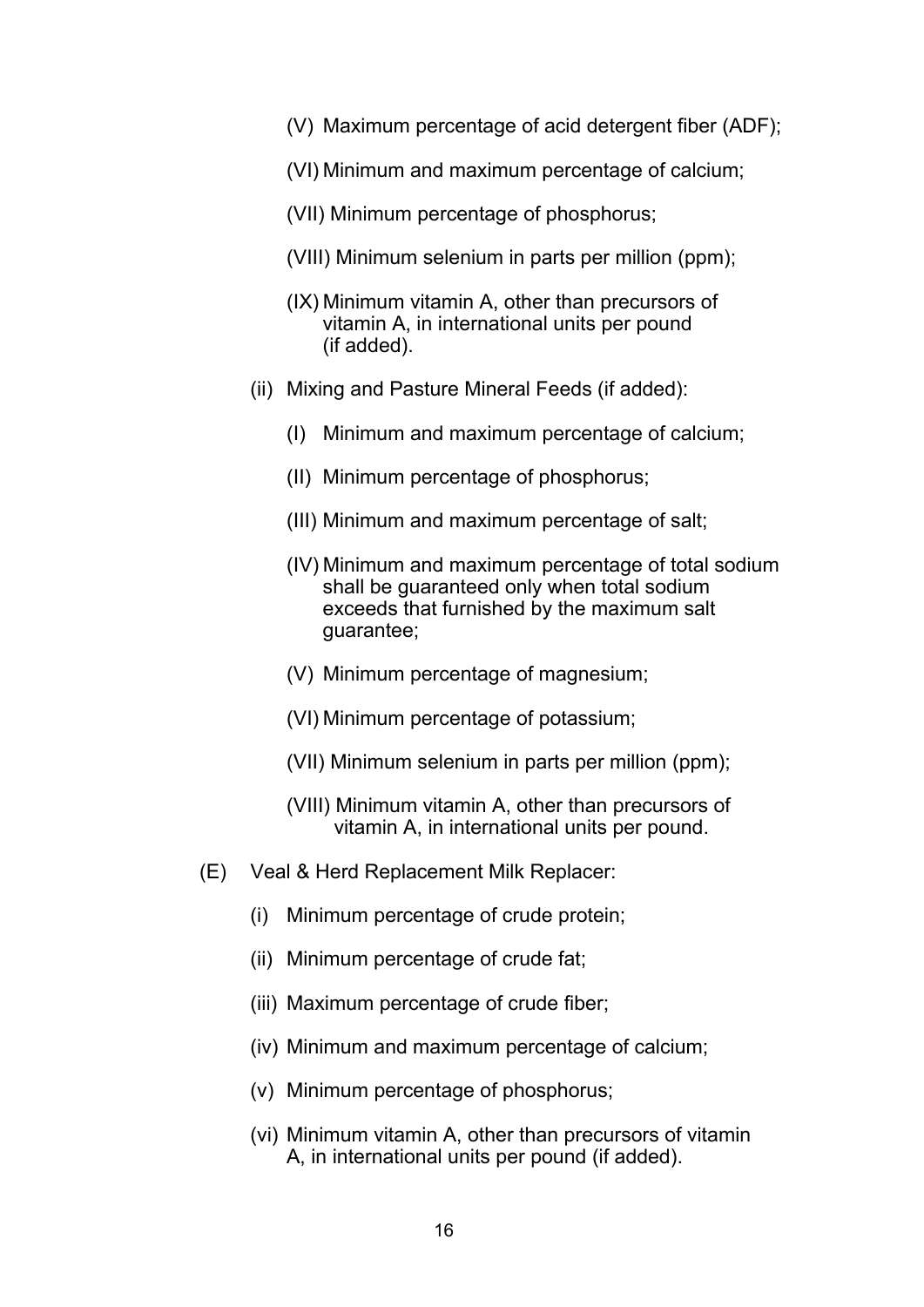- (F) Fish Complete Feeds and Supplements:
	- (i) Minimum percentage of crude protein;
	- (ii) Minimum percentage of crude fat;
	- (iii) Maximum percentage of crude fiber;
	- (iv) Minimum percentage of phosphorus.
- (G) Rabbit Complete Feeds and Supplements all animal classes:
	- (i) Minimum percentage of crude protein;
	- (ii) Minimum percentage of crude fat;
	- (iii) Minimum and maximum percentage of crude fiber (the maximum crude fiber shall not exceed the minimum by more than 5.0 percentage units);
	- (iv) Minimum and maximum percentage of calcium;
	- (v) Minimum percentage of phosphorus;
	- (vi) Minimum and maximum percentage of salt (if added);
	- (vii) Minimum and maximum percentage of total sodium shall be guaranteed only when total sodium exceeds that furnished by the maximum salt guarantee;
	- (viii) Minimum vitamin A, other than precursors of vitamin A, in international units per pound (if added).
	- (H) Equine:
		- (i) Complete Feeds and Supplements all animal classes:
			- (I) Minimum percentage of crude protein;
			- (II) Minimum percentage of crude fat;
			- (III) Maximum percentage of crude fiber;
			- (IV) Minimum and maximum percentage of calcium;
			- (V) Minimum percentage of phosphorus;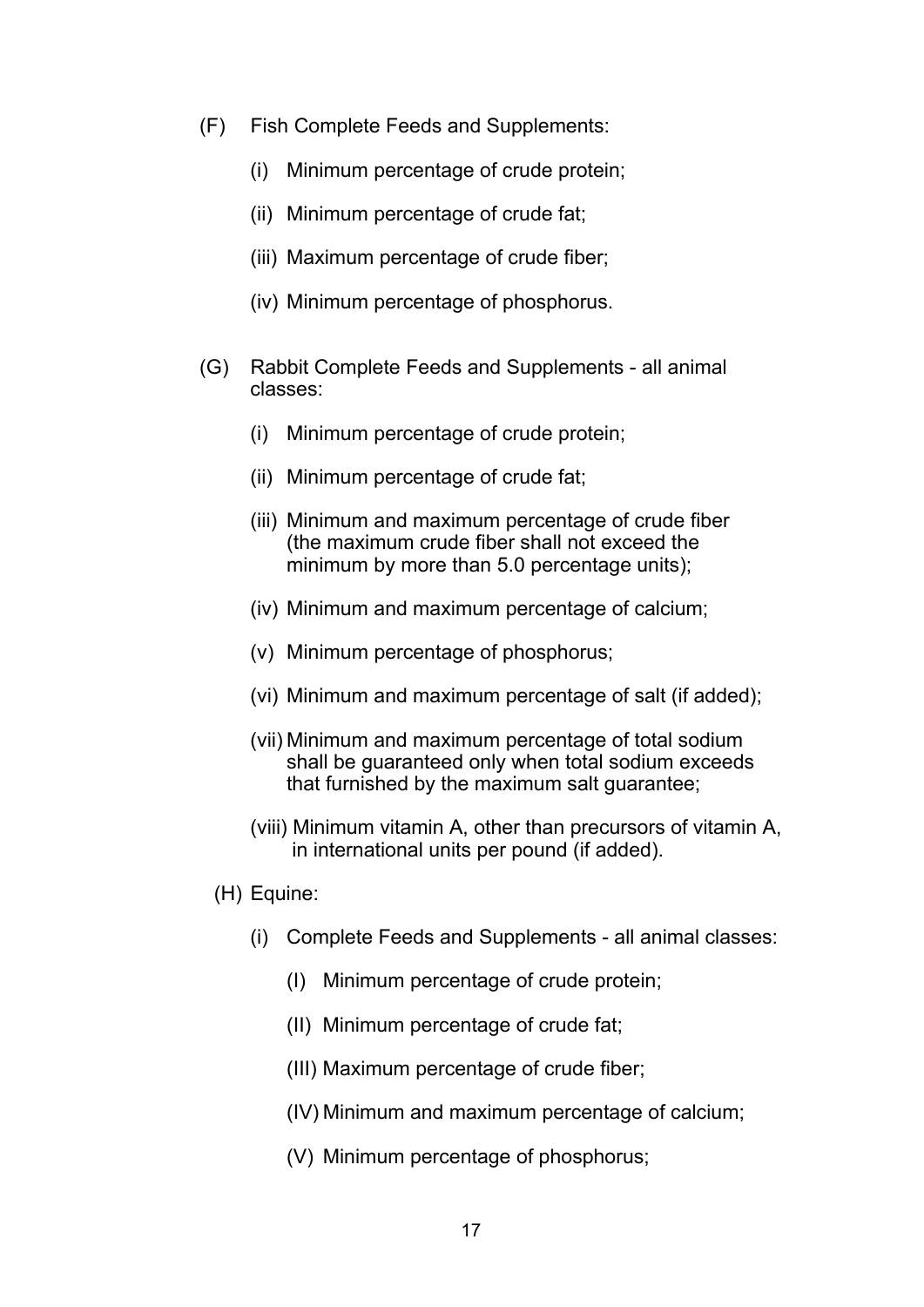- (VI) Minimum copper in parts per million (ppm);
- (VII) Minimum selenium in parts per million (ppm):
- (VIII) Minimum zinc in parts per million (ppm);
- (IX) Minimum vitamin A, other than precursors of vitamin A, in international units per pound (if added).
- (ii) Mineral all animal classes:
	- (I) Minimum and maximum percentage of calcium;
	- (II) Minimum percentage of phosphorus;
	- (III) Minimum and maximum percentage of salt (if added);
	- (IV) Minimum and maximum percentage of sodium (guaranteed only when total sodium exceeds that furnished by the maximum salt guarantee);
	- (V) Minimum copper in parts per million (ppm);
	- (VI) Minimum selenium in parts per million (ppm);
	- (VII) Minimum zinc in parts per million (ppm);
	- (VIII) Minimum vitamin A, other than precursors of vitamin A, in international units per pound (if added).
- (I) Goat and Sheep Complete Feeds and Supplements all animal classes:
	- (i) Minimum percentage of crude protein;
	- (ii) Maximum percentage of equivalent crude protein from non-protein nitrogen (NPN) when added;
	- (iii) Minimum percentage of crude fat;
	- (iv) Maximum percentage of crude fiber;
	- (v) Minimum and maximum percentage of calcium;
	- (vi) Minimum percentage of phosphorus;
	- (vii) Minimum and maximum percentage of salt (if added);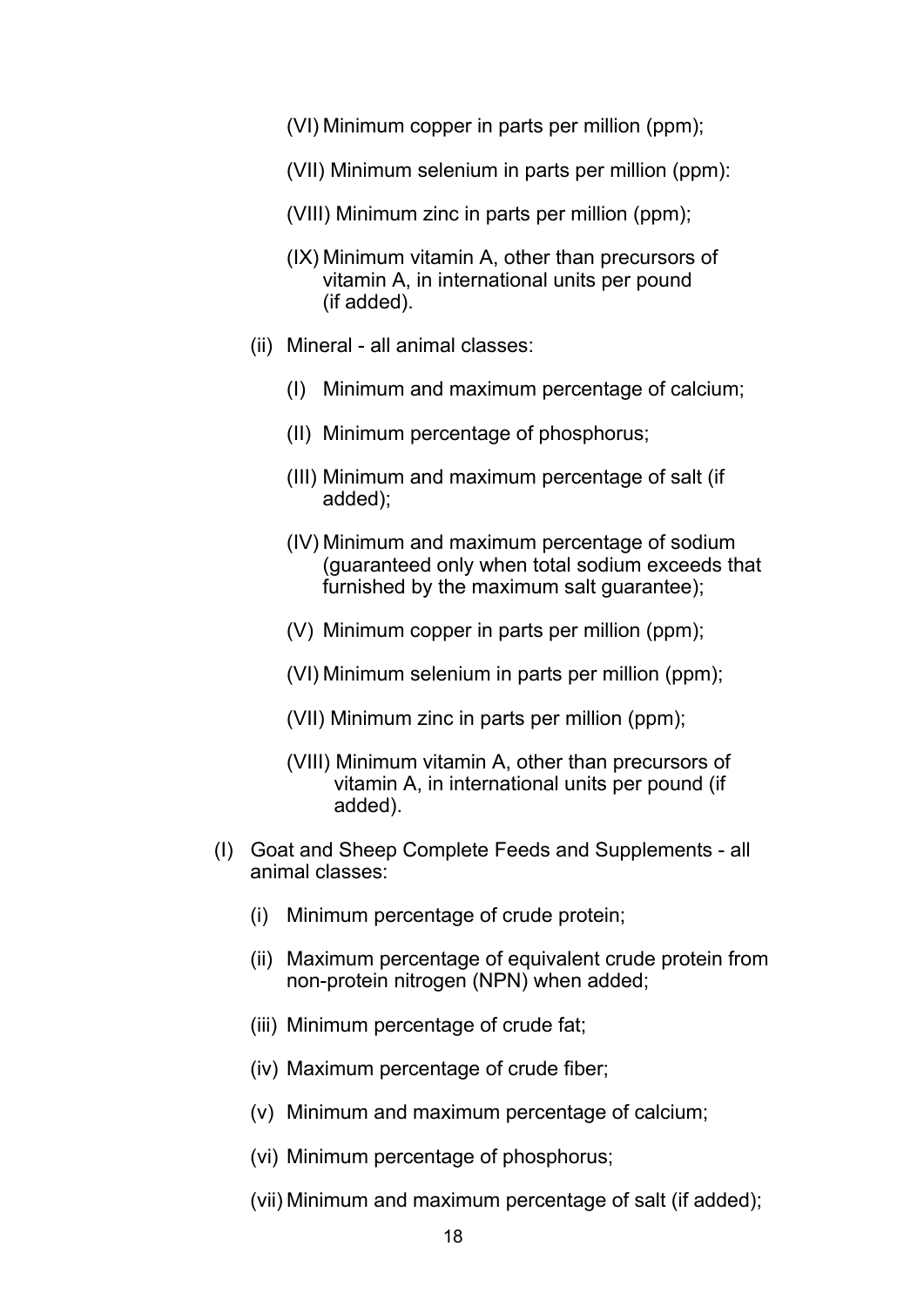- (viii) Minimum and maximum percentage of total sodium shall be guaranteed only when total sodium exceeds that furnished by the maximum salt guarantee;
- (ix) Minimum and maximum copper in parts per million (ppm) (if added, or if total copper exceeds 20 ppm);
- (x) Minimum selenium in parts per million (ppm);
- (xi) Minimum vitamin A, other than precursors of vitamin A, in international units per pound (if added).
- (J) Feeds for Other Animal Classes and Species not specifically mentioned above:
	- (i) Minimum percentage of crude protein;
	- (ii) Maximum percentage of equivalent crude protein from non-protein nitrogen (NPN) when added;
	- (iii) Minimum percentage of crude fat;
	- (iv) Maximum percentage of crude fiber;
	- (v) Minimum and maximum percentage of calcium;
	- (vi) Minimum percentage of phosphorus;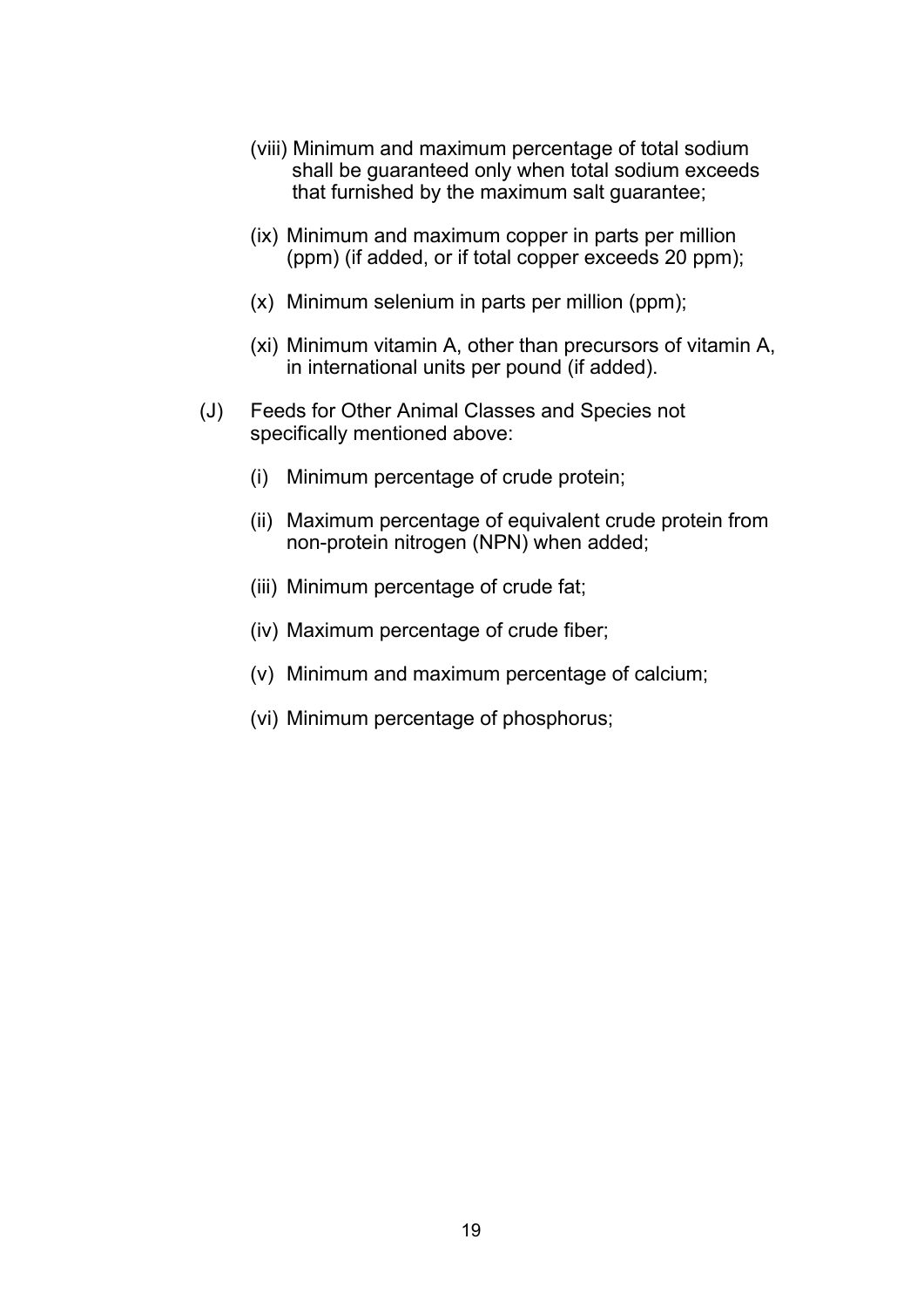- (vii) Minimum and maximum percentage of salt (if added);
- (viii) Minimum and maximum percentage of total sodium shall be guaranteed when total sodium exceeds that furnished by the maximum salt quarantee:
- (ix) Other Minerals;
- (x) Vitamins;
- (xi) Total sugars as invert;
- (xii) Microorganisms.
- (K) Grain Mixtures with or without Molasses.
	- (i) Minimum percentage of crude protein;
	- (ii) Minimum percentage of crude fat;
	- (iii) Maximum percentage of crude fiber;
	- (iv) Total sugars as invert.
- (L) A commercial feed (e.g., vitamin/mineral premix, base mix, etc.) intended to provide a specialized nutritional source for use in the manufacture of other feeds, must state its intended purpose and guarantee those nutrients relevant to such stated purpose.
- (M) The label of a feed intended for wildlife which contains
	- (i) 20-50 ppb aflatoxin requires a prominent statement similar to, "WARNING: Product contains less than 50 ppb aflatoxin. Not for lactating dairy animals. Not for human use"; the distributor may choose to add a statement to the label similar to, "Meets the Texas Standard for Wildlife Feed" adjacent to the warning statement;
	- (ii) less than 20 ppb aflatoxin requires no warning statement nor any statement of aflatoxin content; the distributor may choose to add a statement to the label similar to, "Product contains less than 20 ppb aflatoxin" or "Meets the Texas Standard for Wildlife Feed."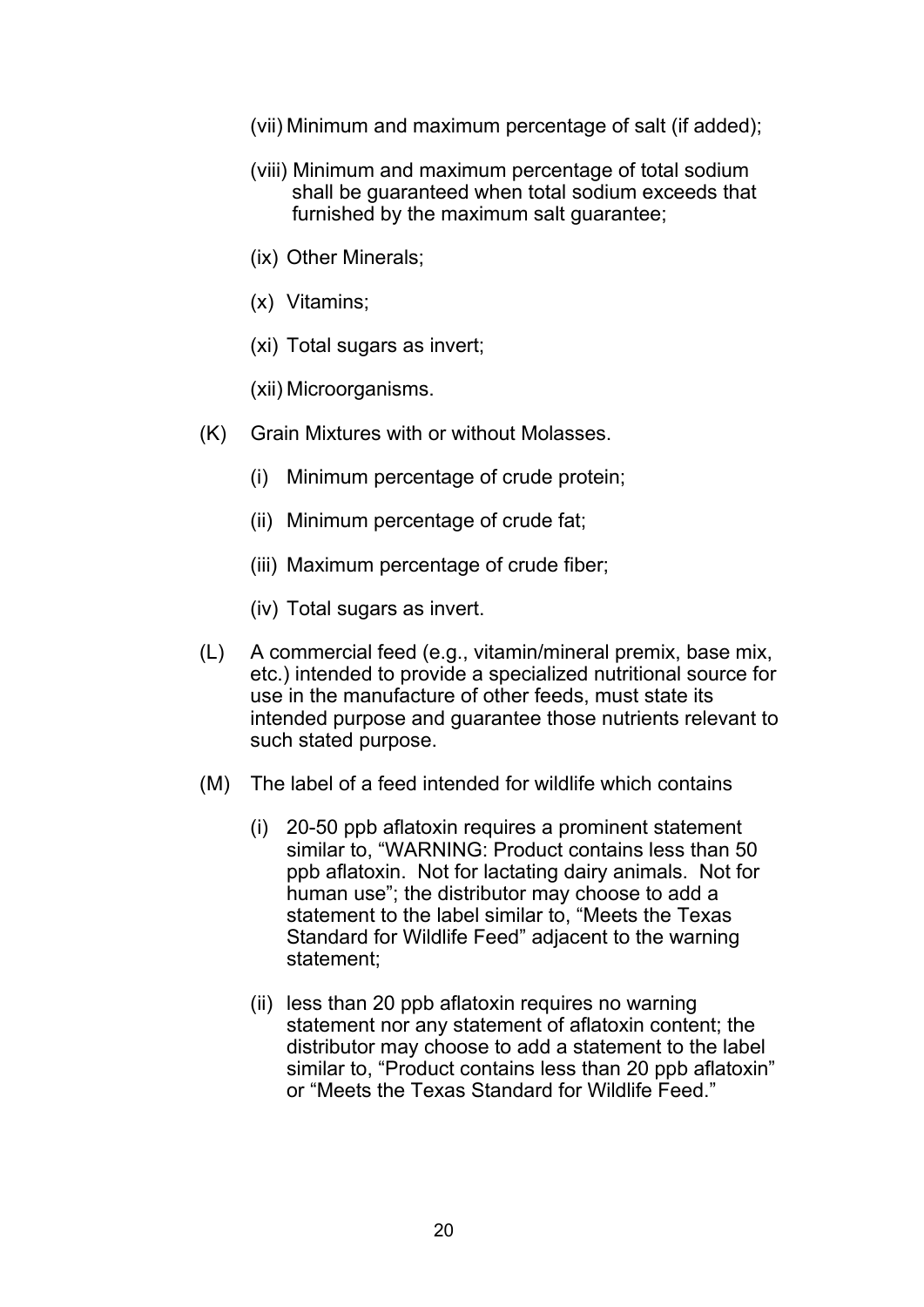- (5) Feed ingredients.
	- (A) The feed ingredients statement for a commercial feed shall include the name of each ingredient in the feed or the collective term for each grouping of feed ingredients contained in the feed, unless exempted under subparagraph (H) of this paragraph.
	- (B) The name of each ingredient or grouping of ingredients listed shall be:
		- (i) the official term for the ingredient or grouping of ingredients adopted by the Association of American Feed Control Officials in its official publication, adopted by reference in §61.1 of this title (relating to Definitions);
		- (ii) the common or usual name for the ingredient; or
		- (iii) a name approved by the Service.
	- (C) When a collective term for a group of ingredients is used on the label of a feed:
		- (i) individual ingredients within that group shall not be listed on the label; and
		- (ii) the Service may require the manufacturer to provide a listing of the individual ingredients within the group that are or have been used in the product as distributed in this state.
	- (D) Tentative definitions for feed ingredients shall not be used until adopted as an official definition by the Association of American Feed Control Officials, unless no official definition exists or the ingredient has a commonly accepted name that requires no definition (e.g., sugar).
	- (E) No reference to quality or grade of an ingredient shall appear in the ingredients statement.
	- (F) The term "dehydrated" may precede the name of any product that has been artificially dried.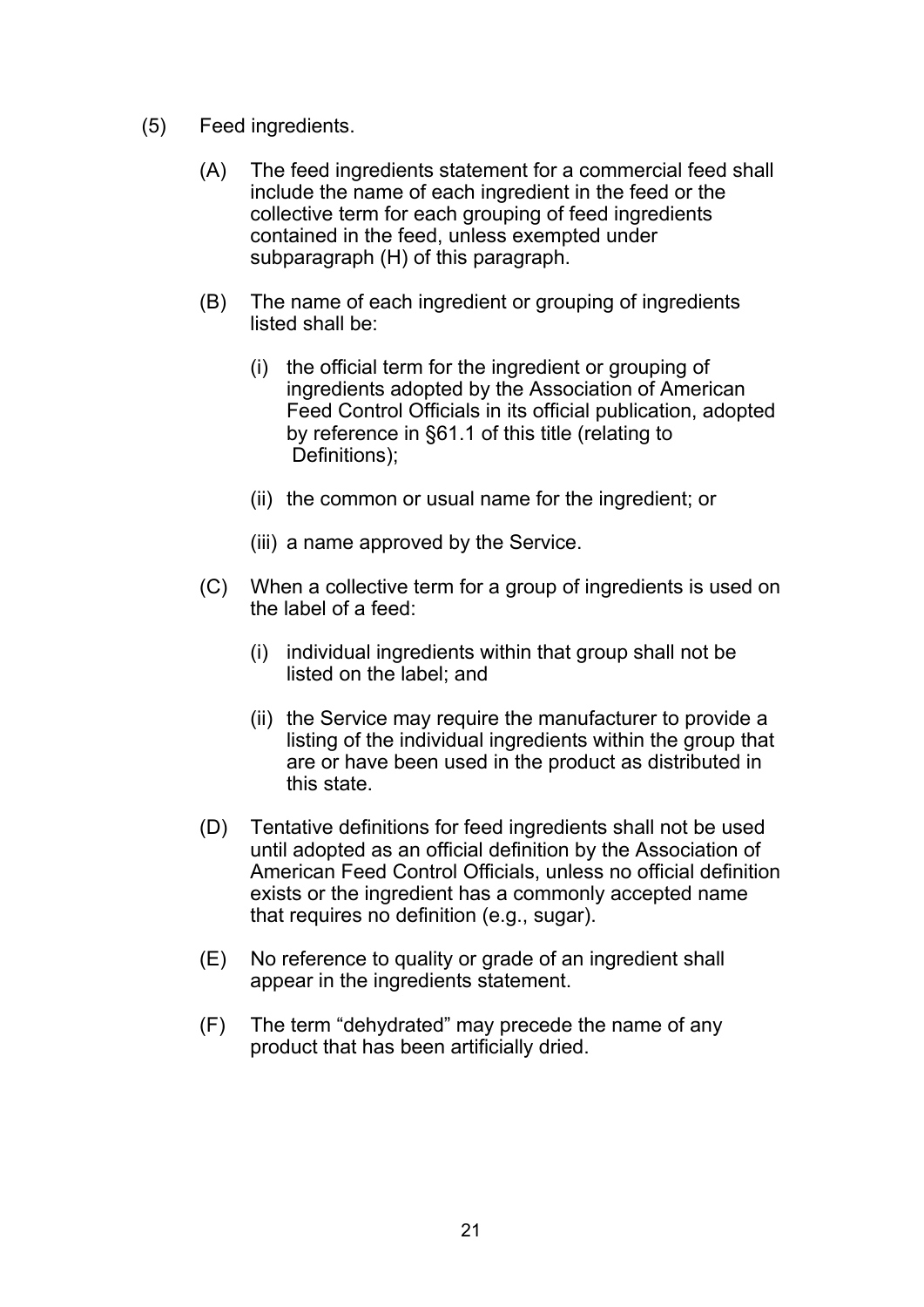- (G) When the term "iodized" is used in connection with a feed ingredient, the ingredient shall contain not less than 0.007% iodine uniformly distributed.
- (H) Exemptions:
	- (i) Carrier ingredients in products used solely as drug and vitamin premixes need not be named in the ingredients statement if:
		- (I) any changes in the carrier will not affect the purposes of the premix;
		- (II) the carrier ingredient is recognized by the Service as being safe;
		- (III) the carrier will not affect the safety, potency, or efficacy of the finished product.
	- (ii) Single ingredient feeds are not required to have an ingredient statement.
- (6) Directions for use and cautionary statements.
	- (A) All feeds which contain additives which require restricted distribution to avoid violation of  $\S$ 141.148(a)(2) or (6) of the Texas Feed Control Act or have been ammoniated for the purpose of minimizing aflatoxin contamination shall have included on their label directions for use and cautionary statements which shall:
		- (i) be adequate to enable safe and effective use of the product for its intended purposes by users with no special knowledge of the purposes and use of such articles; and
		- (ii) include, but not limited to, all information prescribed by the Code of Federal Regulations, Title 21.
	- (B) All feeds supplying particular dietary needs or for supplementing or fortifying the diet or ration with any vitamin, mineral, or other dietary nutrient or compound shall have included on their label adequate directions for use and any cautionary statement necessary for their safe and effective use.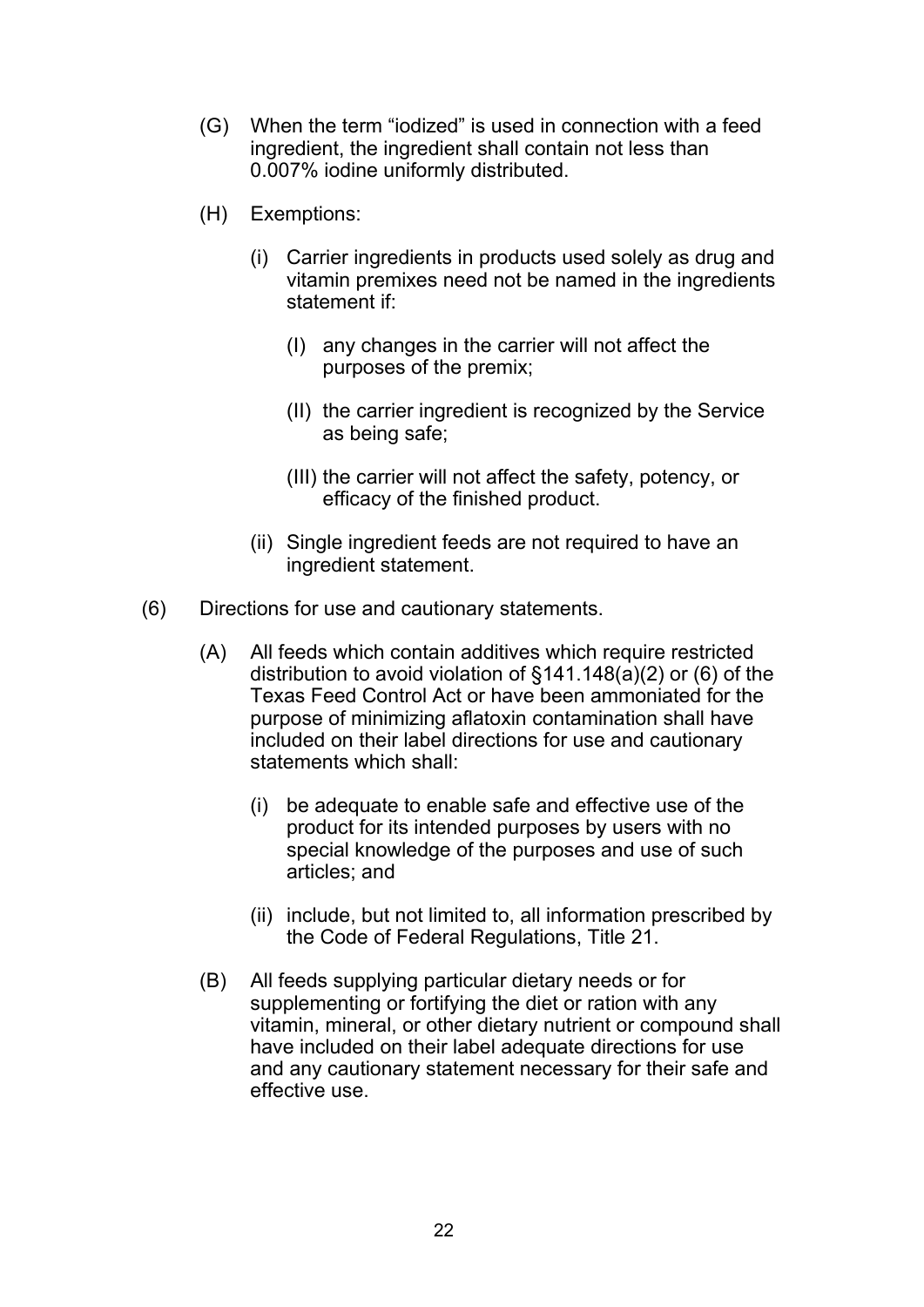- (i) All mixed feeds containing urea or other non-protein nitrogen products shall have included on their label:
	- (I) the statement "Warning: (or "Caution.") Use as Directed" followed by adequate directions for the safe use of the feed if the equivalent protein from non-protein nitrogen in the feed exceeds one-third of the total crude protein, or more than 8.75% of the equivalent protein is from non-protein nitrogen; and
	- (II) a separate maximum guarantee for non-protein nitrogen originating from the addition of a mineral.
- (ii) All mixed feeds containing ammoniated corn, ammoniated cottonseed, or ammoniated cottonseed meal shall have included on their labels:
	- (I) the term "ammoniated corn," "ammoniated cottonseed," or "ammoniated cottonseed meal" as separate and distinct entities in the ingredient statement in the proper order of predominance;
	- (II) any warning statements which might be required by §61.22(6)(B)(i).
- (iii) Premixes, concentrates or supplements containing more than 1.25% equivalent protein from all forms of non-protein nitrogen, added as such, must contain adequate directions for use and a prominent statement: "WARNING: This feed must be used only in accordance with directions furnished on the label."
- (iv) All directions for use required by this subparagraph shall be printed in a size of type such that the directions will be read and understood by ordinary persons under customary conditions of purchase and use.
- (v) This subparagraph shall apply to all commercial feeds.
- (vi) Feeds, such as medicated feeds, which are required to be labeled with adequate feeding directions and cautionary statements irrespective of the provisions of this subparagraph, shall not be required to bear duplicate feeding directions or cautionary statements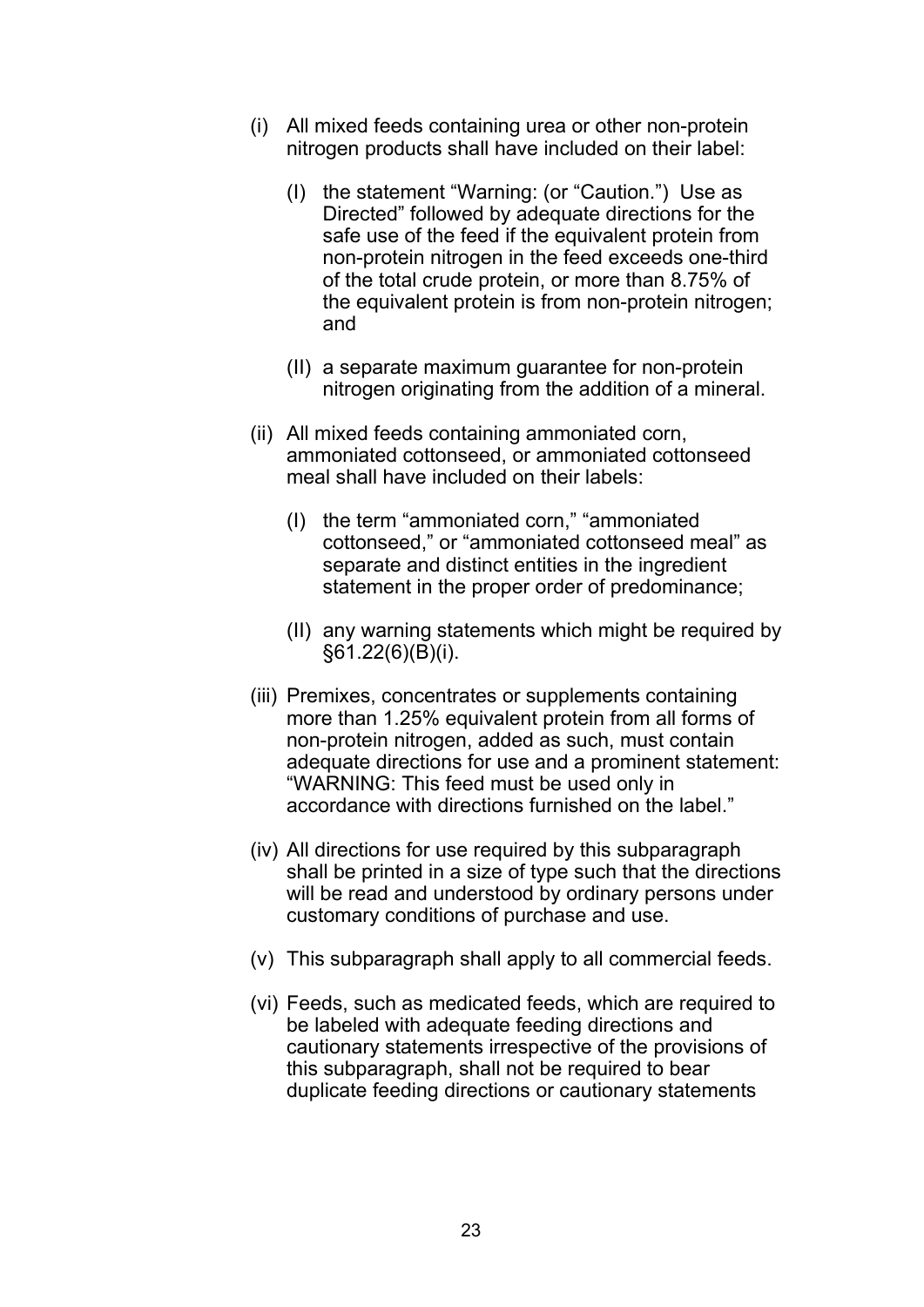on their labels if such statements as are otherwise required are sufficient to ensure the safe and effective use of the product due to the presence of non-protein nitrogen.

- (C) Fluorine bearing phosphatic materials shall have included on their label the statement: "Caution - - Mix at the rate to not raise the fluorine content in a total ration (exclusive of roughage) above the following levels:
	- (i) 0.004% for breeding and dairy cattle;
	- (ii) 0.009% for slaughter cattle;
	- (iii) 0.006% for sheep;
	- (iv) 0.01% for lambs;
	- (v) 0.015% for swine; and
	- (vi) 0.03% for poultry."
- (D) All feeds containing recycled animal waste products shall guarantee copper and if the guarantee exceeds 25 ppm (0.0025%) shall bear the legend "WARNING: CONTAINS MORE THAN 25 PPM COPPER. DO NOT FEED TO SHEEP OR GOATS."
- (7) The name and principal mailing address of the person responsible for distributing the feed.
	- (A) The principal mailing address shall include the street address, city, state, and zip code; provided, however, that the street address may be omitted if the address is listed in a current city directory or telephone directory.
	- (B) The labeling may bear the name of the purchaser as well as the manufacturer, provided the product is for in-plant use and not for resale.
	- (C) The labeling may bear the name of the distributor as well as the manufacturer, provided that the guarantor of the product is specifically stated.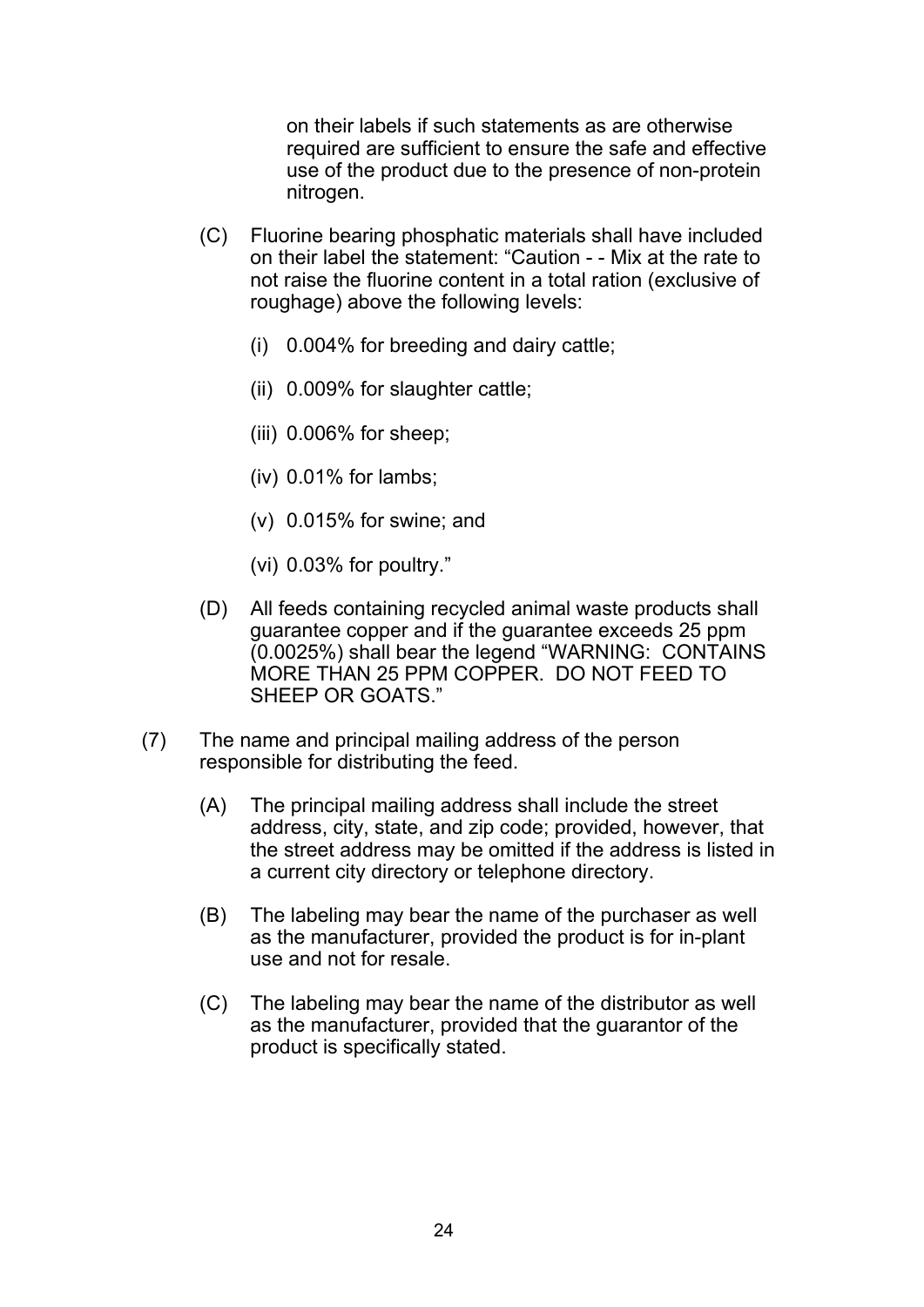- (8) Quantity Statement
	- (A) Net weight and/or net liquid volume must be expressed both in English and in SI units:
		- (i) when the quantity statement is expressed in net pounds, the corresponding SI units shall be in kilograms and vice-versa;
		- (ii) when the quantity statement is expressed in net quarts or gallons, the corresponding SI unit shall be in liters and vice-versa;
		- (iii) when the quantity statement is expressed in net avoirdupois ounces or net fluid ounces, the corresponding SI units shall be in grams and milliliters respectively and vice-versa;
		- (iv) any fractional number which arises expressing the net weight in both systems shall be limited to two decimal places and the number rounded down.
	- (B) All dry and liquid bulk shipments shall declare net weight only.
	- (C) Net contents other than net weight or net volume shall be expressed as the sum total of the smallest individual unit in the container going to the final customer.
	- (D) Measurement.
		- (i) Net weights of packages dry and liquid bulk shall be determined directly from scales or for bulk liquids only as calculated from volume and specific gravity/density.
		- (ii) Conformance to weight guarantee shall be judged solely by use of certified scale defined in accordance with Texas Department of Agricultural standards.
		- (iii) Dip-sticks, uncertified/uncalibrated meters or sight gauges shall not be used to estimate volume. Scales not certified in accordance with the Texas Department of Agriculture standards shall not be used for net weights.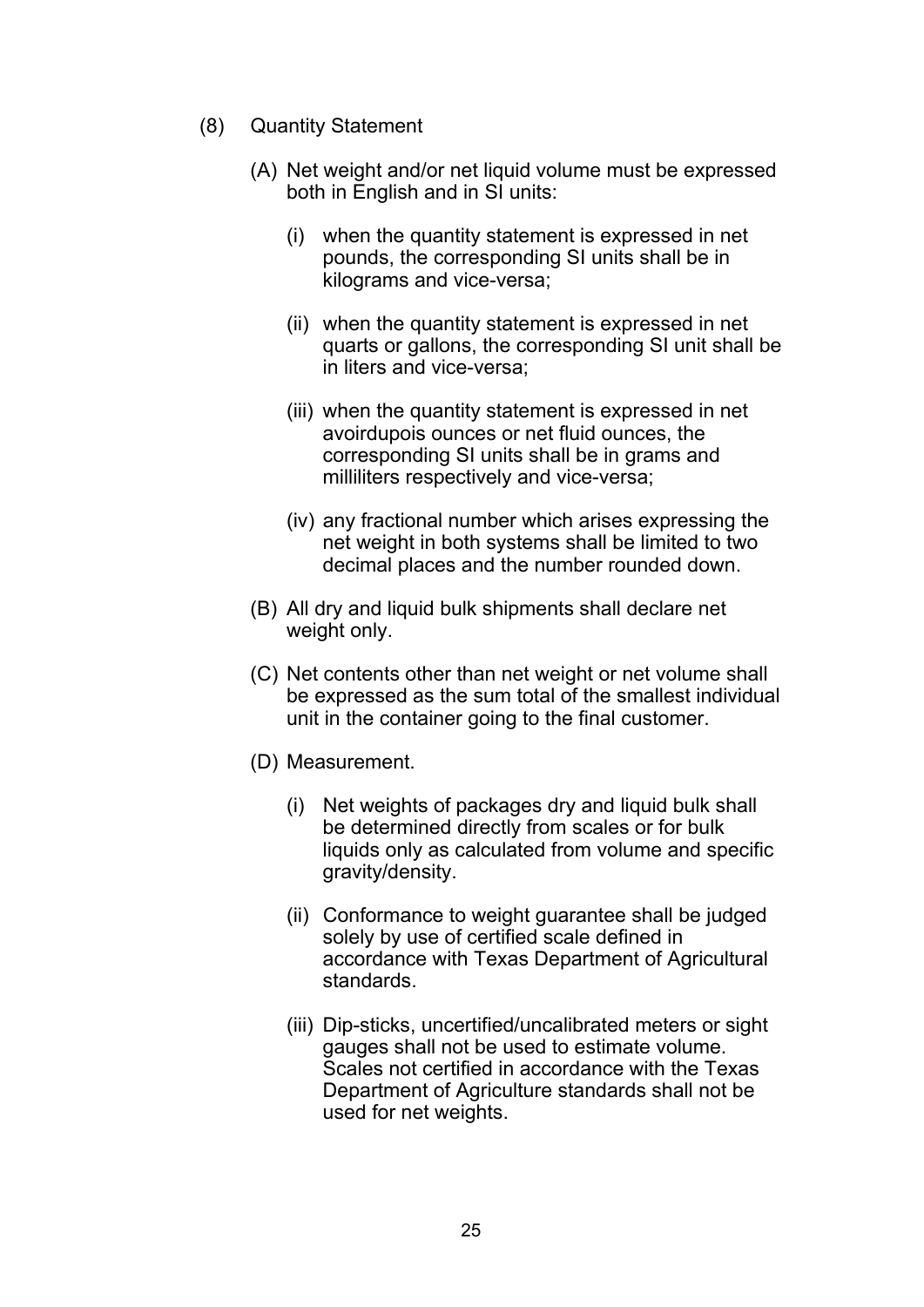- (iv) Net weights shall meet both the English and SI statements on the label.
- (v) Conformance to guarantee of number shall be judged by count of intact individual units.
- (9) Expression of Guarantees.
	- (A) The guarantees for crude protein, amino acids and crude fat shall be in terms of minimum percentage.
	- (B) The guarantees for crude fiber and acid detergent fiber shall be in terms of maximum percentage.
	- (C) The percentage of equivalent protein from non-protein nitrogen shall be guaranteed as follows:
		- (i) In feeds designated for ruminants
			- (I) Complete feeds, supplements, and concentrates containing more than 5.0% protein from natural sources shall bear the following statement of guarantee: "Crude protein, minimum  $\frac{1}{2}$  (This includes not more than % equivalent protein from nonprotein nitrogen.)"
			- (II) Mixed feed concentrates and supplements containing less than 5.0% protein from natural sources may bear the following statement of guarantee: "Equivalent crude protein from non protein nitrogen, minimum %."
			- (III) Ingredient sources of non-protein nitrogen, such as urea, diammonium phosphate, ammonium polyphosphate solution, ammoniated rice hulls, or any other basic non-protein nitrogen ingredient shall bear the following statement of guarantee: "Nitrogen, minimum %. Equivalent crude protein from non-protein nitrogen, minimum %."
			- (IV) Liquid feed supplements shall bear the following statement of guarantee: "Crude protein not less than % (This includes not more than % equivalent protein from non-protein nitrogen.)"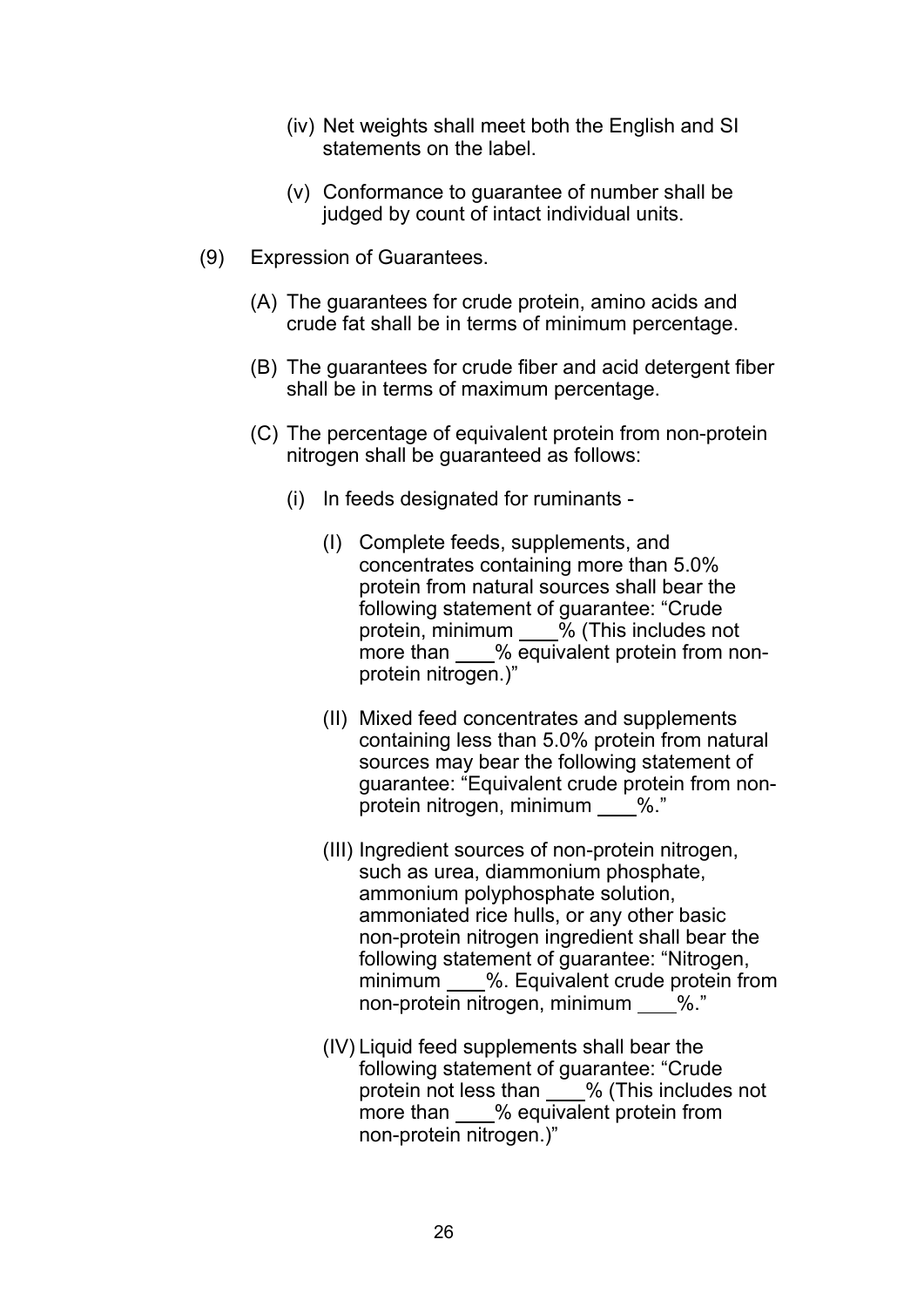- (ii) Feeds distributed to non-ruminant animals as a source of nutrients other than equivalent crude protein containing urea or other non-protein nitrogen products shall be labeled as follows: Complete feeds, supplements and concentrates containing crude protein from all forms of non-protein nitrogen, added as such. Crude protein, minimum %. (This includes not more than % equivalent crude protein which is not nutritionally available to (species of animal for which feed is intended)).
- (D) The guarantees for minerals shall be expressed as follows.
	- (i) Commercial feeds containing calcium, phosphorus and/or salt shall include a guaranteed analysis of the following minerals in the following order:
		- (I) minimum and maximum percentage of calcium (Ca);
		- (II) minimum percentage of phosphorus (P);
		- (III) minimum and maximum percentages of salt (NaCl), when required; and
		- (IV) such other minerals as may be required by clause (ii) in this subparagraph.
	- (ii) Other minerals shall be expressed as follows:
		- (I) If the quantity statement is by weight:
			- (-a-) guarantees for minimum potassium, magnesium and maximum fluoride when used shall be stated in terms of percentage.
			- (-b-) Other minimum mineral guarantees shall be stated in percentage when used when the concentration is 1.00% (10,000 ppm) or greater; below 10,000 ppm these guarantees shall be expressed in ppm.
		- (II) If the quantity statement is in tablet, capsules, granules, liquids or boluses, then the guarantee is in mg per unit consistent with quantity statement and directions for use.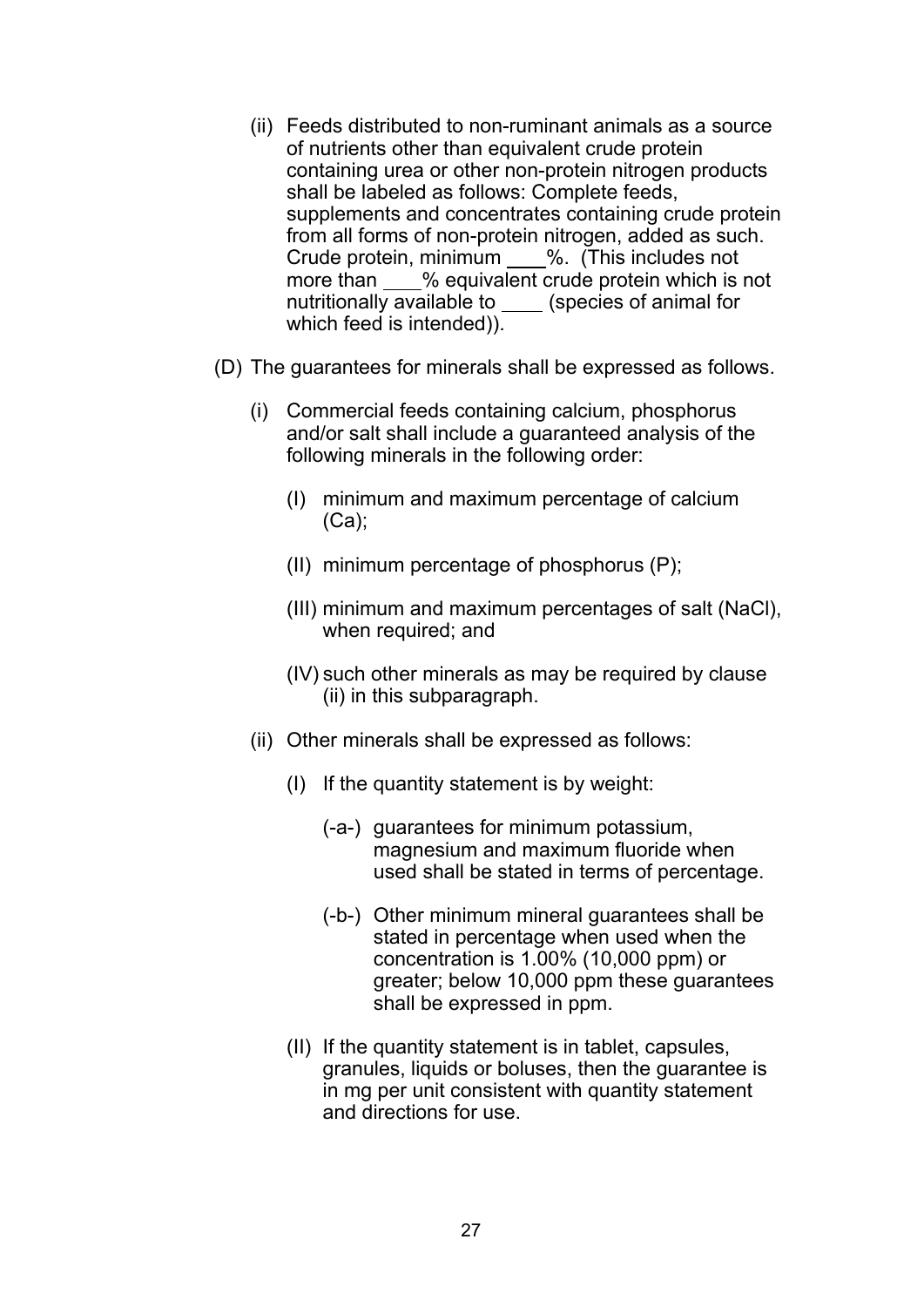- (III) When calcium, salt and sodium guarantees are given in the guaranteed analysis, such guarantees shall conform to the following.
	- (-a-) When the minimum is 5.0% or less, the maximum shall not exceed the minimum by more than one percentage point.
	- (-b-) When the minimum is above 5.0%, the maximum shall not exceed the minimum by more than 20% and in no case shall the maximum exceed the minimum by more than five percentage points.
- (IV) Naturally occurring mineral phosphatic materials for feeding purposes shall be labeled with a guaranteed analysis of the minimum and maximum percentage of calcium (when present), the minimum percentage of phosphorus, and the maximum percentage of fluorine.
- (E) If made, the guarantees for vitamins shall be expressed as follows.
	- (i) The minimum vitamin content of commercial feeds and feed supplements shall be stated on the label in milligrams per pound or units consistent with the quantity statement and with the directions for use, except that:
		- (I) vitamin A, other than precursors of vitamin A, shall be stated in international units per pound;
		- (II) vitamin  $D_3$  in products offered for poultry feeding, shall be stated in international chick units per pound;
		- (III) vitamin D, for other uses, shall be stated in terms of international units per pound;
		- (IV) vitamin E shall be stated in international units per pound;
		- (V) vitamin  $B_{12}$  shall be stated in milligrams or micrograms per pound;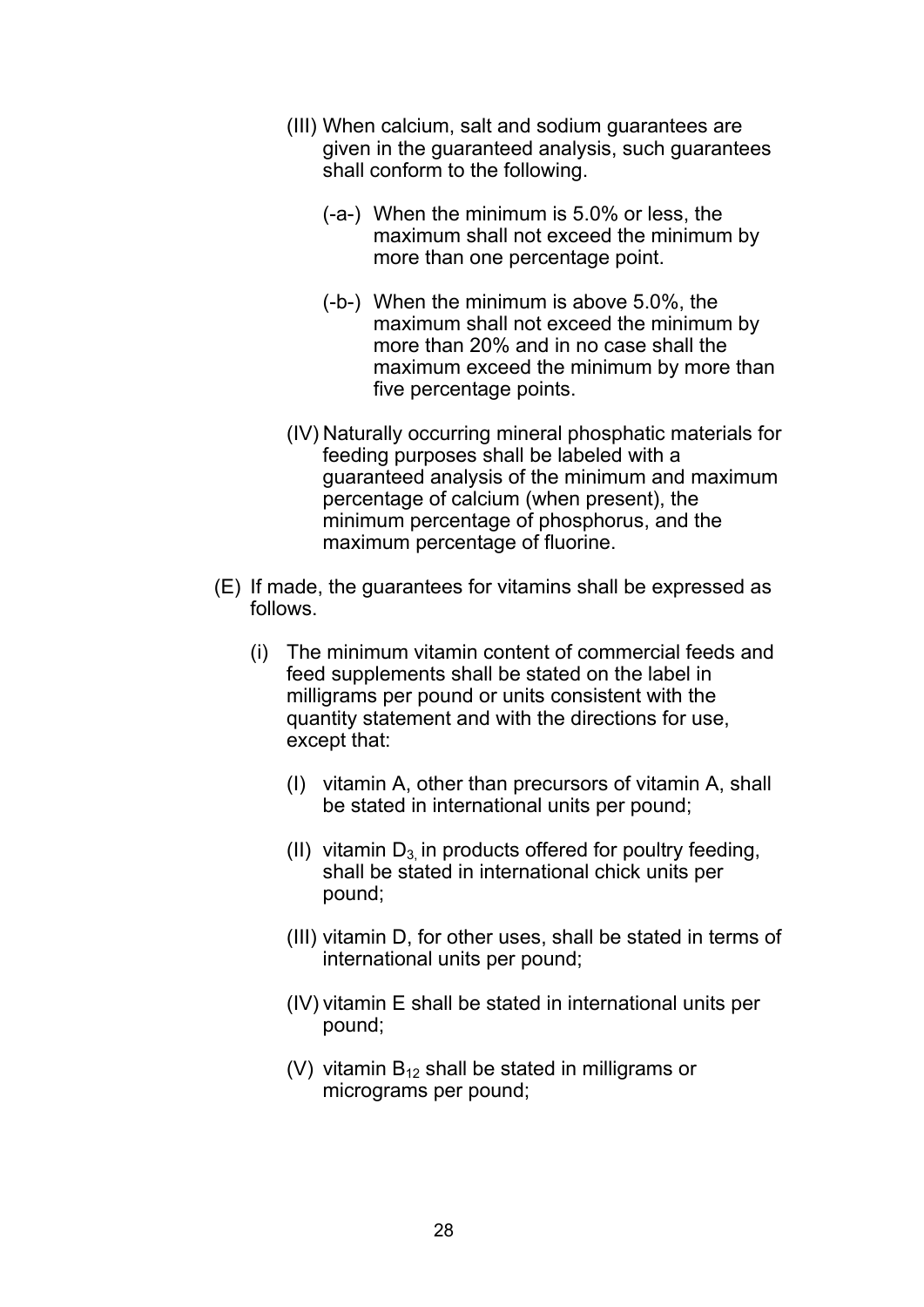- (VI) oils and premixes containing vitamins A, D and/or E may be labeled to show vitamin content in terms of units per gram.
- (ii) Guarantees for vitamin content on the label of a commercial feed shall state the guarantees as menadione, riboflavin, d-pantothenic acid, thiamine, niacin, vitamin  $B_6$ , folic acid, choline, biotin, inositol, p-amino benzoic acid, ascorbic acid and/or carotene.
- (F) The guarantees for antibiotics shall be expressed in terms of percent by weight, except that:
	- (i) antibiotics present at less than 2,000 grams per ton (total) of commercial feed shall be stated in grams per ton (total) of commercial feed;
	- (ii) antibiotics present at more than 2,000 grams per ton (total) of commercial feed shall be stated in grams per pound of commercial feed;
	- (iii) the amount of a drug or antibiotic may be expressed in terms of milligrams per pound where the dosage given in the feeding directions is given in milligrams.
- (G) The analysis shall include the minimum percentage total sugars as invert on products being sold for their molasses content or products containing more than 16% sugars.
- (H) The analysis shall include the maximum percent moisture on liquid feed supplements and liquid ingredients containing more than 20% moisture.
- (I) Microorganisms need not be guaranteed when the commercial feed is intended for a purpose other than to furnish these substances and no other specific label claims are made. When guaranteed, the units shall be colony forming units (CFU) per gram if directions for use are in grams or in CFU per pound when directions for use are in pounds. A parenthetical statement following the guarantee shall list each species in order of predominance.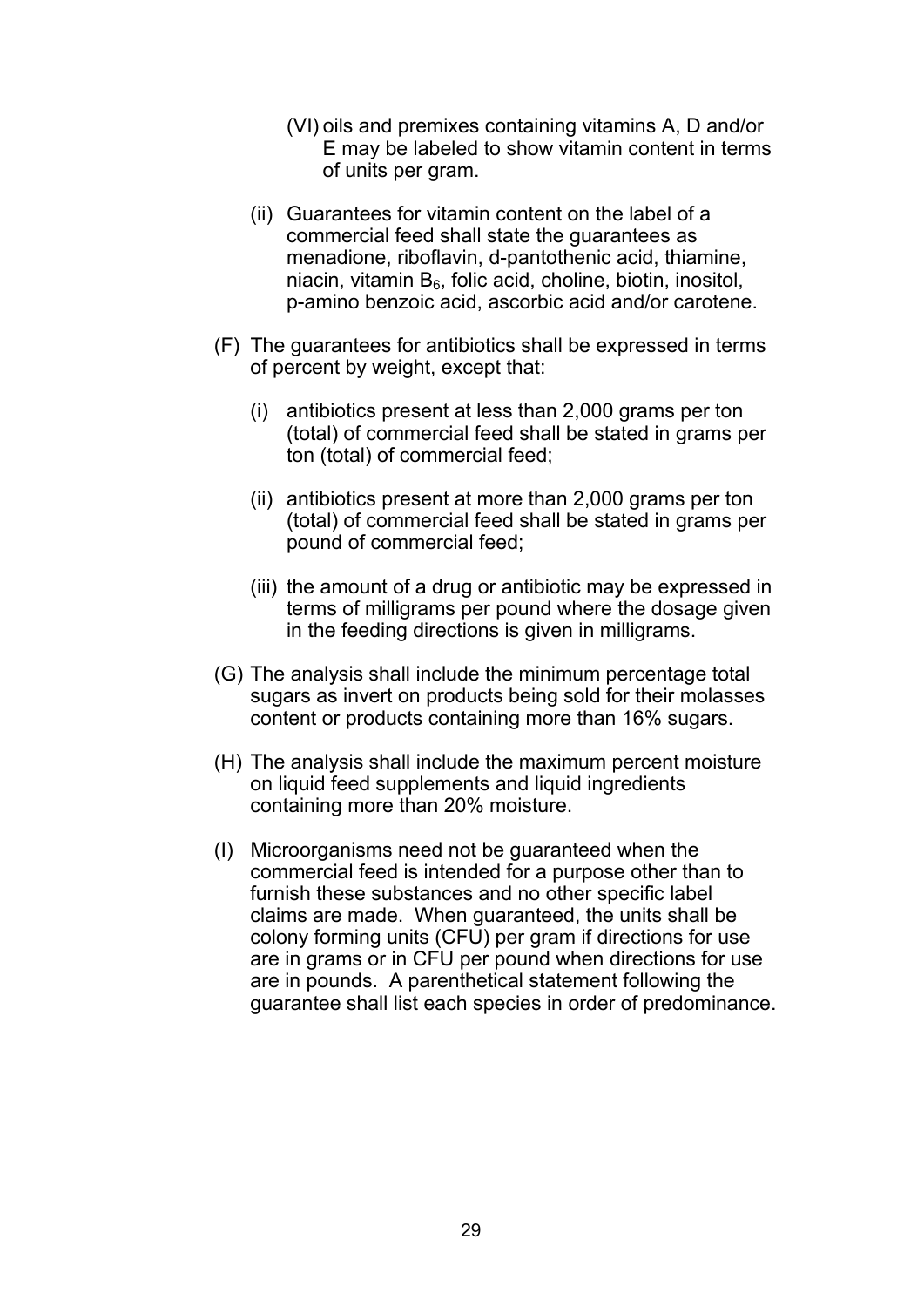- (J) Other required and voluntary guarantees should follow in a general format such that the units of measure used to express guarantees (percentage, parts per million, international units, etc.) are listed in a sequence which provides a consistent grouping of the units of measure.
- (K) The sliding scale method of expressing guarantees (e.g., "protein is 15-18%, etc.") is prohibited.
- (L) Unless otherwise provided by this section, guarantees for crude protein, equivalent protein from non-protein nitrogen, crude fat, and crude fiber will be in terms of percentage by weight.
- (M) Commercial, registered brand, or trade names are not permitted for use in a statement of guarantee, unless followed by a parenthetical statement giving the technical name of the ingredient.
- (N) Exemptions are as follows.
	- (i) Guarantees for vitamins are not required for commercial feed which is neither formulated nor in any manner represented as a vitamin supplement.
	- (ii) Guarantees for crude protein, crude fat, and crude fiber are not required for commercial feed not intended to furnish these substances, or for feeds in which these substances are of minor significance to the primary purpose of the product (e.g., drug premixes, mineral or vitamin supplements, or molasses).
	- (iii) Liquid ingredients need not be guaranteed to show maximum moisture content when moisture is the difference between the guarantee element and 100% or when the moisture content of the ingredient is less than 20%.
	- (iv) Whole feed-grain, unprocessed in any manner save mechanical blending or mixing with other batches of the same whole kernel feed-grade grain, need not provide guarantees for protein, fat, and fiber.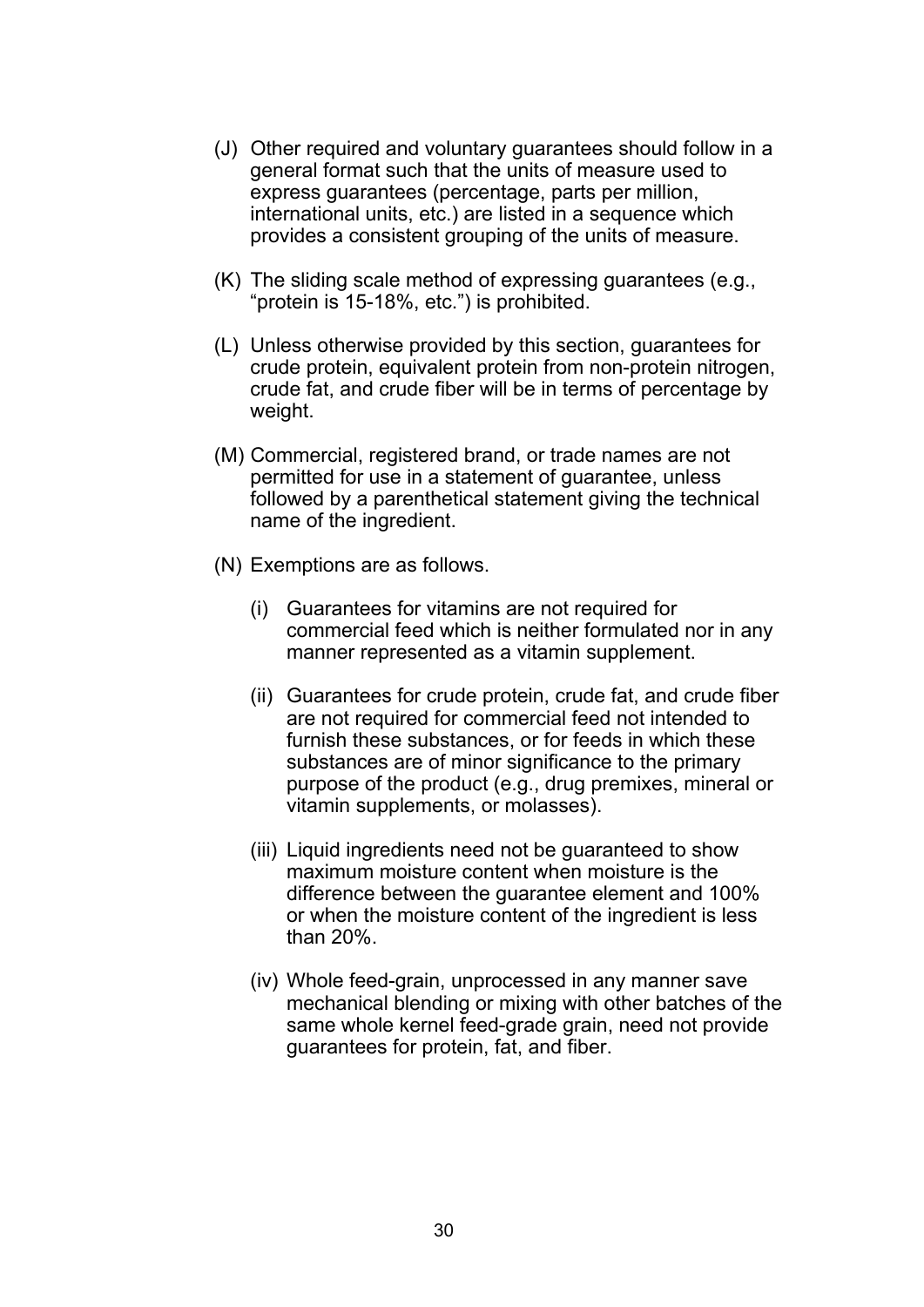- (v) A mineral guarantee is not required:
- (I) when the feed or feed ingredient is intended for non-food producing animals and contains less than 6.5% total minerals; and
- (II) when the feed or feed ingredient is not represented nor does it serve as a principle source of that mineral to the animal.
- (O) Guarantees for enzymes shall be stated in units of en zymatic activity per unit weight or volume, consistent with label directions. The source organism for each type of enzymatic activity shall be specified, such as: Protease (Bacillus subtilis) 5.5 mg amino acids liberat ed/min/milligram. If two or more sources have the same type of activity, they shall be listed in order of predomi nance based upon the amount of enzymatic activity provided.

#### **§61.23 Labeling of Customer-Formula Feed**

- (a) If a customer-formula feed is identified by a label under the Act, §141.053(a), the label, in addition to the requirements of that section, shall bear the following information.
	- (1) If the feed contains drug additives, the label shall include:
		- (A) the purpose of the medication;
		- (B) any directions for use or cautionary statements required by §61.22(6) of this title (relating to Labeling of Commercial Feed); and
		- (C) any active drug ingredient statement required by 61.22(3)(D) of this title (relating to Labeling of Commercial Feed).
	- (2) If the feed is derived from a feed that has been altered, the label shall include:
		- (A) the label of the feed from which the product was derived; and
		- (B) a listing of the deleted, added, or substituted ingredients and their guaranteed analysis.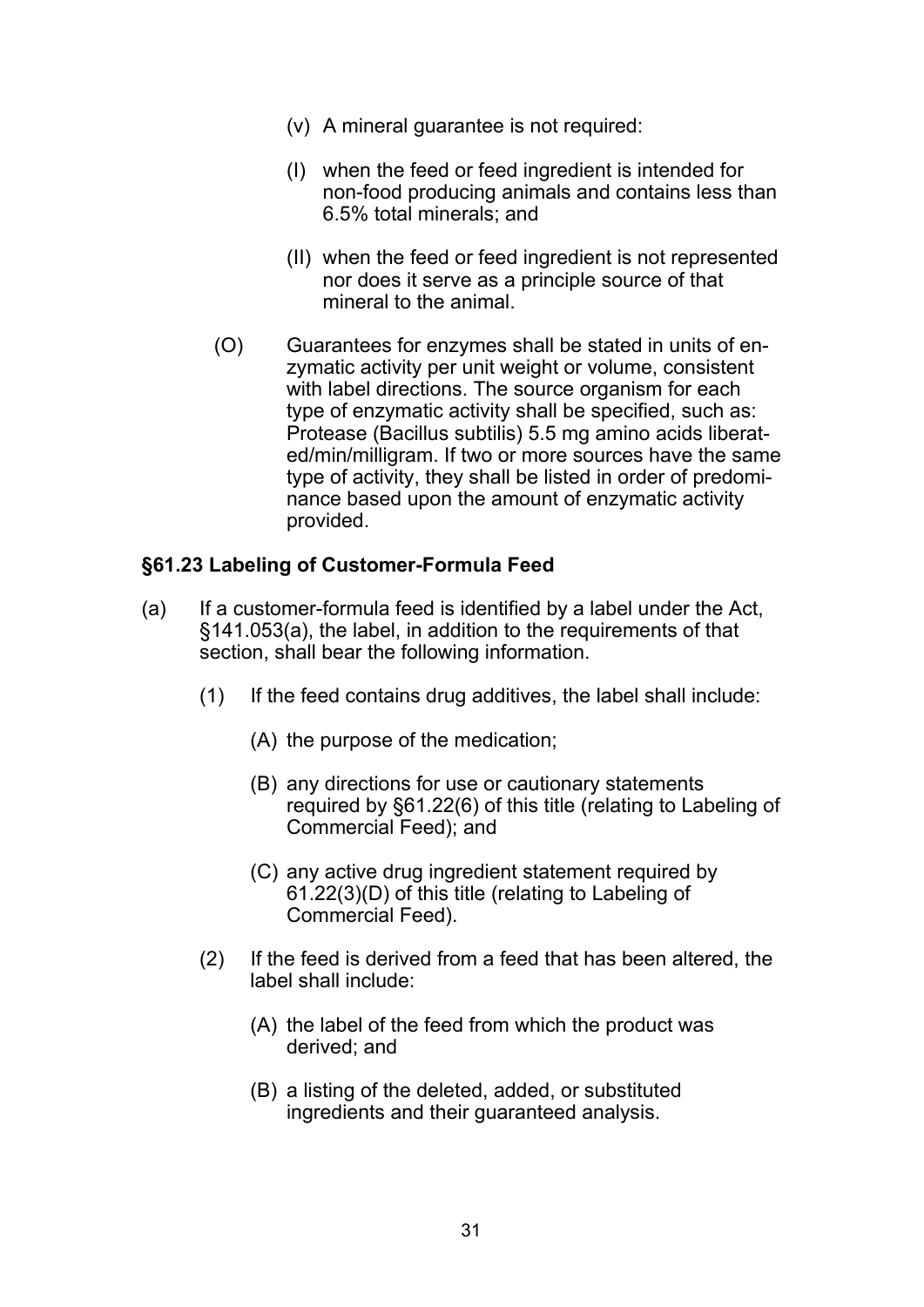- (b) If a customer-formula feed is identified by label under the Act, §141.053(b), concerning the labeling of customer-formula feed, the following shall apply.
	- (1) This alternate method of labeling customer-formula feed shall be accomplished by use of forms prescribed by the Service and signed by both the seller and the purchaser.
	- (2) The original of the form shall, within five days of the transaction, be sent to the Texas Feed and Fertilizer Control Service, P.O. Box 3160, College Station, Texas 77841.
	- (3) The duplicate of the form shall be given to the purchaser simultaneously with the invoice covering the first transaction involving the feed. Any invoices covering subsequent transactions involving the feed shall reference the form. A copy of the form shall be retained by the seller.

# **SUBCHAPTER D. CHANGES IN LICENSING**

#### **§61.25 Redesignation of Facility**

- (a) A facility shall notify the Service to amend its license if, after licensing, it wishes:
	- (1) to distribute an ingredient or commercial feed not previously distributed in the state for which safety and efficacy data have not previously been approved by FDA, AAFCO or the Service.
	- (2) to distribute products normally exempt, but subject to control by the Service, including, but not limited to, aflatoxin-containing corn above 20 ppb; products incorporating poultry litter;
	- (3) to change ownership;
	- (4) to change physical location; or
	- (5) to change name.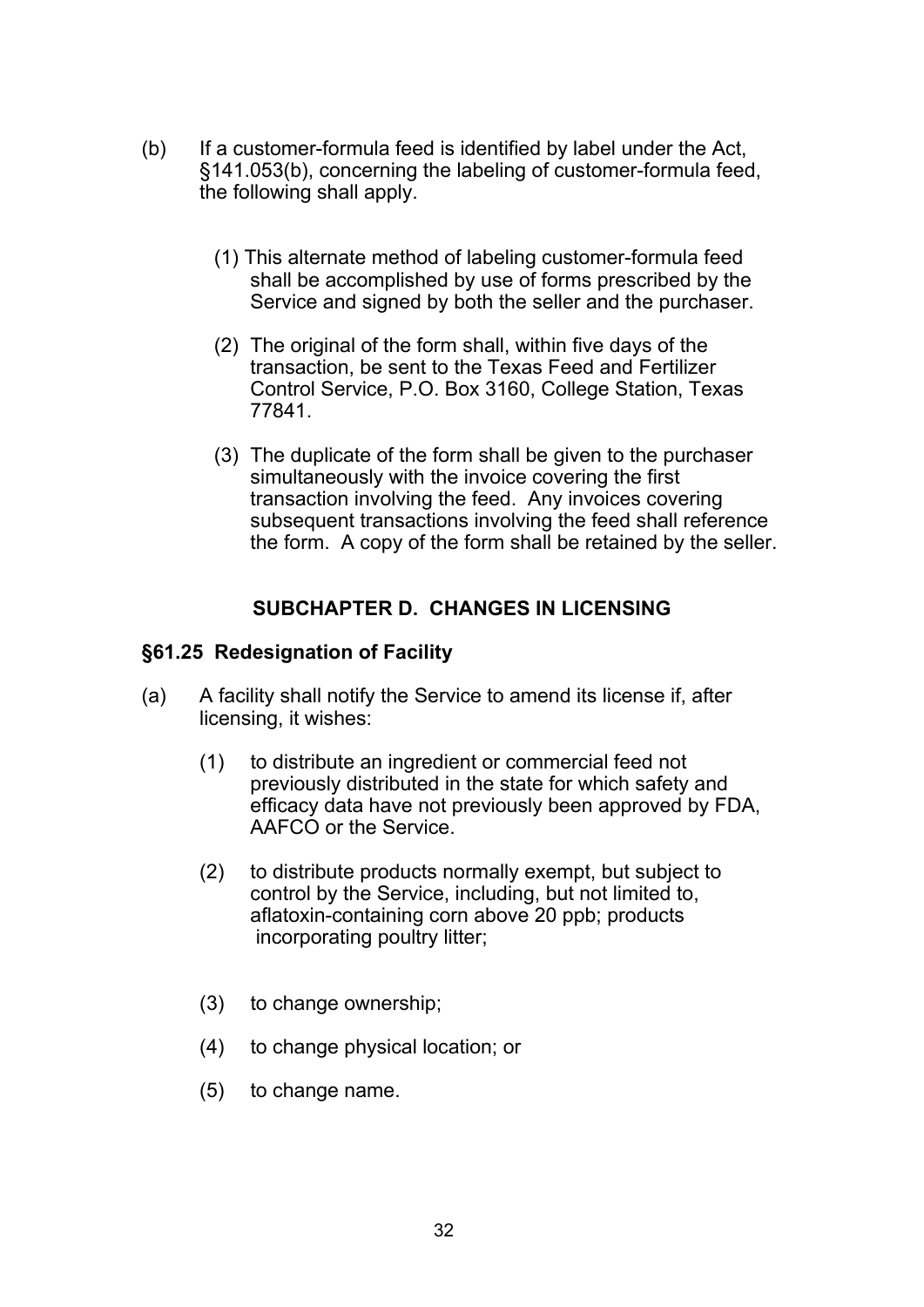- (b) Facilities distributing new annual products must complete the Small Package Registration form provided by the Service for products before distribution, but do not need an amended license.
- (c) Facilities subject to subsection (a)(1) and (2) of this section must provide a copy of the label.
- (d) The Service will amend the license and may require the licensee to verify corrections and provide additional information:
	- (1) at no additional license fee to those subject to subsection (a)(1)-(2) of this section if response is received within 30 calendar days of the notification by the Service;
	- (2) at \$75:
		- (A) for those subject to subsection  $(a)(1)-(2)$  and  $(b)$  of this section if response is more than 31 calendar days after notification by the Service;
		- (B) for those subject to subsection (a)(3)-(5) of this section.

# **SUBCHAPTER E. LABEL REVIEW**

#### **§61.29 Label Review**

- (a) The Service shall provide, at no cost, written label review when the requestor represents a facility licensed to distribute the product in Texas.
- (b) The Service shall supply a detailed report or label mark-up of changes necessary, if any, to bring the label into compliance with the Texas Commercial Feed Act, §141.051 or §141.052.
	- (1) Implementation of those changes shall be solely the responsibility of the requestor.
	- (2) Despite any report by the Service, compliance with appropriate labeling regulations shall be solely the responsibility of the guarantor of the product label.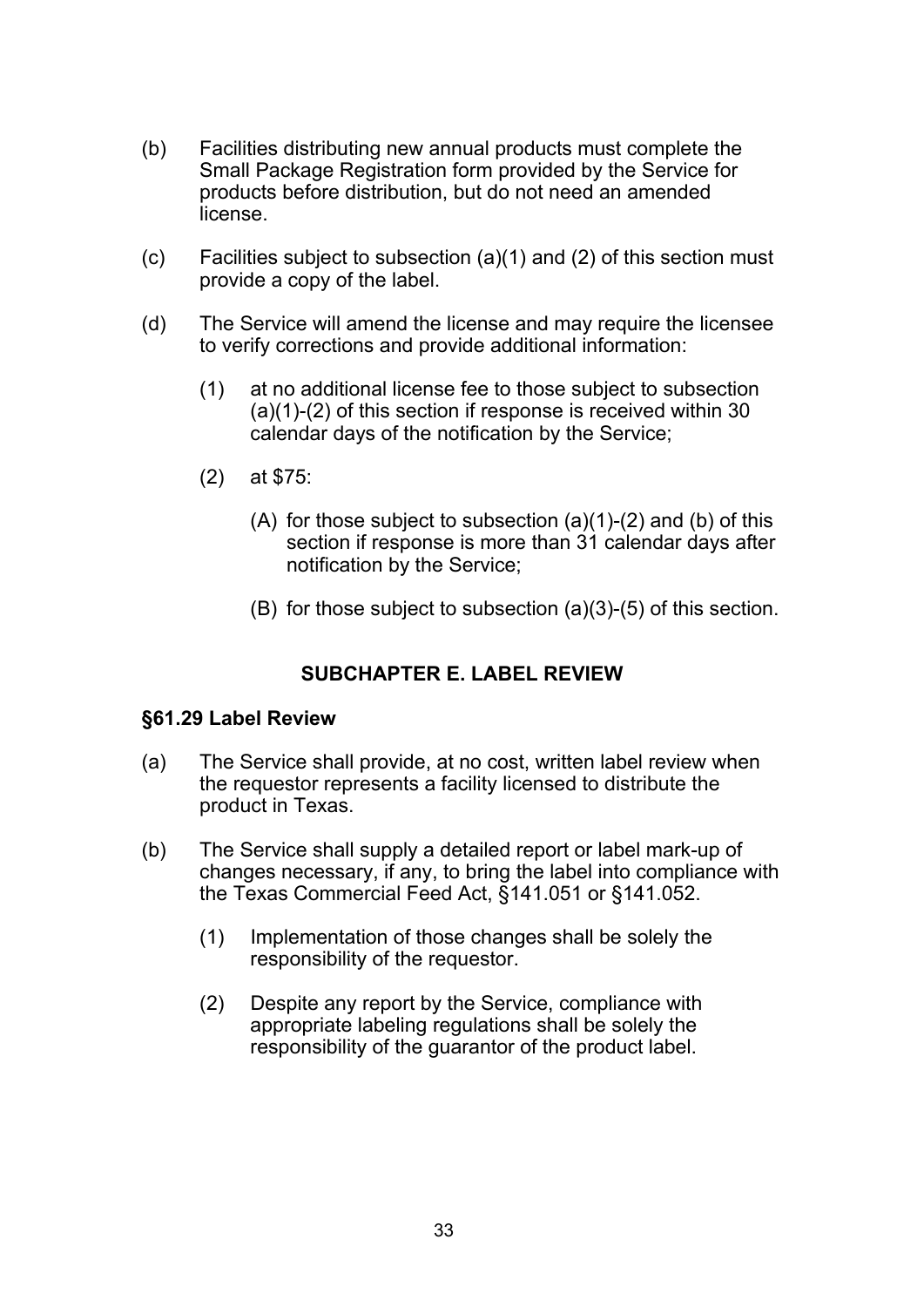# **SUBCHAPTER F. INSPECTION FEE**

#### **§61.31 Assessment**

- (a) The inspection fee shall be calculated and reported on the basis of 2,000 pounds per ton.
- (b) Any change regarding inspection fees may be assessed preceding each quarter of the year.
- (c) When the inspection fee is reduced or increased, the manufacturer and other interested persons will be notified 30 days prior to the effective date of the change.
- (d) The flat rate inspection fee applies to those registered products packaged only in containers weighing five pounds or less. It does not apply to individual products distributed both in containers of five pounds or less and larger container sizes.

# **SUBCHAPTER G. INSPECTION, SAMPLING, AND ANALYSIS**

# **§61.41 Sampling and Analytical Procedures**

- (a) The Service hereby adopts by reference the most recent edition of the *Official Methods of Analysis of the AOAC International* as delineating the sampling and analytical procedures to be applied under the Act and this title.
- (b) The Service may substitute alternate methods for any AOAC sampling or analytical procedure if it deems the alternate procedure more appropriate to the circumstance and sample and there is scientific data or reasoning to support the substitution.
- (c) Copies of sampling or analytical procedures can be obtained by writing to Office of the Texas State Chemist, P.O. Box 3160, College Station, Texas 77841 or by writing to AOAC International, 481 North Frederick Avenue, Suite 500, Gaithersburg, Maryland 20877.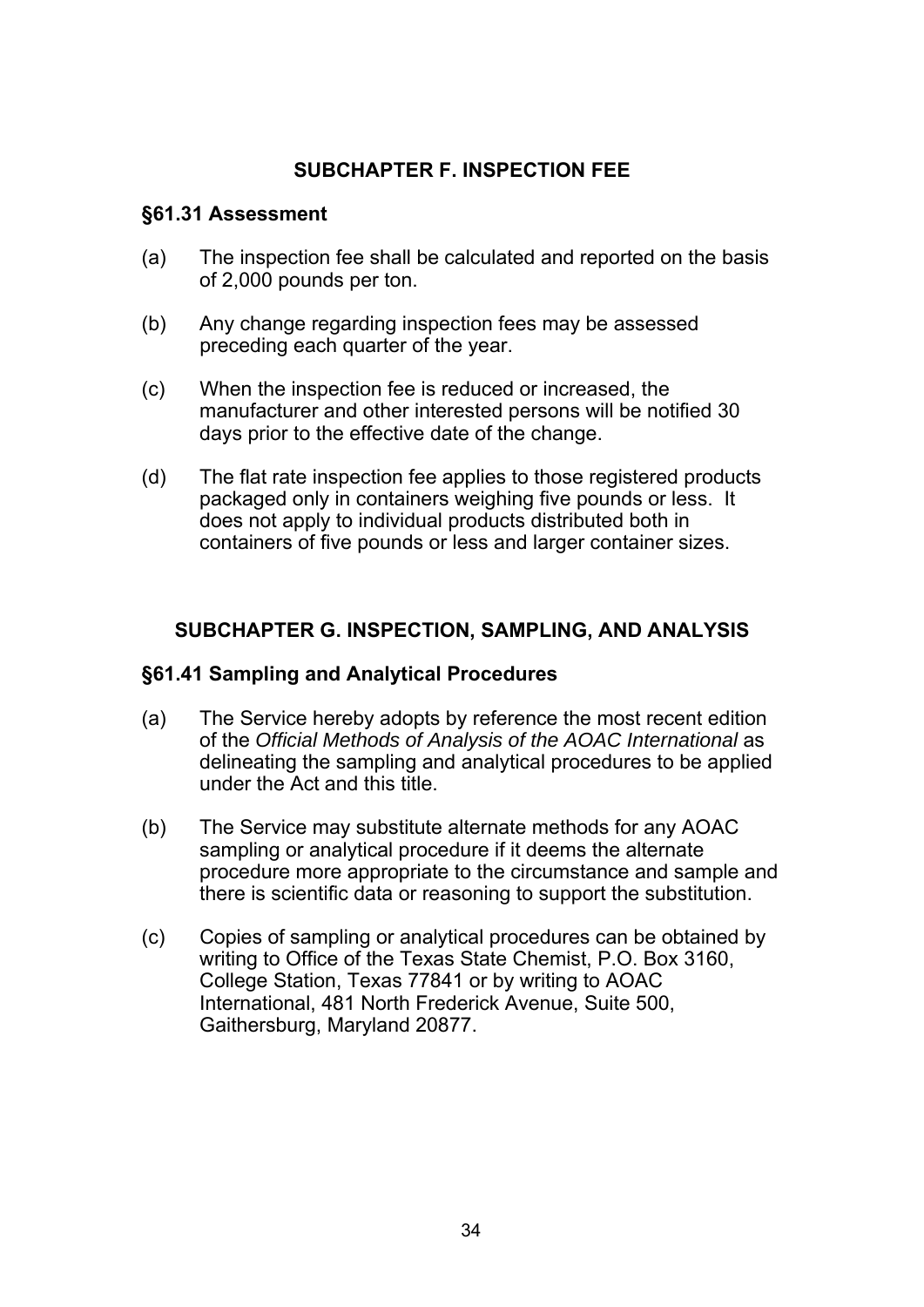# **§61.42 Analysis of Customer-Formula Feed**

To measure the quality of customer-formula feed, a chemical analysis will be performed on computation using the average analysis of ingredients used. When a premix, supplement, or concentrate is used as one of the ingredients, the analysis on its label will be used for computation.

# **§61.43 Cottonseed Screenings: Sampling, Analysis and Labeling**

(a) Notwithstanding the provisions of §61.41 of this title (relating to Sampling and Analytical Procedures), when samples of cottonseed screenings are to be obtained, for purposes of uniformity such samples shall be taken from the shipping vehicle after load out by probing vertically into the lot. The sample shall be obtained utilizing the Missouri D tube, a double tube open sleeve trier, or the 552 grain probe, a double tube compartment trier. Other sampling devices may be used if previously approved by the Office of the Texas State Chemist, Feed and Fertilizer Control Service.

|                        | Type                    | <b>Dimensions</b>     |                       | Compartment<br><b>Size</b> |               |
|------------------------|-------------------------|-----------------------|-----------------------|----------------------------|---------------|
|                        | Length<br><b>Inches</b> | O.D.<br><b>Inches</b> | I.D.<br><b>Inches</b> | No.                        | <b>Inches</b> |
| Missouri <sup>1</sup>  | 52                      | 11/4                  |                       |                            | 45            |
| 552 Grain <sup>2</sup> | 63                      | 13/8                  | 11/8                  | 11                         | 31/2          |

Specifications for the two triers are as follows:

<sup>1</sup>Available from Boyd Tool & Die Company, 917 Maple Street, West Des Moines, IA 50265<br><sup>2</sup>Available from Seedboro Equipment Co., 1022 W. Jackson Blvd., Chicago, IL 60607

(b) To obtain a proper sample with the Missouri D tube, the probe is inserted into the lot in the open position, closed, then withdrawn. The 552 compartmented trier, when employed, is inserted to the desired depth in the closed position, opened, filled, closed and withdrawn.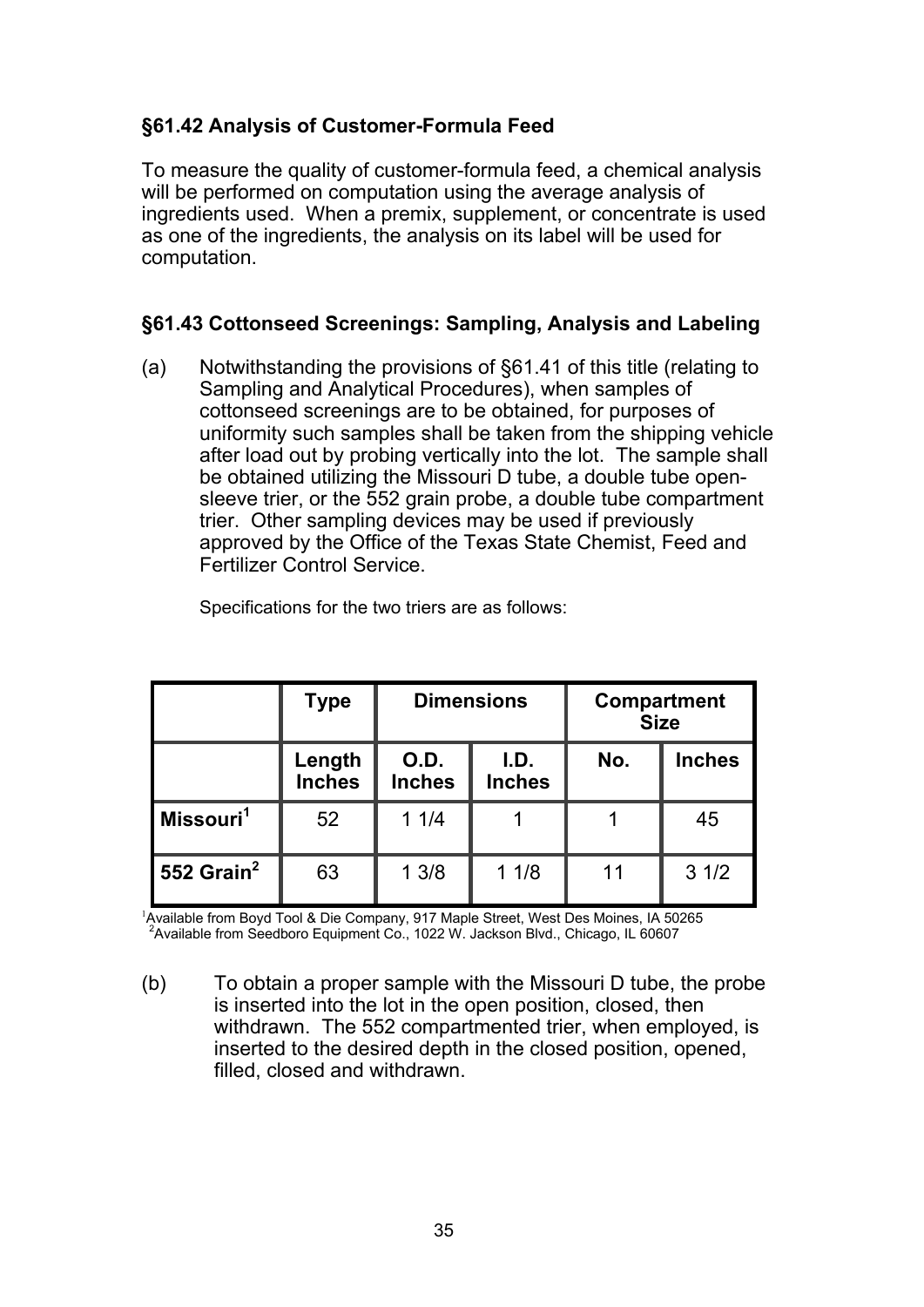(c) Fifteen (15) probes shall be acquired, following either of the random probe patterns shown in the following illustration.

| $\mathbf{o}$ |              |              |              |              |              |
|--------------|--------------|--------------|--------------|--------------|--------------|
|              |              | $\mathbf{o}$ |              |              |              |
|              |              |              |              | $\mathbf{o}$ |              |
|              | $\mathbf{o}$ |              |              |              |              |
|              |              |              | $\mathbf{o}$ |              |              |
|              |              |              |              |              | $\mathbf{o}$ |
| $\mathbf{o}$ |              |              |              |              |              |
|              |              | $\mathbf{o}$ |              |              |              |
|              |              |              |              | $\mathbf{o}$ |              |
|              | $\mathbf{o}$ |              |              |              |              |
|              |              |              | $\mathbf{o}$ |              |              |
|              |              |              |              |              | $\mathbf{o}$ |
| $\mathbf{o}$ |              |              |              |              |              |
|              |              | $\mathbf{o}$ |              |              |              |
|              |              |              |              | $\mathbf{o}$ |              |

 **(Front of Vehicle) (Front of Vehicle)** 

|              | ı.           |              |              | .,           |              |
|--------------|--------------|--------------|--------------|--------------|--------------|
|              | $\mathbf{o}$ |              |              |              |              |
|              |              |              | $\mathbf{o}$ |              |              |
|              |              |              |              |              | $\mathbf{o}$ |
| $\mathbf{o}$ |              |              |              |              |              |
|              |              | $\mathbf{o}$ |              |              |              |
|              |              |              |              | $\mathbf{o}$ |              |
|              | $\mathbf{o}$ |              |              |              |              |
|              |              |              | $\mathbf{o}$ |              |              |
|              |              |              |              |              | $\mathbf{o}$ |
| $\mathbf{o}$ |              |              |              |              |              |
|              |              | $\mathbf{o}$ |              |              |              |
|              |              |              |              | $\mathbf{o}$ |              |
|              | $\mathbf{o}$ |              |              |              |              |
|              |              |              | $\mathbf{o}$ |              |              |
|              |              |              |              |              | $\mathbf{o}$ |

(d) The probes shall be composited to form the sample. The entire sample shall be ground to pass a sieve with a 1 mm diameter (1/25") and mixed thoroughly prior to obtaining an aliquot for analysis. The sample shall be analyzed for the following components using the indicated methods, which were adopted in the *Official Methods of Analysis of the Association of Official Analytical Chemists*, Fourteenth Edition (1984), or these methods as amended in subsequent editions of this reference, that is: Crude protein - - Method 7.015 (Kjeldahl); Crude fat - - Method 7.061; and Crude fiber - - either Method 7.066 or 7.071; and no other.

# **Probe Pattern A** Probe Pattern B<br> **Property Control**<br> **Property Property Property Property Property**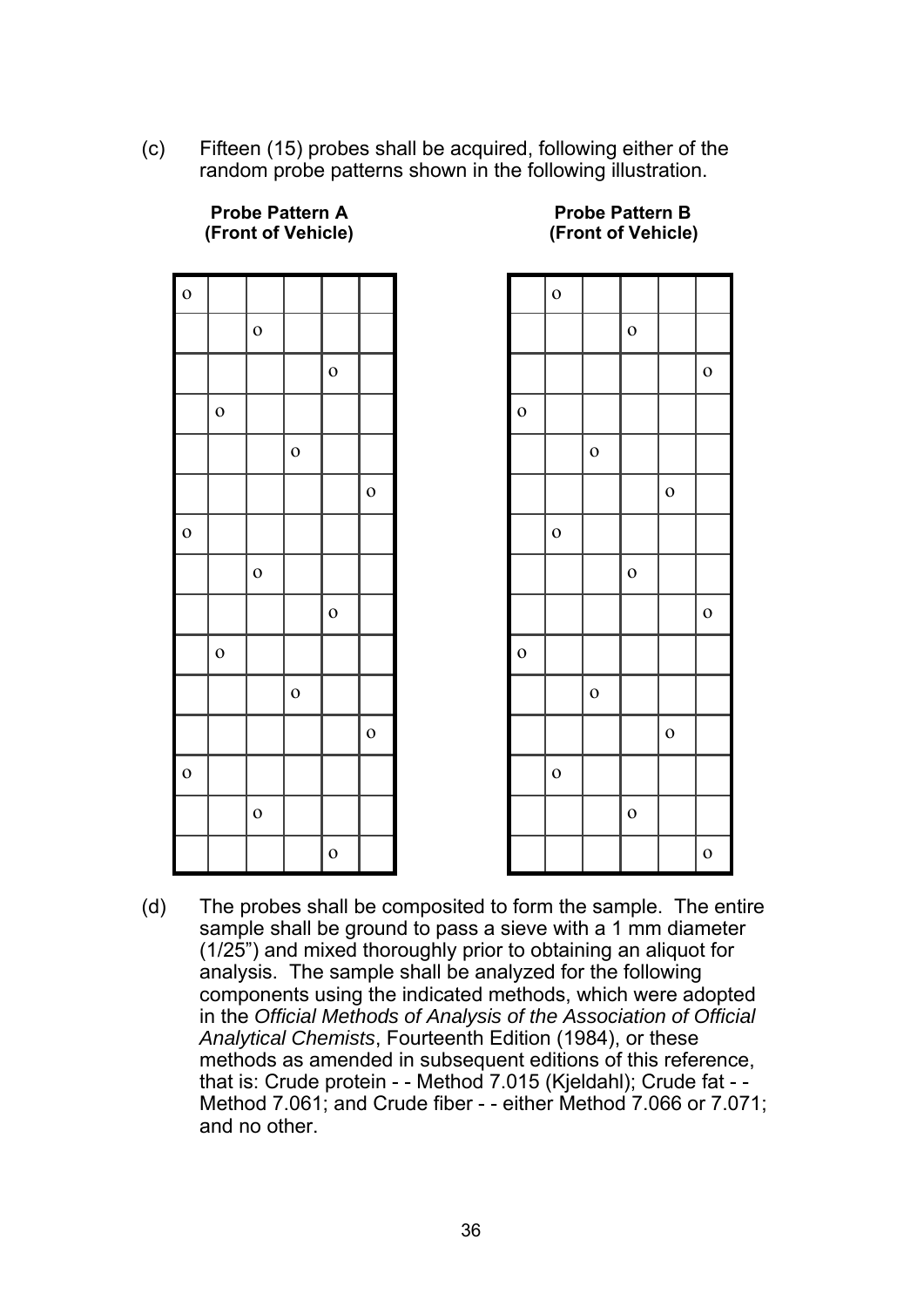- (e) Cottonseed screenings shall be sampled for analysis from time to time by the Feed and Fertilizer Control Service in such manner as to verify the compositional range of this by-product. The compositional information shall be made available in the annual report on commercial feeds published by the Feed and Fertilizer Control Service.
- (f) At the time of introduction into commerce and thereafter, such by-product shall be labeled "Cottonseed Screenings." The label shall affirmatively state that the product was obtained in the normal and regular course of commercial delinting and processing of cottonseed for planting purposes, and has been subsequently handled so as not to adversely affect its content. Required label guarantees relating to nutrient analysis of cottonseed screenings may conform with the compositional information generated by the Feed and Fertilizer Control Service, provided that the label shall be expressed in the format described under the Act, §141.051(a).

# **§61.44 Analytical Variations**

The Service hereby adopts by reference the analytical variations appearing in the latest official publication of the Association of American Feed Control Officials to be applied in the administration of the Texas Commercial Feed Control Act and this title. Information on the location and cost of this official publication is available from the Office of the Texas State Chemist or the Association of American Feed Control **Officials** 

# **SUBCHAPTER H. ADULTERANTS**

# **§61.61 Poisonous or Deleterious Substances**

- (a) Poisonous or deleterious substances include, but are not limited to, the following:
	- (1) fluorine and any mineral or mineral mixture which is to be used directly for the feeding of domestic animals and in which the fluorine exceeds 0.20% for breeding and dairy cattle; 0.30% for slaughter cattle; 0.30% for sheep; 0.35% for lambs; 0.45% for swine; and 0.60% for poultry;
	- (2) fluorine-bearing ingredients when used in such amounts that they raise the fluorine content of the total ration (exclusive of roughage) above the following amounts: 0.04% for breeding and dairy cattle; 0.009% for slaughter cattle; 0.006% for sheep; 0.01% for lambs; 0.015% for swine; and 0.03% for poultry;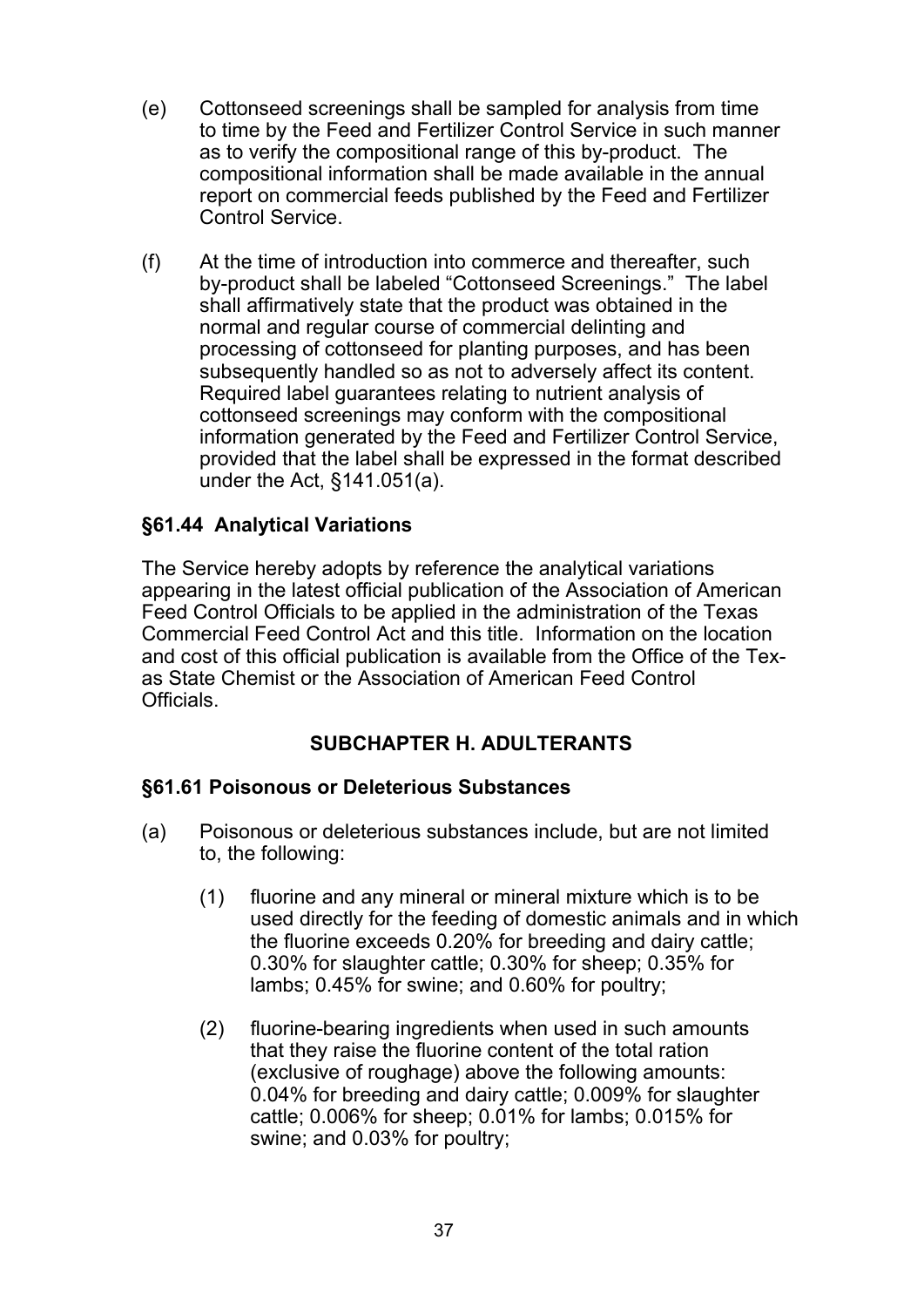- (3) soybean meal, flakes, or pellets or other vegetable meals, flakes, or pellets which have been extracted with trichlorethylene or other chlorinated solvents;
- (4) sulfur dioxide, sulfurous acid, and salts of sulfurous acid when used in or on feeds or feed ingredients which are considered or reported to be a significant source of vitamin  $B_1$  (thiamine);
- (5) artificial color that has not been cleared for safety for use in feeds. Evidence of safety must include a clearance for use of these color additives under the provisions of the Federal Food, Drug, and Cosmetic Act. No artificial color material shall be used to enhance the natural color of the feed or feed ingredient whereby inferiority would be concealed; and
- (6) grain, oilseeds, processed grain and oilseed meals con taining aflatoxin  $B_1$ ,  $B_2$ ,  $G_1$ ,  $G_2$  above 20 parts per billion (ppb) individually or total except that with proper labeling as approved by the Office of the Texas State Chemist as follows: <50 ppb may be distributed when destined for wildlife; <100 ppb may be distributed when destined for breeding cattle and breeding goats not used in pro duction of milk for human consumption, breeding swine, mature poultry, and sheep; <200 ppb may be distributed when destined for finishing swine (more than 100 lbs. body weight); <300 ppb may be distributed when destined for finishing cattle in confinement; grain containing >300 to <500 ppb requires a blending permit issued by the Office of the Texas State Chemist; aflatoxin >500 ppb in grain and >300 ppb in oilseed, processed grain, and oilseed meal may not enter commerce and a record of dis position shall be submitted to the Office of the Texas State Chemist.
- (b) All screenings or by-products of grains and seeds containing weed seeds, when used in commercial feed or sold as such to the ultimate consumer, shall be ground fine enough or otherwise treated to destroy viability of such weed seeds so that the finished product contains no viable prohibited noxious weed seeds and not more than 50 viable restricted weed seeds per pound, and not more than 100 of other weed seeds per pound.
- (c) The Service may require evidence satisfactory to the Service of:
	- (1) the safety of any commercial feed if such feed includes ingredients not approved either by the FDA or AAFCO (the Association of American Feed Control Officials); or
	- (2) the efficacy of any commercial feed when such feeds do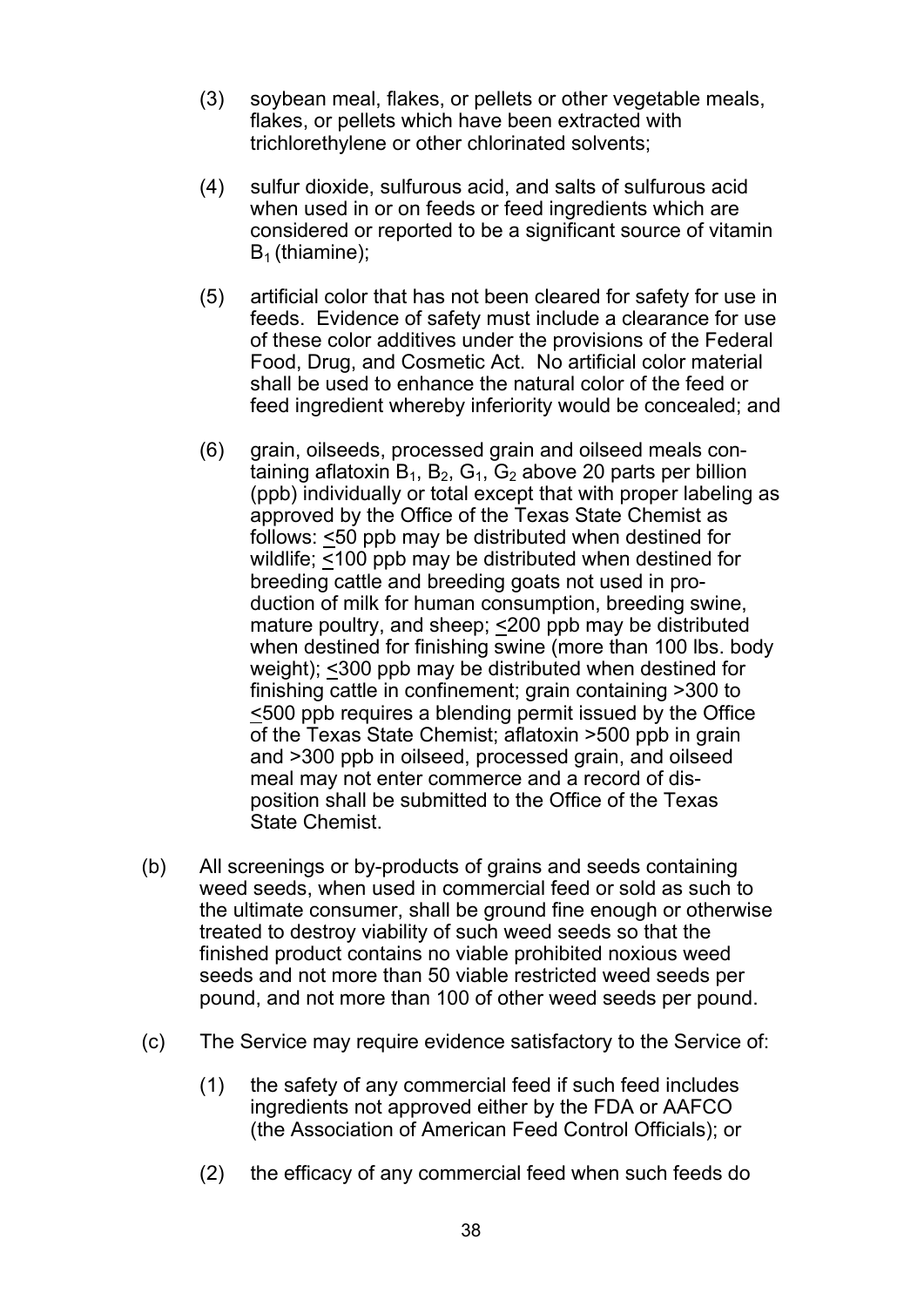not meet minimum standards of nutrition for the targeted animal as set forth by recognized authorities on animal nutrition.

#### **§61.65 General Provisions for Ammoniating Aflatoxin-Contaminated Corn, Cottonseed, and/or Cottonseed Meal**

- (a) The provisions of the section apply to all facilities and equipment used in the ammoniation and shall also govern those instances in which failure to adhere to these practices causes ineffective treatment of the product. In such cases, the product is adulterated within the meaning of §141.148 of the Texas Commercial Feed Control Act.
- (b) In addition to these provisions, the distributors of ammoniated products shall comply with any and all other provisions of the Texas Feed Rules and the Law.
- (c) The general process used for aflatoxin decontamination of:
	- (1) corn shall involve high pressure/high temperature (HP/HT) process involving the addition of ammonia (gaseous or in solution) and water in a contained vessel. The temperature in the reactor must rise to at least 80 degrees centigrade;
	- (2) cottonseed shall involve the same parameters as corn, but the reaction time must be 2 hours.
- (d) A specific process shall be approved by the Service prior to distribution of any product.
- (e) Aflatoxin concentrations shall be measured before and after ammoniation of each batch or production run by collecting a representative sample, preparing the sample for analysis, and analyzing the total amount for aflatoxins. If the ammoniator holds product for 90 days, the product must be retested before distribution.
- (f) Processors shall keep records to ensure that the appropriate procedures were followed.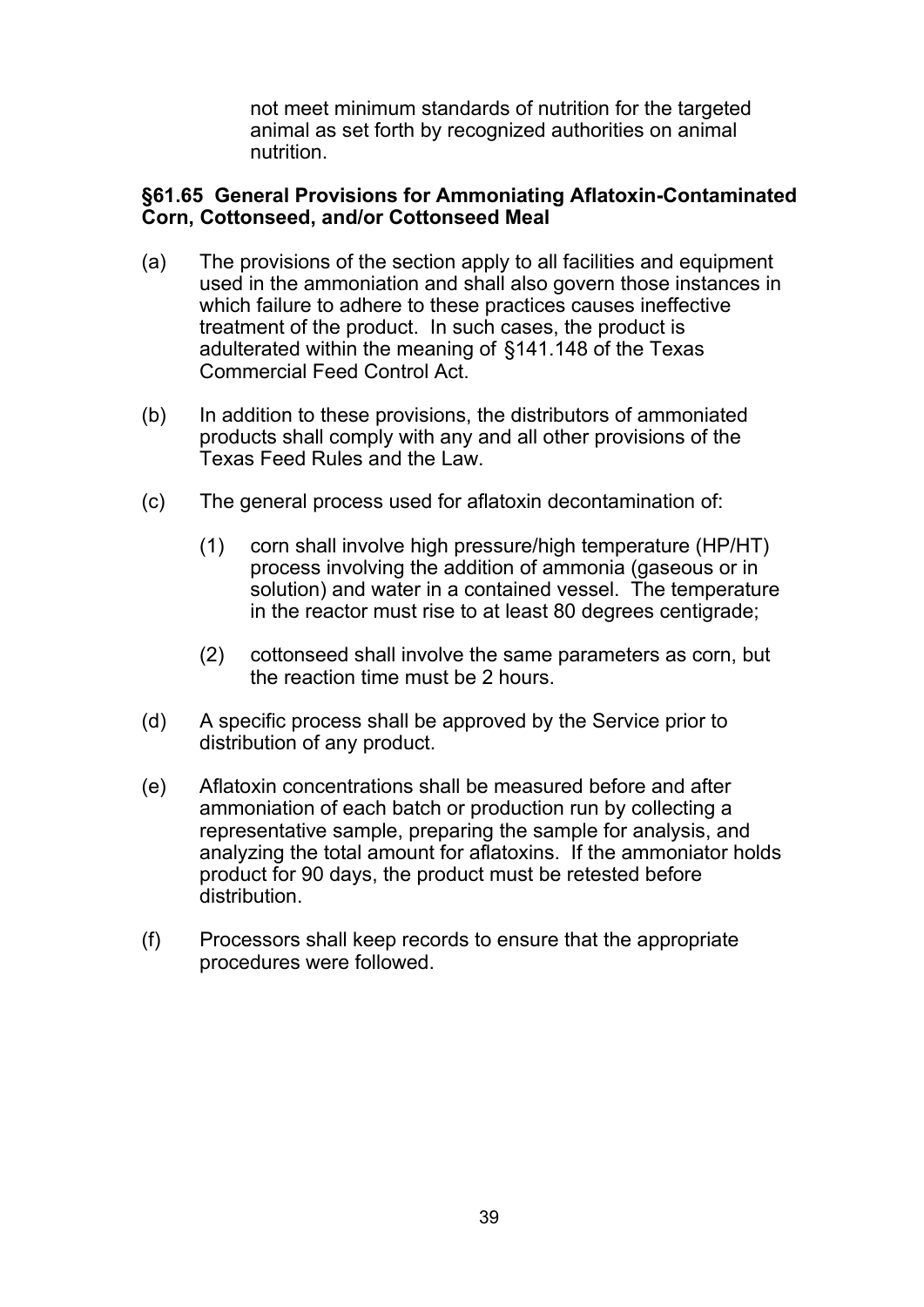- (g) Ammoniated corn, ammoniated cottonseed, and ammoniated cottonseed meal are ingredients separate and distinct from corn and cottonseed themselves and, as such, the label shall bear:
	- (1) the common name term "ammoniated" preceding the ingredient name as required by the Act and the Commercial Feed Rules for any distinct ingredient;
	- (2) the amount of non-protein nitrogen (NPN);
	- (3) the level of aflatoxin after treatment regardless of level; and
	- (4) in addition to any other requirement of the Act or Rules, the statements: "WARNING: NOT FOR HUMAN USE; FEED TO RUMINANTS ONLY. NOT FOR INTERSTATE SHIPMENT"
- (h) Each facility distributing ammoniated corn, ammoniated cottonseed, or ammoniated cottonseed meal must also have in its possession and provide on reasonable request a certificate indicating either
	- (1) its ammoniation process has been approved by the Service, or
	- (2) that the firm providing ammoniation has been approved by the Service.
- (i) Each facility must provide to the Service on reasonable request a record showing the name of the buyer, the amount of ammoniated product sold to each buyer during the last two years, and the aflatoxin levels before and after ammoniation.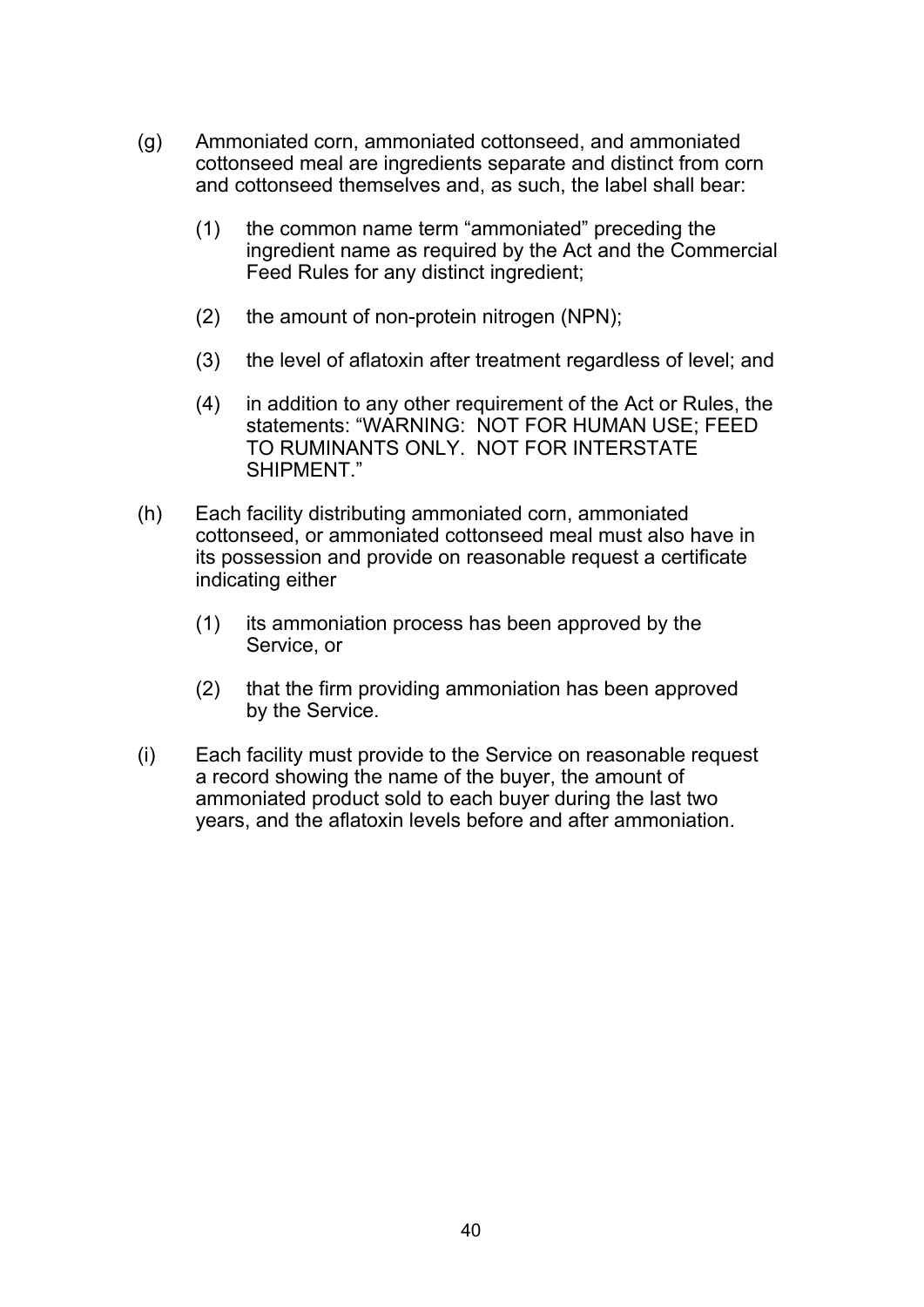#### **§61.66 General Provisions for Blending Aflatoxin-Contaminated Corn or Cottonseed**

- (a) The provisions of this section apply to the blending of whole grain or seed containing no more than 500 ppb aflatoxin and shall also govern instances in which failure to adhere to the practices results in inappropriate levels of aflatoxin. In the latter case the product is adulterated within the meaning of §141.148 of the Texas Commercial Feed Control Act (Law).
- (b) In addition to these provisions, the distributors of blended corn shall comply with any and all other provisions of the Texas Feed Rules and Law.
- (c) The general process used for blending aflatoxin-containing grain shall consist of:
	- (1) cleaning the grain;
	- (2) blending the grain or seed with the same grain or seed containing no less than 20 ppb aflatoxin.
- (d) Processors shall measure the aflatoxin levels of all grains used in blending before blending as well as the aflatoxin level of the resulting blend on a representative sample.
- (e) Each facility must provide to the Service on reasonable request its records of blending and testing.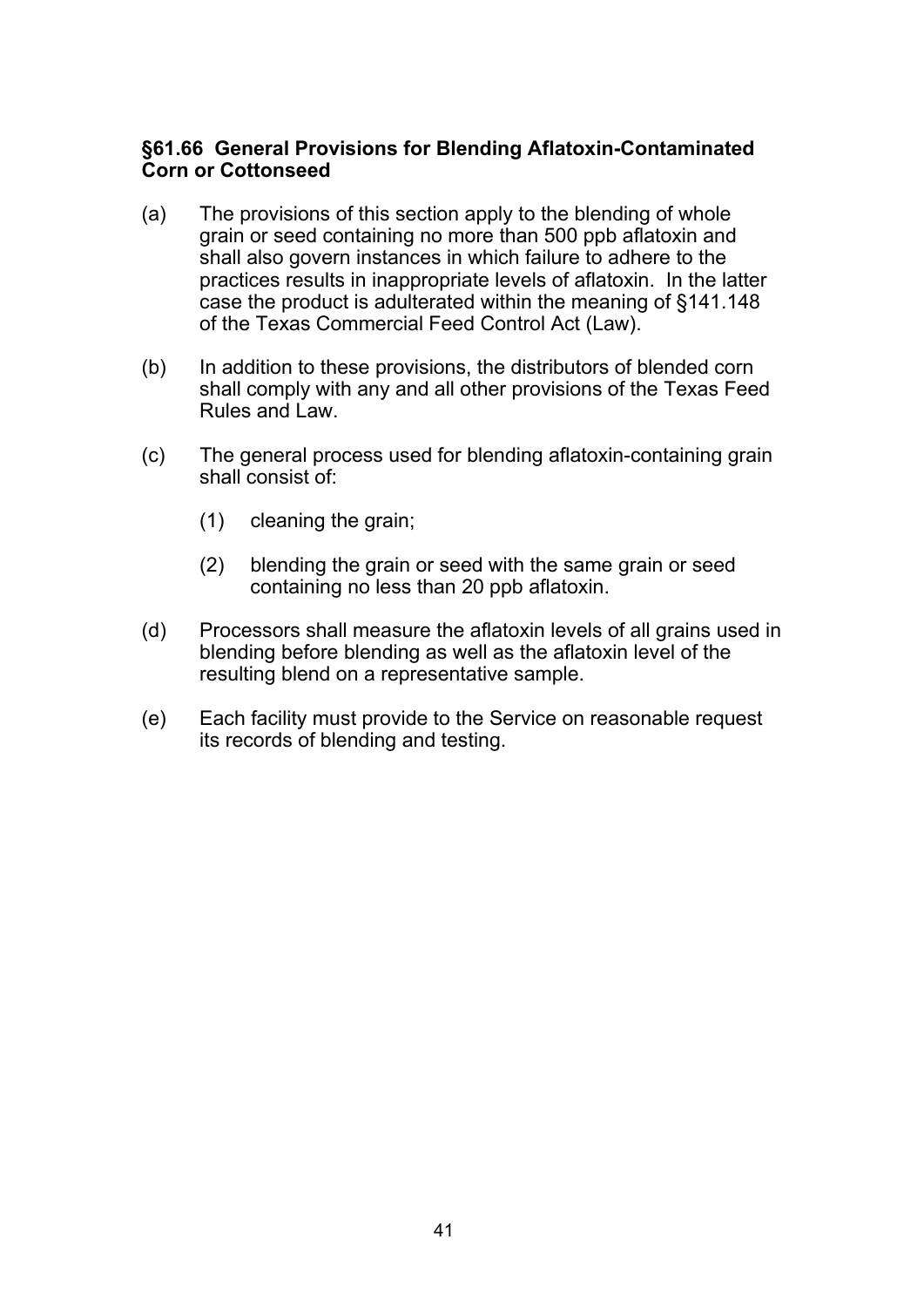#### **§61.67 General Provisions for the Use of Aflatoxin Binding Agents in Customer-Formula Feed**

- (a) The provisions of this section apply to the use of aflatoxin binding agents in customer-formula feeds as defined in the Texas Agriculture Code §141.001(7). Labeling requirements for customer-formula feed set forth in §141.053 of the Texas Commercial Feed Control Act require the name and number of pounds of the binding agent to be included on the feed label, and the aflatoxin content to meet defined action levels as established in §61.61(a)(6) of this title, poisonous or deleterious substances.
- (b) In addition to these provisions, the distributors of customer-formula feed shall comply with all applicable provisions of the Texas Feed Rules, and other applicable law.
- (c) The specific binding agent must include directions for use approved by the Service prior to distribution of any binding product. Any claims for aflatoxin binding made on the product labeling must be approved by the Service.
- (d) Processors shall keep records for two years to ensure correct use and quantity of the binding agents used in customer-formula feed for review by the Service pursuant to the Texas Agriculture Code §141.074, records; additional reports; audits.
- (e) Each facility using aflatoxin binding agents must also have in its possession and provide on reasonable request a certificate indicating that the use of aflatoxin binding agents utilized in the formulation has been approved by the Service.
- (f) Each facility must provide to the Service on request a record showing the name of the buyer, the amount of product sold to each buyer during the last two years, and the aflatoxin levels of grain, oilseeds, processed grain and oilseed meals containing aflatoxin B1, B2, G1, G2, and other records designated in subsection (d) of this section.
- (g) Use of aflatoxin binders in non-customer-formula feeds is prohibited. Such use would result in an adulterated product within the meaning of §141.148, Distribution of Adulterated Feed of the Texas Commercial Feed Control Act.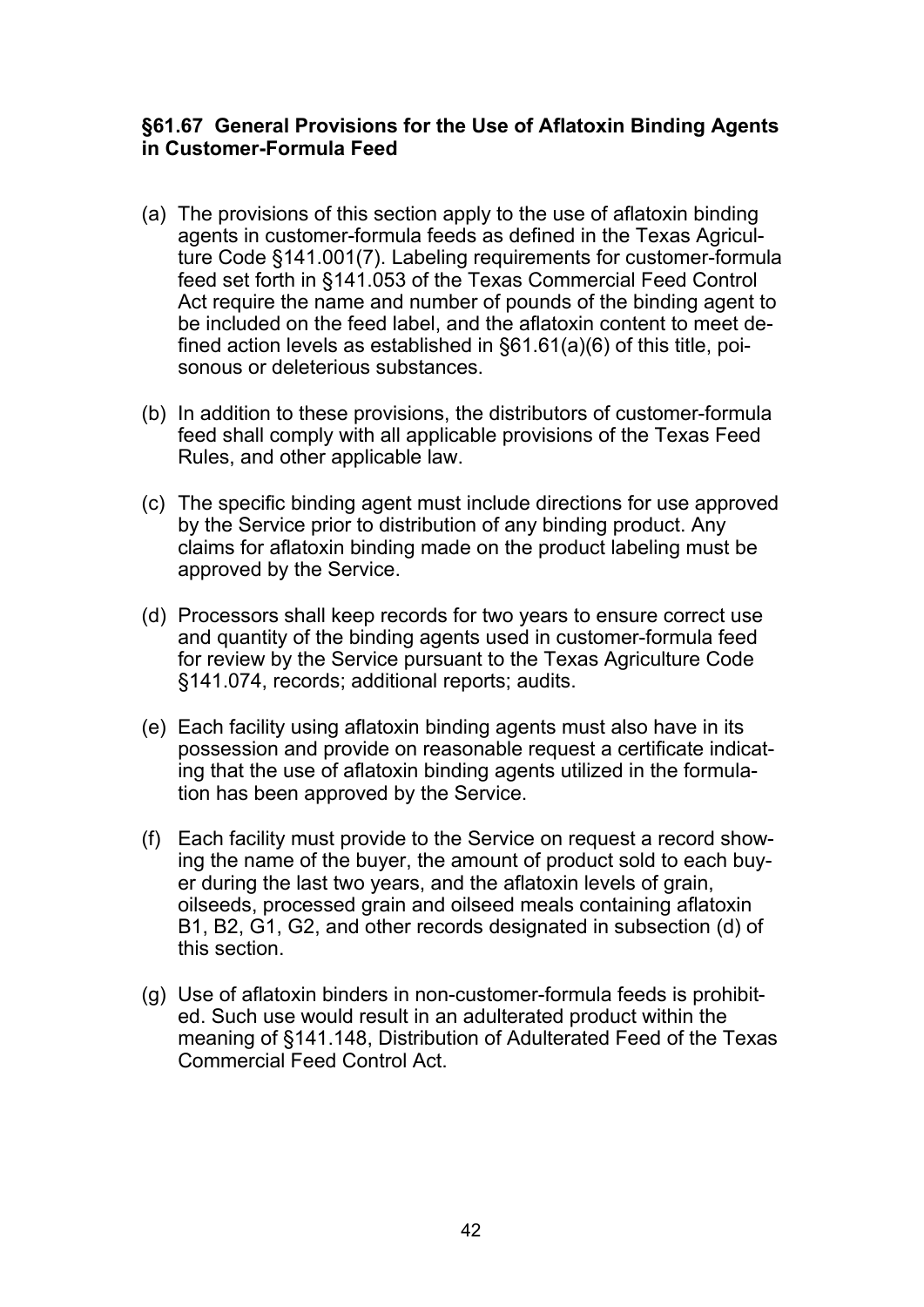# **SUBCHAPTER I. GOOD MANUFACTURING PRACTICES**

### **§61.86 Regulation of Medicated Feed Mills**

The Service adopts by reference the most recent regulations promulgated under 21 CFR (*Code of Federal Regulations*) Chapter 1, Part 225, which establishes current good manufacturing practices for medicated feeds.

### **SUBCHAPTER J. ADMINISTRATIVE HEARINGS**

#### **§61.91 Cost of Preparing Agency Record**

- (a) The Service requires that a party who appeals a final decision in a contested case pay all of the costs associated with preparation of the original or certified copy of the record of the agency's proceedings that is required to be sent to the reviewing courts.
- (b) A charge imposed under subsection (a) is a court cost and shall be assessed by the court in accordance with the Texas rules of Civil Procedure.